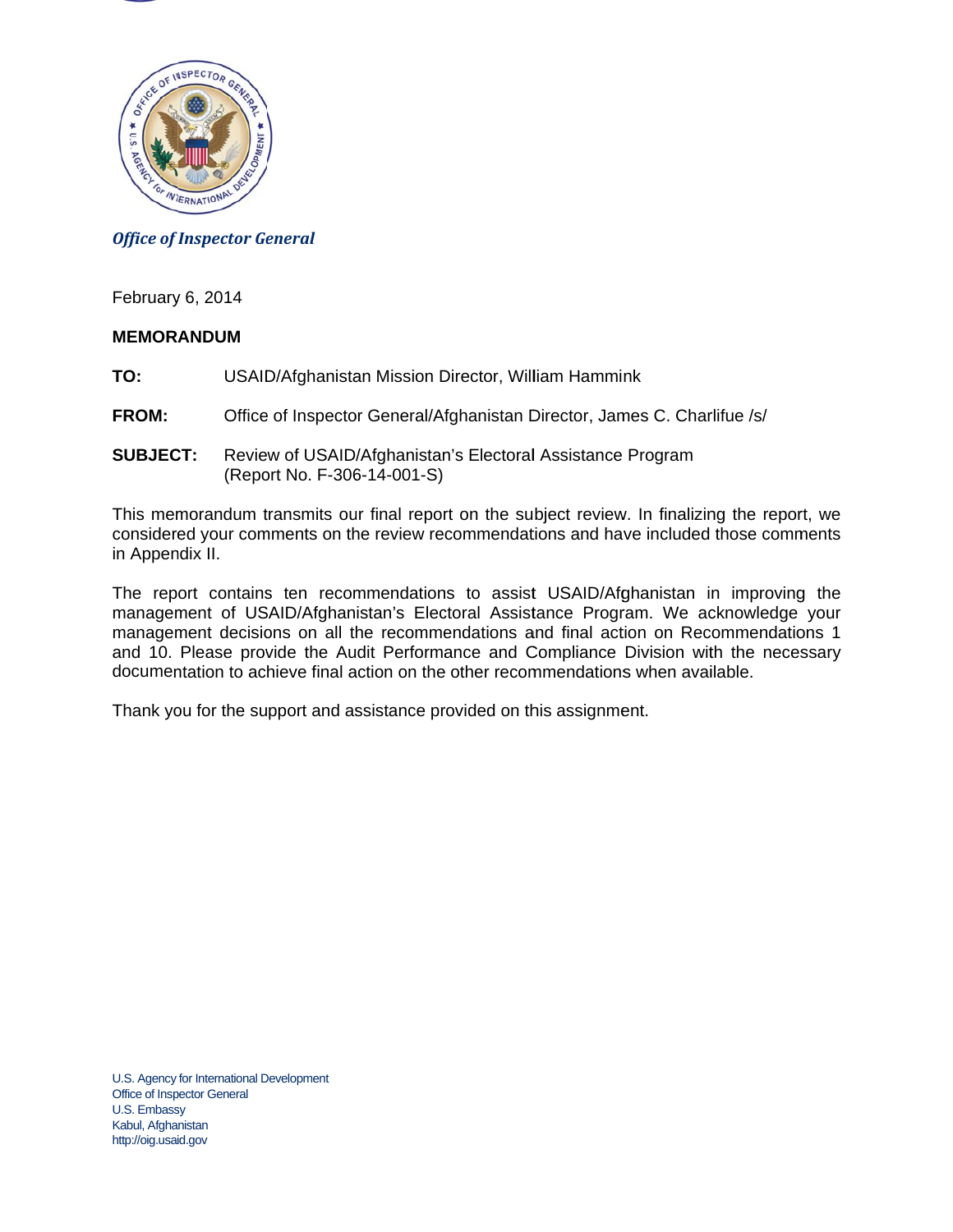# SUMMARY

Afghanistan's next presidential and provincial council elections are scheduled for April 5, 2014. These elections are widely regarded as a watershed event in the country's future development. The U.S. Government believes that Afghanistan's ability to sustain governance, development, and security gains after 2014 will largely depend on a successful presidential election and a smooth transfer of power.<sup>1</sup>

The Government of the Islamic Republic of Afghanistan and members of the international community have agreed that credible and inclusive elections are essential to a secure, just, stable, and prosperous Afghanistan. Consistent with this recognition, the government has committed to:

without internal or external interference in accordance with the law. $^2$ conduct credible, inclusive, and transparent Presidential and Parliamentary elections in 2014 and 2015 according to the Afghan Constitution, in which eligible Afghan citizens, men and women, have the opportunity to participate freely

In support of this goal, the U.S. Government provides assistance to political party strengthening activities and electoral reform efforts on the part of the Independent Election Commission (IEC) and civil society. In addition to this support, USAID has sponsored efforts to improve Afghanistan's voter registry, promoted civic coalition building, and encouraged civic education and advocacy efforts in Afghanistan provinces and districts. USAID projects in this area are designed to develop the capacity of Afghan electoral institutions and support citizen participation so that elections reflect Afghan leadership and choices.

As of June 30, 2013, USAID/Afghanistan had obligated \$217.1 million and disbursed \$208.4 million for electoral assistance activities. At the start of this review, USAID's support for Afghan elections took the form of the four programs shown in the following table.

| <b>Program Name and Objective</b>                                                                                                                                                                                                                                                                                                                                                                                                  | Implementer                                              | <b>Funding</b>                                                                                                                                     | Implementation<br><b>Period</b> |
|------------------------------------------------------------------------------------------------------------------------------------------------------------------------------------------------------------------------------------------------------------------------------------------------------------------------------------------------------------------------------------------------------------------------------------|----------------------------------------------------------|----------------------------------------------------------------------------------------------------------------------------------------------------|---------------------------------|
| <b>Enhancing Legal and Electoral</b><br><b>Capacity for Tomorrow - Phase II</b><br>(ELECT II) Project - Strengthen the<br>ability of the Afghan Government to<br>conduct credible elections by building<br>the institutional strength and capacity of<br>Afghanistan's Independent Election<br>Commission, by building on the<br>foundation for the voter registry, and<br>enhancing the electoral dispute<br>resolution mechanism | <b>United Nations</b><br>Development<br>Programme (UNDP) | \$58.5 million in<br>commitments*<br>to a multidonor<br>fund with<br>\$58.5 million in<br>obligations<br>and<br>\$57.6 million in<br>disbursements | May 2009 -<br>Dec. 2015         |
|                                                                                                                                                                                                                                                                                                                                                                                                                                    |                                                          |                                                                                                                                                    |                                 |

#### **Reviewed USAID-Funded Electoral Assistance Programs as of June 30, 2013**

<sup>1</sup> U.S. Department of Defense, *Progress Toward Security and Stability in Afghanistan*, July 2013.<br><sup>2</sup> Tokyo Mutual Acoguntability Framowork, July 8, 2012.

 $2$  Tokyo Mutual Accountability Framework, July 8, 2012.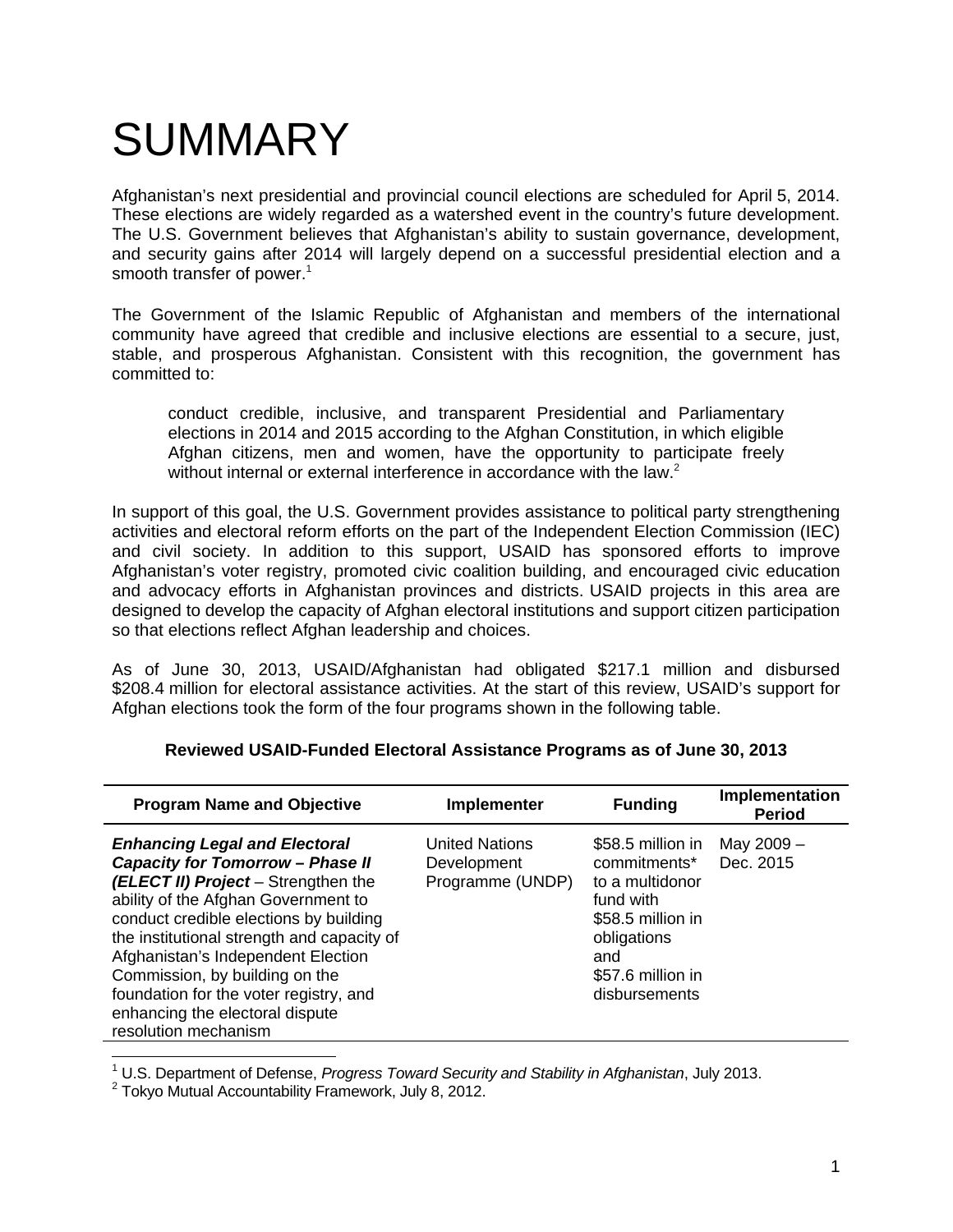| <b>Program Name and Objective</b>                                                                                                                                                                                                                                                       | Implementer                                                                            | <b>Funding</b>                                                                                                  | Implementation<br><b>Period</b>   |
|-----------------------------------------------------------------------------------------------------------------------------------------------------------------------------------------------------------------------------------------------------------------------------------------|----------------------------------------------------------------------------------------|-----------------------------------------------------------------------------------------------------------------|-----------------------------------|
| <b>Support for Increased Electoral</b><br>Participation in Afghanistan (SIEP)<br><b>Program</b> - Strengthen political<br>stakeholders' ability to articulate,<br>organize, and compete in elections, as<br>well as increase public awareness and<br>oversight of the electoral process | Consortium for<br>Electoral and<br><b>Political Processes</b><br>Support <sup>†</sup>  | \$91.5 million<br>program with<br>\$87.5 million in<br>obligations<br>and \$86.1<br>million in<br>disbursements | Sept. 2008 -<br>Sept. 2013        |
| Afghanistan Electoral Reform and<br>Civil Advocacy (AERCA) Program-<br>Develop capacity and facilitate an<br>Afghan-led electoral reform dialogue to<br>strengthen Afghan democracy and foster<br>innovations in governance                                                             | Democracy<br>International                                                             | \$29.2 million<br>program with<br>\$29.2 million in<br>obligations<br>and \$25.6<br>million in<br>disbursements | July 2009 -<br><b>June 2014</b>   |
| <b>Afghanistan Parliamentary</b><br><b>Assistance Program</b> - Advance the<br>Afghan Parliament's institutional,<br>technical, and political development                                                                                                                               | Center for<br>International<br>Development,<br>State University of<br>New York, Albany | \$39.3 million<br>program with<br>\$39.1 million in<br>obligations<br>and \$38.8<br>million in<br>disbursements | Sept. 2004 -<br><b>March 2013</b> |

\* The ELECT II project implemented by UNDP is funded through a multidonor fund. Although USAID has been the largest contributor to the project fund, it cannot make unilateral adjustments to the project. After fieldwork concluded, USAID/Afghanistan announced an additional \$55 million in commitments for electoral assistance to Afghanistan, to bring this figure to \$113.5 million.

† Members of the consortium are the International Foundation for Electoral Systems, the International Republican Institute, and the National Democratic Institute.

During review fieldwork, USAID established a successor program to the Afghanistan Parliamentary Assistance Program. The 5-year, \$23.5 million Assistance to Legislative Bodies in Afghanistan Program, implemented by DAI, is designed to enable the Afghan Parliament to operate independently and provide effective oversight. Meanwhile, the mission opened the procurement process for another election-related program. The 3-year, \$18 million Strengthening Political Entities and Civil Society (SPECS) Project was awarded in July 2013. It is designed to strengthen election and political processes and enhance Afghanistan's democratic system.

The Office of Inspector General's (OIG's) Afghanistan Country Office conducted this review to determine whether USAID assistance:

1. Strengthened the ability of Afghan institutions and organizations to enable credible, inclusive, and transparent presidential and provincial council elections in 2014.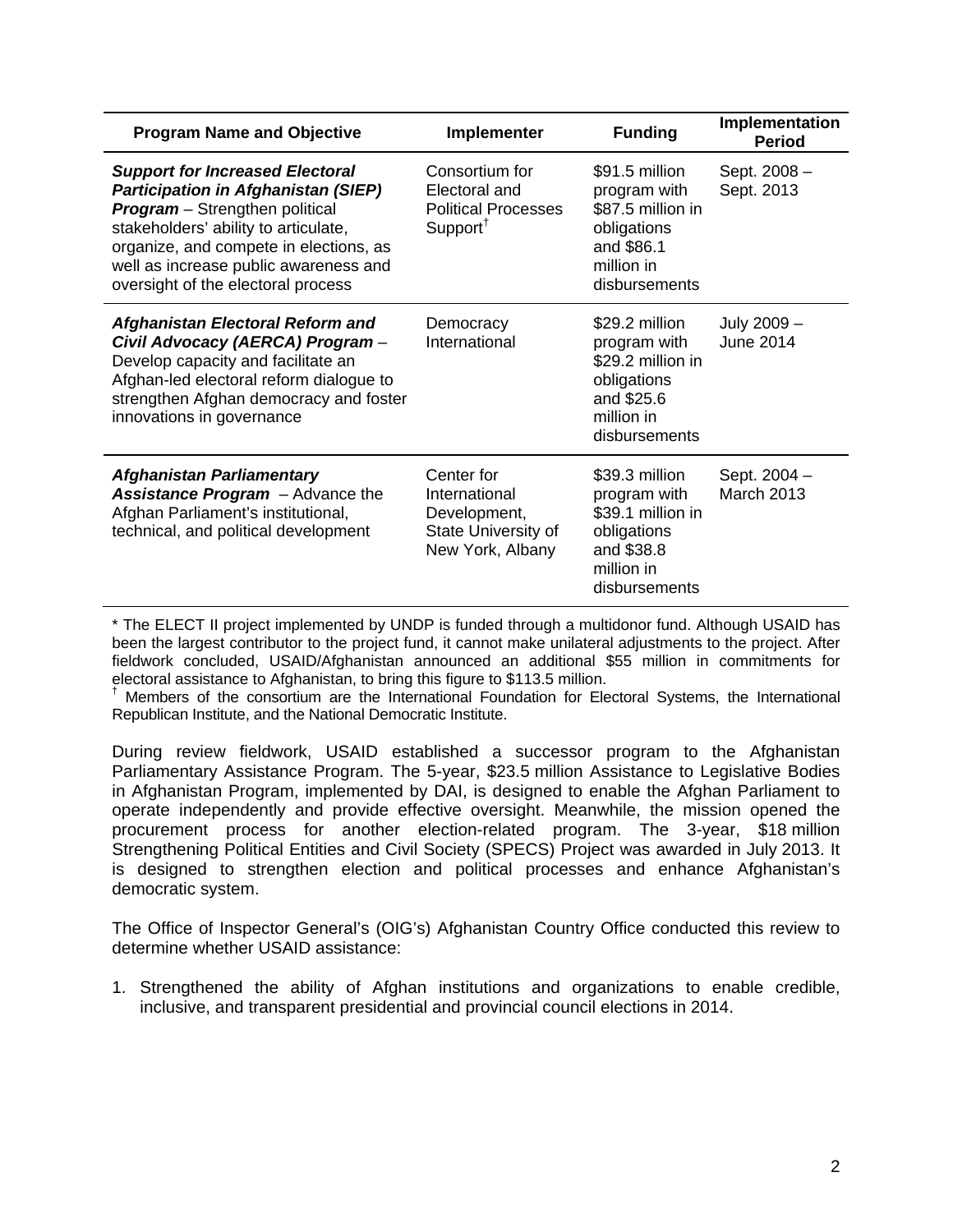of electoral assistance. $3$ 2. Contributed to Afghan solutions to the longer-term issues identified in OIG's previous audit

The issues previously identified were:

- approval of an electoral law that received majority support from both chambers of Parliament
- establishment of a permanent electoral complaints commission
- definition of an effective process for appointing independent commissioners to the electoral commission and complaints commission
- reform of Afghanistan's voting system
- establishment of a more reliable voter registry
- transition to a more sustainable elections system

We reached the following conclusions:

- USAID assistance has strengthened Afghan institutions' ability to promote electoral credibility, inclusiveness, and transparency (page 6). Assistance has increased the preparedness and institutional capacity of Afghanistan's main election management body, the IEC; built Afghan organizations' research capacity on election-related topics; and trained members of political parties and independent candidates to develop and present platforms, conduct more effective outreach to potential voters, and better represent their constituencies.
- Plans for electoral support had an important gap and several noteworthy limitations (page 10). USAID had not finalized support arrangements for electoral dispute resolution, and support for civic outreach and education, electoral observation and monitoring, and women's participation had limitations. In addition, the mission had not developed a contingency plan to help address critical, time-sensitive needs that may arise in electoral operations.
- USAID support has contributed to Afghan solutions to longer-term electoral issues outlined in OIG's June 2011 audit of Afghanistan electoral assistance (page 22). USAID-supported debate and discussion culminated in the approval of two laws that establish a permanent electoral complaints commission and set out a clear process for appointing commissioners to oversee the bodies responsible for administering elections and resolving electoral disputes.

Notwithstanding these successes, the provincial council elections to be held in 2014 will proceed under a single, nontransferable vote (SNTV) system.<sup>4</sup> Under this system, candidates may win with a very small percentage of the vote, and elected officials do not often represent a majority of voters in their constituencies. Moreover, several significant voter registration weaknesses mentioned in our previous report remain and will continue to affect the upcoming elections.

<sup>-</sup>3 USAID OIG, *Audit of USAID/Afghanistan's Support to The Electoral Process and Support for Increased Electoral Participation in Afghanistan Programs*, Report No. F-306-11-003-P, June 19, 2011. 4

Under a single, nontransferable vote system, a voter in a multiseat constituency casts a vote for one candidate of his or her choice. Seats are allotted to the candidates with the most votes.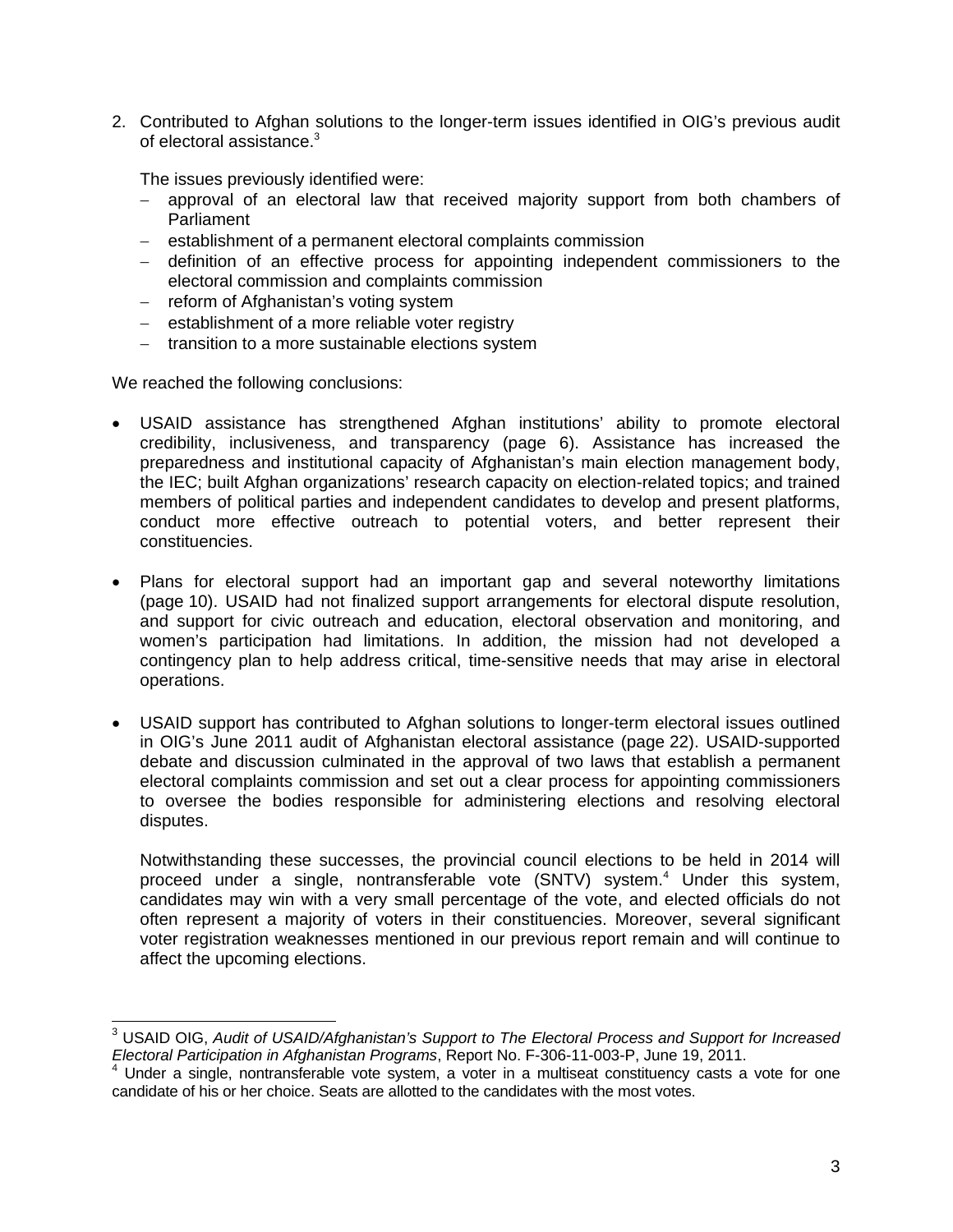- Problems jeopardized the sustainability of some USAID-supported activities (page 26). The IEC faces funding and personnel problems. Civil society organizations (CSOs) that have received USAID assistance face financial limitations that threaten sustainability. And while USAID plans to continue support to political parties in Afghanistan, their long-term viability is in doubt.
- Monitoring and reporting weaknesses characterized some aspects of electoral assistance (page 29). One member of the consortium implementing the SIEP program did not monitor activities properly, and the AERCA program did not provide timely reporting to the mission on the progress of its activities.

To address these issues, we recommend that USAID/Afghanistan:

- 1. Work with international donors to prompt the advertisement and letting of a subcontract to address support for the Independent Electoral Complaints Commission in a way that mitigates potential ELECT II project conflicts of interest (page 21).
- 2. Coordinate with the Government of Afghanistan and the international donor community to implement a plan for supporting broad-based civic outreach and education with a focus on increasing commitment to a genuine electoral process, particularly in predominantly Pashtun areas (page 21).
- 3. Work with international donors to finalize and implement plans for supporting independent domestic observer organizations (page 21).
- 4. Work with the Government of Afghanistan and other donors to identify and help meet targets for women in key electoral roles, and implement plans for the recruitment and training of needed female poll workers, observers, voter educators, and complaints commission personnel, as well as for the training of female candidate agents (page 21).
- 5. Develop a contingency plan to address critical, time-sensitive electoral support needs that may emerge during the current electoral cycle in consultation with the Government of Afghanistan and the international donor community (page 22).
- 6. Reevaluate and document any adjustments to its programming for elections and political processes in light of Afghanistan's continuing use of the SNTV system (page 26).
- 7. Work with other international donors to implement a transition plan for shifting ELECT II project assistance to the IEC. The plan should address possible staffing and funding limitations so that the organization can operate effectively beyond the current electoral cycle (page 29).
- 8. Assess whether future efforts to promote the financial sustainability of partner CSOs would support the objectives of programming for elections and political processes and implement corresponding plans as appropriate (page 29).
- 9. Reevaluate plans for support to political parties, adjust them as appropriate, and document any changes (page 29).
- 10. Work with AERCA program officials to meet the reporting requirements specified in the program award and performance management plan (page 31).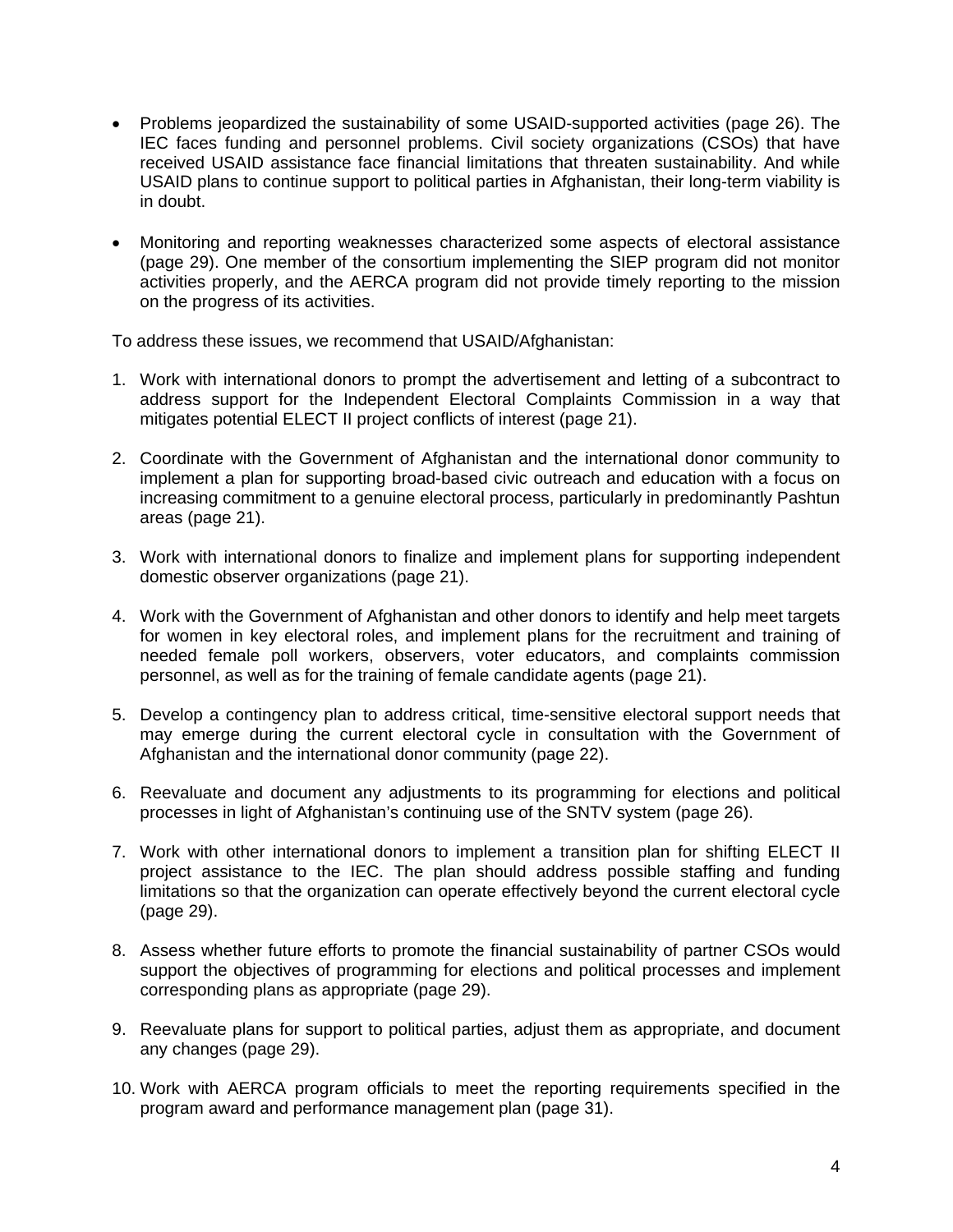Detailed results appear in the following section. Appendix I contains information on the scope and methodology. Management comments are included in their entirety in Appendix II, and our evaluation of them is included on page 32. A list of abbreviations used in this report appears in Appendix III.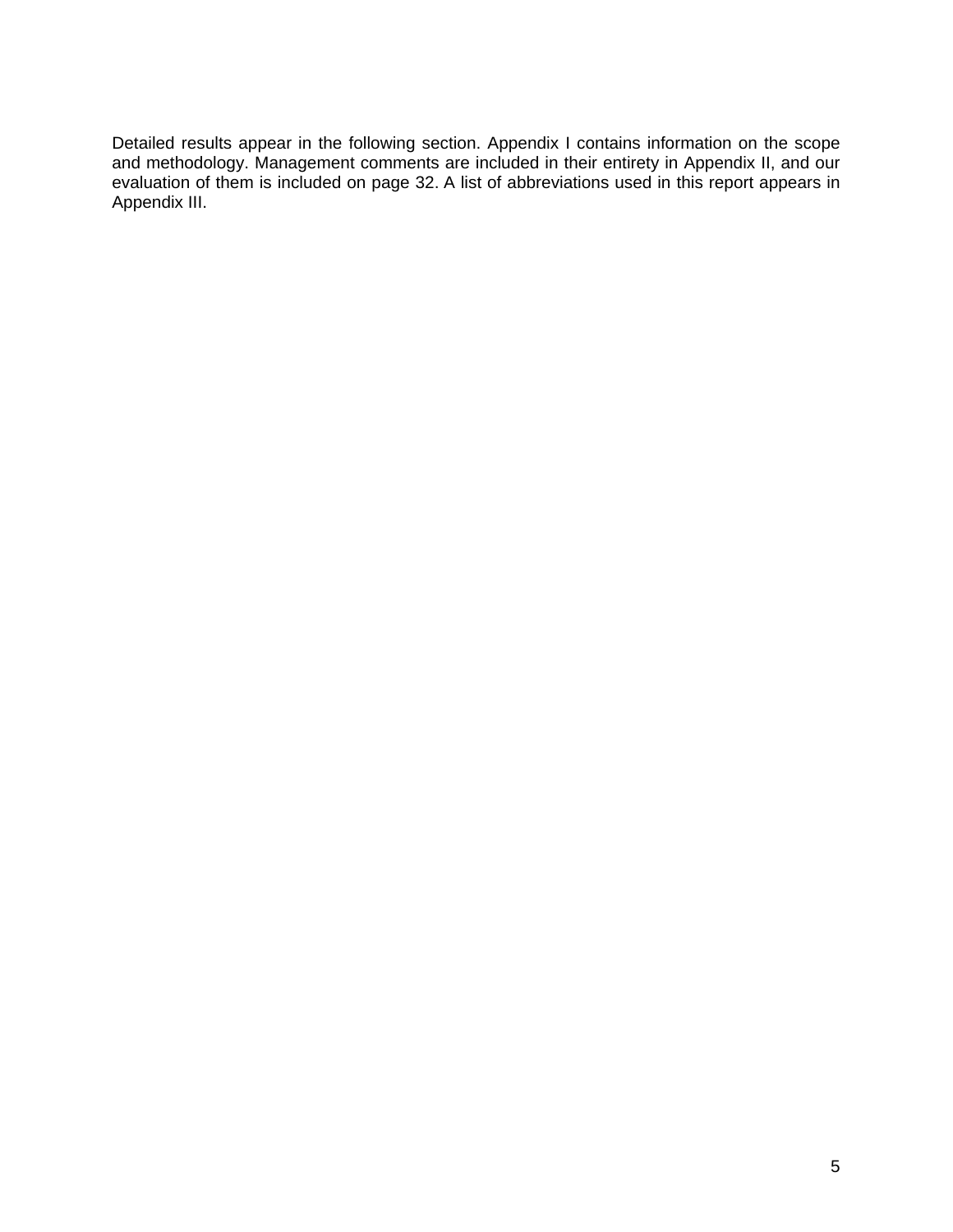# REVIEW RESULTS

# **Assistance Has Strengthened Afghan Institutions' Ability to Promote Electoral Credibility, Inclusiveness, and Transparency**

The 2014 presidential elections hold the promise of Afghanistan's first constitutional transfer of power. Helping Afghans achieve a peaceful transfer of authority is a high priority for the U.S. Government.

According to a 2012 survey by The Asia Foundation, more than four-fifths of Afghans support regular, open, and honest elections for choosing their country's leaders. Many Afghans perceive that democracy in their country enhances prospects for peace, security, freedom, and recognition of rights.<sup>5</sup> A recent United Nations (UN) assessment mission to Afghanistan concluded that there is broad consensus on the need to carry out an election (1) that produces an outcome generally accepted by Afghans (2) that prioritizes participation and inclusiveness, (3) for which technical processes are sound and unbiased and are seen as such, and (4) that is governed by effective and strategic antifraud measures. U.S. support for the process is consistent with these aims.

The Afghan and U.S. Governments have expressed a shared commitment to work toward credible, inclusive, and transparent elections in Afghanistan in 2014.<sup>6</sup> The U.S. Government believes that Afghanistan's ability to sustain governance, development, and security gains after 2014 will depend on a successful presidential election and a smooth transfer of power. Toward this end, the U.S. Government has taken on a significant role in supporting electoral assistance to Afghanistan.

Overall, U.S. electoral assistance is intended to help Afghans meet the goal of credible, inclusive, and transparent presidential and provincial council elections in 2014. This aim is reflected in USAID/Afghanistan's mission performance management plan, which included activities intended to strengthen Afghan elections and support their competitiveness, inclusivity, and credibility by:

- Strengthening the Afghan Government's capacity to effectively administer elections.
- Increasing citizen awareness of the electoral process.
- Enhancing the democratic political party system.
- Producing elected bodies at all levels that are more representative.

While Afghans face many significant challenges in meeting these goals, USAID assistance has strengthened the ability of Afghan institutions to contribute to the credibility, inclusivity, and

 5 The Asia Foundation, *Afghanistan in 2012: A Survey of the Afghan People*, 2012.

<sup>&</sup>lt;sup>6</sup> On July 9, 2013, the U.S. Senate passed a resolution urging the Afghan Government to hold "transparent and credible presidential and provincial elections . . . by adhering to internationally accepted democratic standards, establishing a transparent electoral process, and ensuring security for voters and candidates." (U.S. Senate Resolution 151).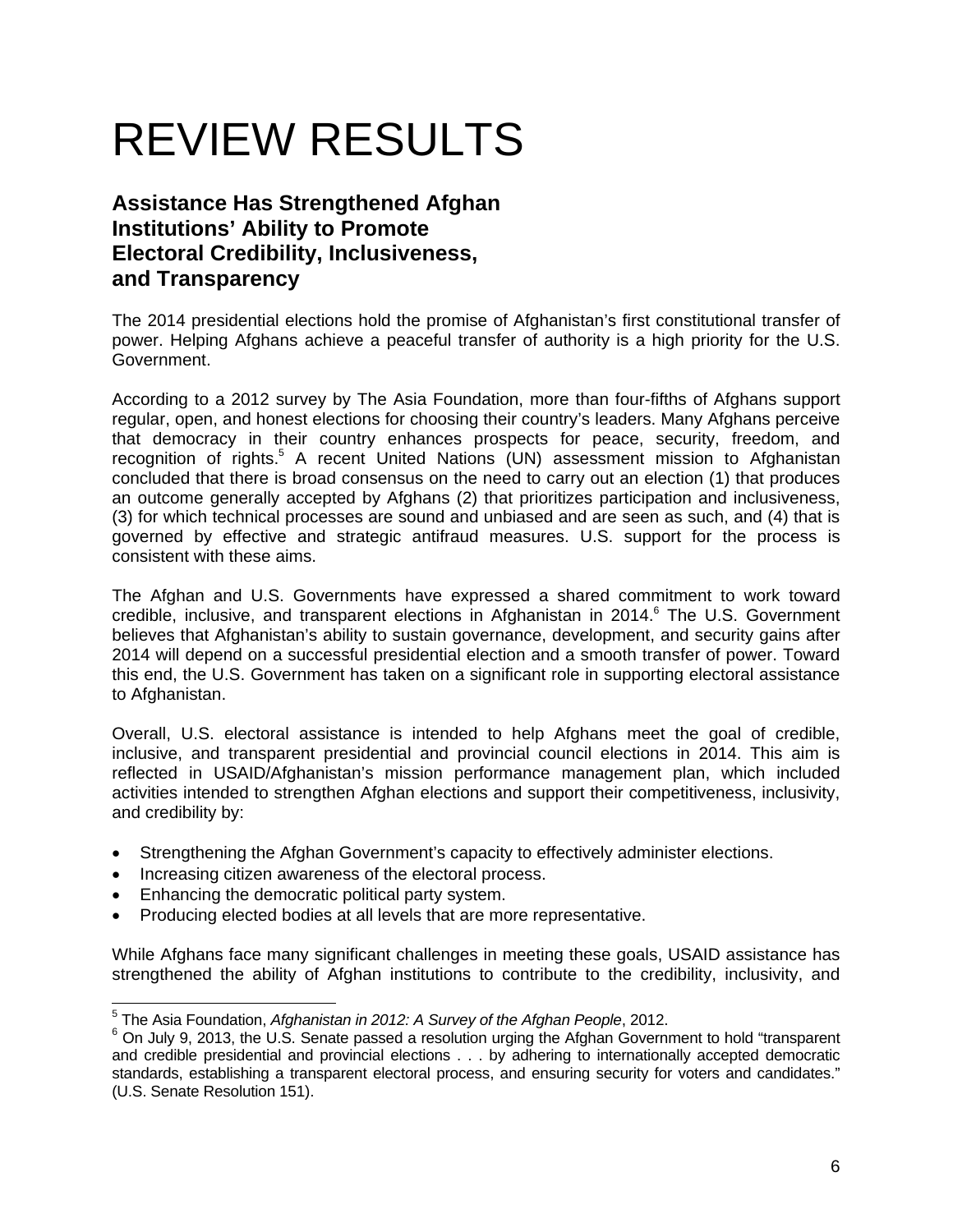transparency of upcoming elections. USAID projects in this area have been structured to help meet these challenges. Projects are designed to develop the capacity of Afghan electoral institutions, support civic participation, and culminate in elections that reflect Afghan leadership and choices.

The following sections describe USAID assistance and its bearing on electoral credibility, inclusiveness, and transparency in Afghanistan. Standards for these three election elements are outlined in several international covenants and conventions to which Afghanistan is a party.<sup>7</sup>

**Credibility.** Credible elections occur at reasonable intervals. Postponement should be reserved for extraordinary cases in response to extreme exigencies. Elections should offer real choices to the electorate and include respect for fundamental rights: secrecy of the ballot; equal suffrage; and freedoms of assembly, association, movement, opinion, and expression. Credible elections entail reasonable antifraud measures, security to protect participants in the election and prevent interference in related political processes, and effective and timely remedy for violations.

The credibility of past Afghan elections has been problematic. Afghanistan has never had an accurate voter registry. Afghanistan's voter registry system is based on voter registration cards, and the existence of millions of duplicate or false voter cards undermines public confidence in the electoral process. Elections in Afghanistan have not always been held when scheduled, and election observers have questioned the accuracy of reported results. Previous elections have been the source of widespread reports of fraud, and large numbers of votes have been voided by authorities. In Afghanistan's last nationwide (parliamentary) elections, electoral authorities annulled 1.5 million votes, representing almost a quarter of votes cast. $8$  Perhaps because of these past issues, only slightly more than half of Afghans believe "they can influence government decisions by participating in political processes" and about a quarter feel "they have no influence at all."9

Limited public confidence in key participants in the electoral process further undermines the credibility of the electoral process. Most Afghans regard corruption as a major problem in all facets of life and at all levels of government, and surveys have noted low levels of confidence in Afghan nongovernmental organizations and political parties.<sup>10</sup>

USAID has supported the credibility of elections by helping develop the capacity of Afghanistan's main election management body, the IEC.

• The USAID-supported ELECT II project helped the IEC develop a concept of operations for the 2014 elections, schedule required activities in the lead-up to the elections, and plan for conducting voter and candidate registration and election activities.

  $^7$  Afghanistan acceded to the International Covenant on Civil and Political Rights on January 24, 1983. Afghanistan signed onto the UN Convention Against Corruption on February 20, 2004. The Universal Declaration of Human Rights was adopted by the UN General Assembly on December 10, 1948, when Afghanistan's delegation voted to adopt the declaration. The United States is also party to these agreements.

<sup>8</sup> National Democratic Institute, *The 2010 Wolesi Jirga Elections in Afghanistan*, 2011.

<sup>&</sup>lt;sup>9</sup> The Asia Foundation, *Afghanistan in 2012*.<br><sup>10</sup> Ibid*.*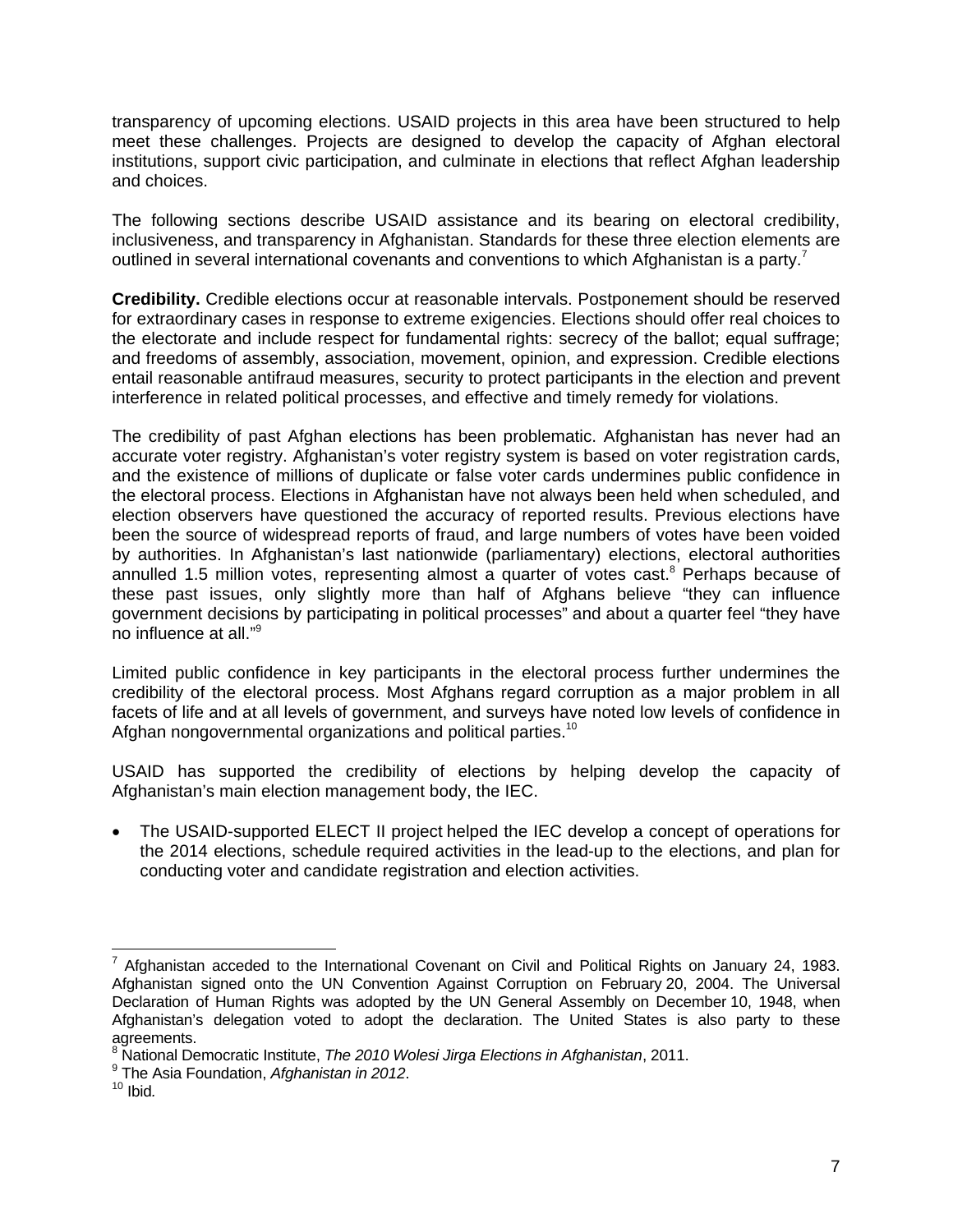- With other international donors, USAID helped the IEC develop a 5-year strategic plan, worked to upgrade security at its provincial offices, and helped it evaluate the implications of different legal frameworks for it and for the electoral process.
- USAID assistance through ELECT II has also supported the IEC's mapping of polling centers to improve logistics and security planning.
- USAID funded a SIEP program assessment of fraud risks in the elections, and plans for mitigating these risks.

USAID assistance has also enhanced the capacity and preparedness of other participants in the electoral process.

- The AERCA program worked to build Afghan organizations' research capacity on electionrelated topics to strengthen the basis for advocacy efforts.
- The SIEP program provided training to political party members and to independent candidates to help them develop and present platforms, conduct more effective outreach to potential voters, and better represent their constituencies. As of June 2013, SIEP program training for political party representatives had reached more than 2,300 individuals according to program reports.

**Inclusiveness.** Under the International Covenant on Civil and Political Rights, elections and related political processes are to be characterized by universal freedom to participate, subject to few, reasonable, and objective restrictions. Citizens' rights in these processes should include the freedom to exercise suffrage; the freedom to join, support, and assemble with CSOs and political parties; the ability to participate in elections as observers and comment on electoral developments; and the right to compete for office, subject to few, reasonable, and objective restrictions. These rights are to be upheld with equal treatment without regard to race, color, sex, language, religion, political or other opinion, national or social origin, property, birth or other status, or geographic location. Moreover, the Afghan Constitution declares that the nation's electoral framework is to provide for general and fair representation for all Afghans.<sup>11</sup>

Yet achieving electoral inclusiveness is also a major challenge. About one in ten surveyed Afghans who were eligible to vote in the 2010 parliamentary elections indicated that they were prevented from doing so.12 Security conditions and staffing and ballot shortages at some polling centers have limited voter participation in past elections. Because military and police forces could not secure some areas of the country, 22 percent fewer polling centers were open during the 2010 elections than originally identified by the IEC.<sup>13</sup> Meanwhile, conditions at open polling locations did not always promote effective expression of suffrage. Elections were marred by reports of civilians, candidates, election officials, and security personnel being beaten, kidnapped, and killed at polling centers around the country.

<sup>&</sup>lt;sup>11</sup> Constitution of Afghanistan (2004), Article 83.

<sup>&</sup>lt;sup>11</sup> Constitution of Afghanistan (2004), Article 83.<br><sup>12</sup> Democracy International for USAID, *Survey on Political Institutions, Elections, and Democracy in Afghanistan*, November 2012.

<sup>13</sup> IEC, "Finalization of Polling Center List for 2010 Wolesi Jirga Elections," September 5, 2010; National Democratic Institute, *The 2010 Wolesi Jirga Elections in Afghanistan*, 2011.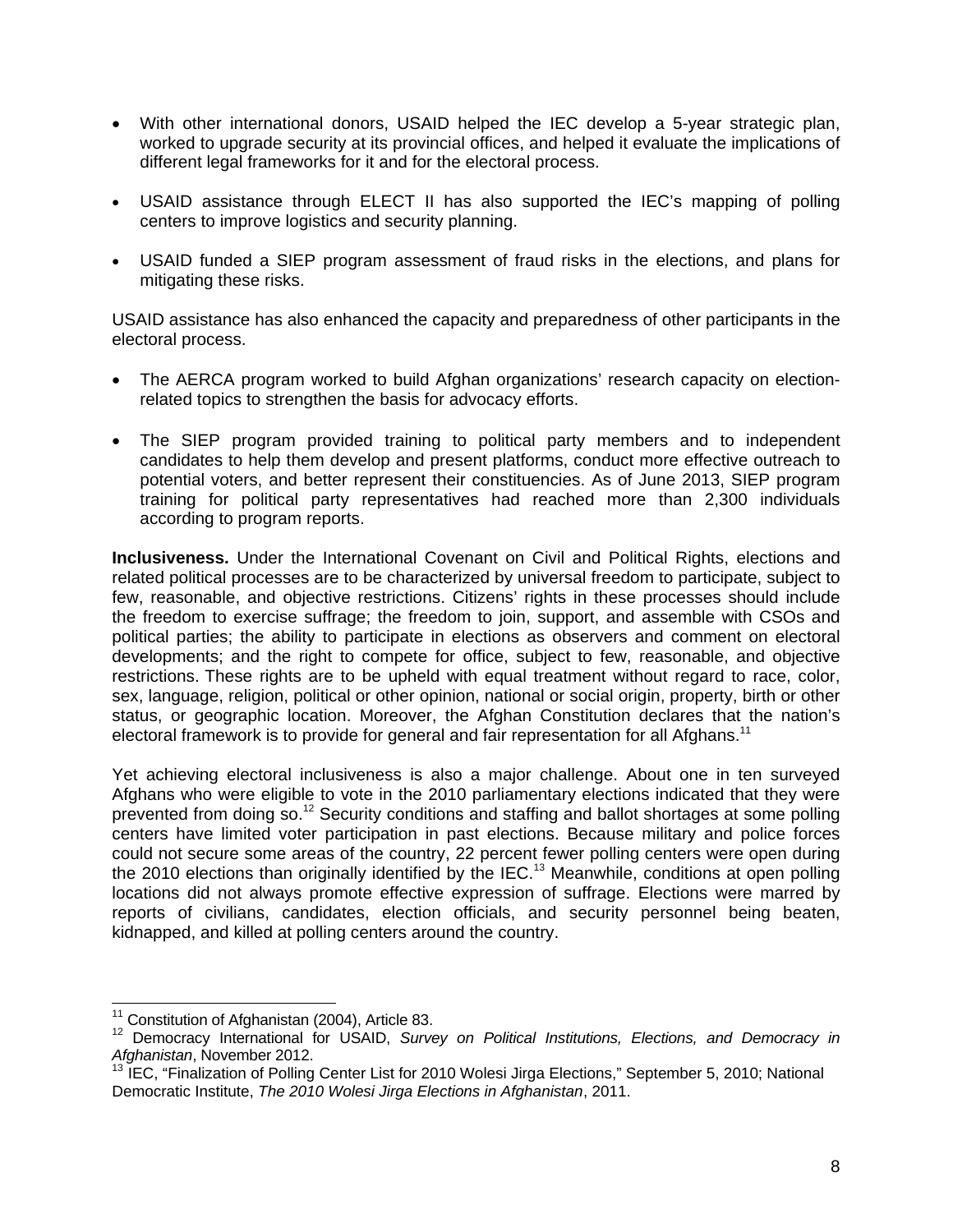Constraints on voter participation have effectively limited the franchise of some segments of the population. In the 2010 elections, some districts had no polling centers open, and numerous polling centers were closed in others. Many areas subject to polling center closures and intimidation by armed groups were located in the south and east of the country. Proportionally more Pashtuns live in these areas, so it is not surprising that a 2013 survey observed that the proportion of Pashtuns who reported voting in the 2010 elections was substantially smaller than that of any other ethnic group.<sup>14</sup> Threats against female voters and a shortage of female searchers at polling centers limited turnout among women. #

USAID assistance programs have increased Afghan institutions' ability to promote inclusiveness in the electoral process. Programs have:

- *Fostered public and civil society engagement* in discussions about Afghanistan's electoral system and proposed electoral reforms.
- *Supported voter registration.* The ELECT II project has trained IEC personnel in registering voters and helped the IEC procure voter registration kits.
- *Sponsored Afghan-led civic education and outreach.* According to program reports, civic outreach and education activities under the SIEP and AERCA programs reached more than 2,700 individuals during the first three quarters of fiscal year (FY) 2013; and voter education and outreach through radio programming reached more than 10 million Afghans during that time.
- *Involved women in the electoral process.* The ELECT II project assisted the IEC's gender unit, helped add gender awareness modules to training on voter registration, and supported exchanges with religious leaders to persuade them of the importance of women's participation. The SIEP program trained young women and influential female figures to engage effectively in political processes and provided support to a major national women's organization for community organizing and advocacy on electoral issues.
- *Engaged youth in political processes.* The SIEP program sponsored the development of youth wings of political parties, promoted debating skills among university students, and fostered the institutional development of a national Afghan youth-focused CSO.
- *Engaged different linguistic and ethnic groups in electoral and political processes.* USAID projects prepared and disseminated resource materials in multiple languages and offered training events in both Dari and Pashto. SIEP cultivated the development of an organization representing the interests of the Hazara minority.

**Transparency.** Transparency refers to openness on electoral laws, plans, processes, and results, as well as on decisions affecting all these aspects and how the decisions were made. #

Observers of past elections in Afghanistan have pointed to problems with transparency in virtually all phases of the electoral cycle. Important features of the electoral process have been modified by presidential decree in the run-up to elections, changing the ground rules for contesting the elections. Vetting candidates—and ruling them out—for ties to illegally armed groups has been slow and lacking in transparency. Criteria for determining the number and

 14 Democracy International for USAID*.*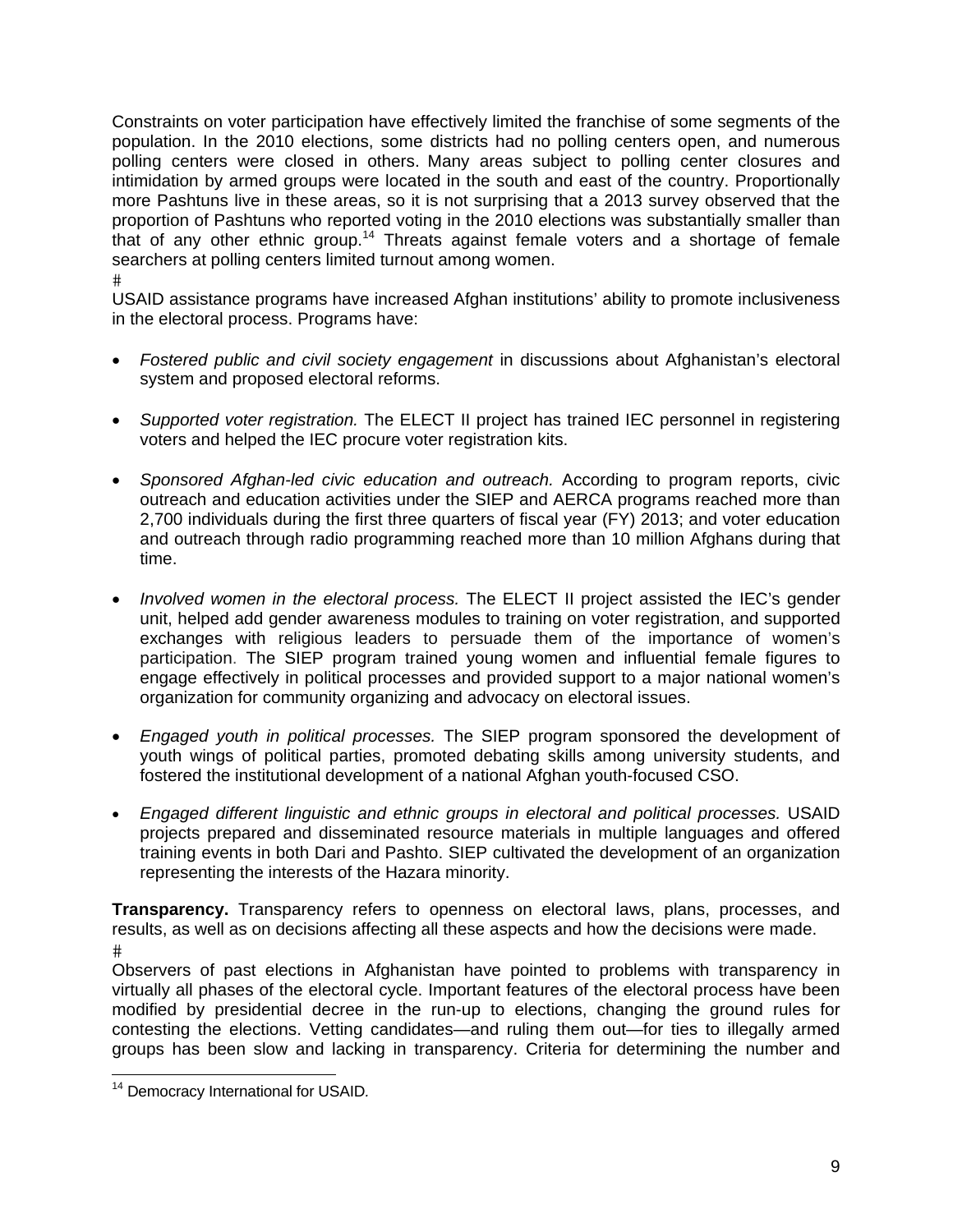placement of polling sites have not been clear, some say for political reasons. Finally, the public has had little information on the processing and adjudication of complaints about electoral improprieties or the basis for annulling votes.<sup>15</sup>

USAID assistance activities have promoted transparency in several ways in preparation for Afghanistan's 2014 elections.

- The AERCA and SIEP programs helped promote public consultation on the legal framework for elections by sponsoring discussions, debates, and other related events. AERCAsponsored consultations brought together representatives of leading CSOs and political parties to make recommendations for Parliament to consider in preparing a new election law. In addition, the ELECT II and SIEP programs provided technical assistance to the IEC in preparing and publishing a draft election law for consideration by the Afghan Ministry of Justice. The Afghanistan Parliamentary Assistance Program enhanced transparency in deliberations on the electoral framework by providing detailed coverage of parliamentary debates and reports and by facilitating participation of members of Parliament in televised roundtable discussions on the legal framework.
- The ELECT II, AERCA, and SIEP programs also promoted public awareness. The ELECT II project supported the IEC in planning and executing public relations activities associated with voter registration, including holding press conferences, conducting a series of stakeholder consultations, and issuing press releases regarding developments. Through AERCA, USAID sponsored surveys on past voter experiences and public perceptions of the electoral process. The SIEP program developed and disseminated articles on the elections and electoral processes and maintained Web sites in Dari and Pashto to highlight developments. According to the program implementer, these Web sites attracted the attention of more than 11,500 users in the first three quarters of FY 2013 and received an 85 percent satisfaction rating from those who accessed them.
- The SIEP program increased transparency through support for monitoring the voter registration process.

## **Plans for Electoral Support Had a Noteworthy Gap and Limitations**

The 2014 elections will be among the most complex and expensive civic operations that Afghans have managed. Authorities must identify and provide security for thousands of polling centers; review and accredit hundreds of thousands of candidate, party, and media representatives and independent observers; recruit, hire, and train more than a hundred thousand temporary poll workers; develop, distribute, retrieve, and count millions of ballots; and quickly assess and adjudicate what are likely to be thousands of allegations of improprieties in the electoral process. In addition, authorities will be responsible for procuring, transporting, and maintaining control of sensitive election materials like vote tally sheets, ballot box seals, and ink

 <sup>15</sup> Organization for Security and Co-operation in Europe, Office for Democratic Institutions and Human Rights, *OSCE/ODIHR Election Support Team Report: Islamic Republic of Afghanistan Parliamentary Elections, 18 September 2010*, November 26, 2010; National Democratic Institute, "Preliminary Statement of the National Democratic Institute Electoral Observation Mission to Afghanistan's 2010 Legislative (Wolesi Jirga) Elections," September 20, 2010.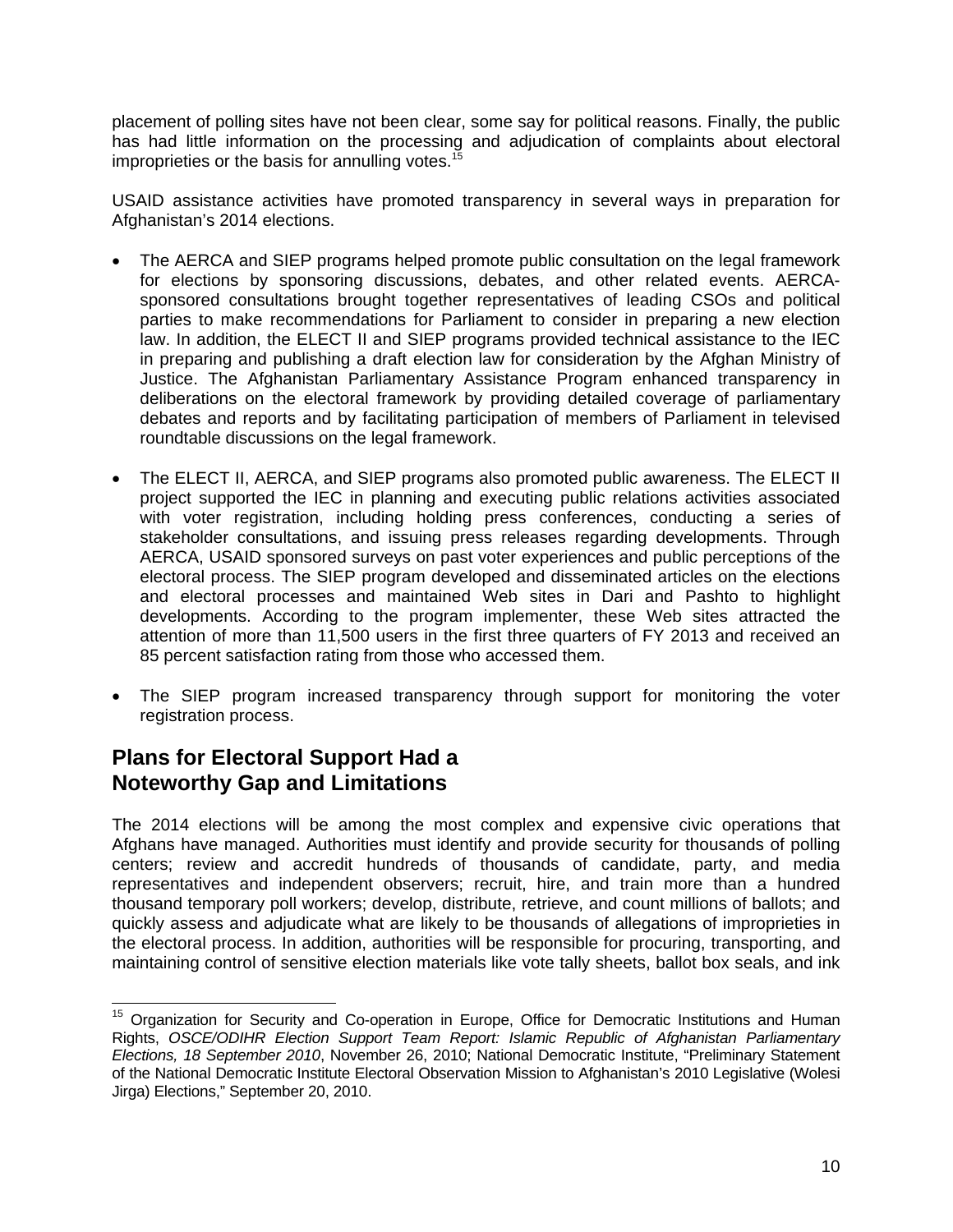to mark voters and prevent duplicate voting. Law enforcement and military personnel will be responsible for providing security for these materials, voting centers, candidates, observers, and voters. Electoral authorities will be responsible for managing and overseeing personnel, materials, and activities valued at more than \$100 million.

during elections. Climatic factors further complicate electoral administration in Afghanistan. Much of Afghanistan is mountainous and difficult to access by road. Snow is likely to remain in much of the country at the time of the election, rendering some roads impassable. Because 80 percent of Afghanistan's population resides in rural areas,<sup>16</sup> many of which are remote, monitoring and responding to weather conditions and overcoming transportation challenges are important

The nation's linguistic diversity and the literacy rate of its population also present challenges to electoral authorities. Afghanistan has many ethnic groups, and the nation's two official languages (Dari and Pashto) are spoken by only 85 percent of the population. According to the Ministry of Education, only about a quarter of Afghanistan's adult population is able to read.

Growth of the voting-age population is another challenge. There has not been a recent population census, but the United Nations' Children's Fund estimates that more than half of Afghanistan's population is below the age of 18, voting age. As a result, many people become eligible to vote each electoral cycle, increasing voter registration and education requirements.

Afghanistan's displaced population has also complicated efforts to identify voters. Many Afghans have been displaced by conflict, and according to the UN High Commission for Refugees, 2.7 million Afghans continue to live in exile in neighboring countries. Meanwhile, almost 6 million Afghan refugees have been repatriated over the last decade. The IEC is responsible for supporting voting by Afghan refugees outside the country and for registering recently returned refugees as eligible voters.

The international donor community has provided substantial support to Afghans to help overcome these types of challenges in past elections. Afghanistan's first two elections after the fall of the Taliban government in 2001—the presidential election in 2004 and parliamentary elections in 2005—were administered by the UN Assistance Mission in Afghanistan and an interim joint electoral management body. Afghan authorities led the administration of the 2009 presidential and 2010 parliamentary elections, but did so with significant support from international partners. In fact, according to program reports, at the time of the 2010 elections, international staff supporting the IEC's headquarters-based permanent workforce outnumbered it. Indeed, two of the five commissioners presiding over the electoral complaint resolution body were foreign nationals.<sup>17</sup> Meanwhile, the International Security Assistance Force provided critical transportation and communication assistance and played a lead role in electoral security. The international donor community has also provided the vast majority of financial support for past elections, and the U.S. Government alone provided more than half the financing for the 2009 and 2010 elections.

<sup>-</sup><sup>16</sup> World Food Programme, *Food Security Atlas*, http://foodsecurityatlas.org/afg/country/socioeconomicprofile/introduction, accessed October 1, 2013.

<sup>17</sup> Congressional Research Service, *Afghanistan: Politics, Elections, and Government Performance*, September 14, 2010.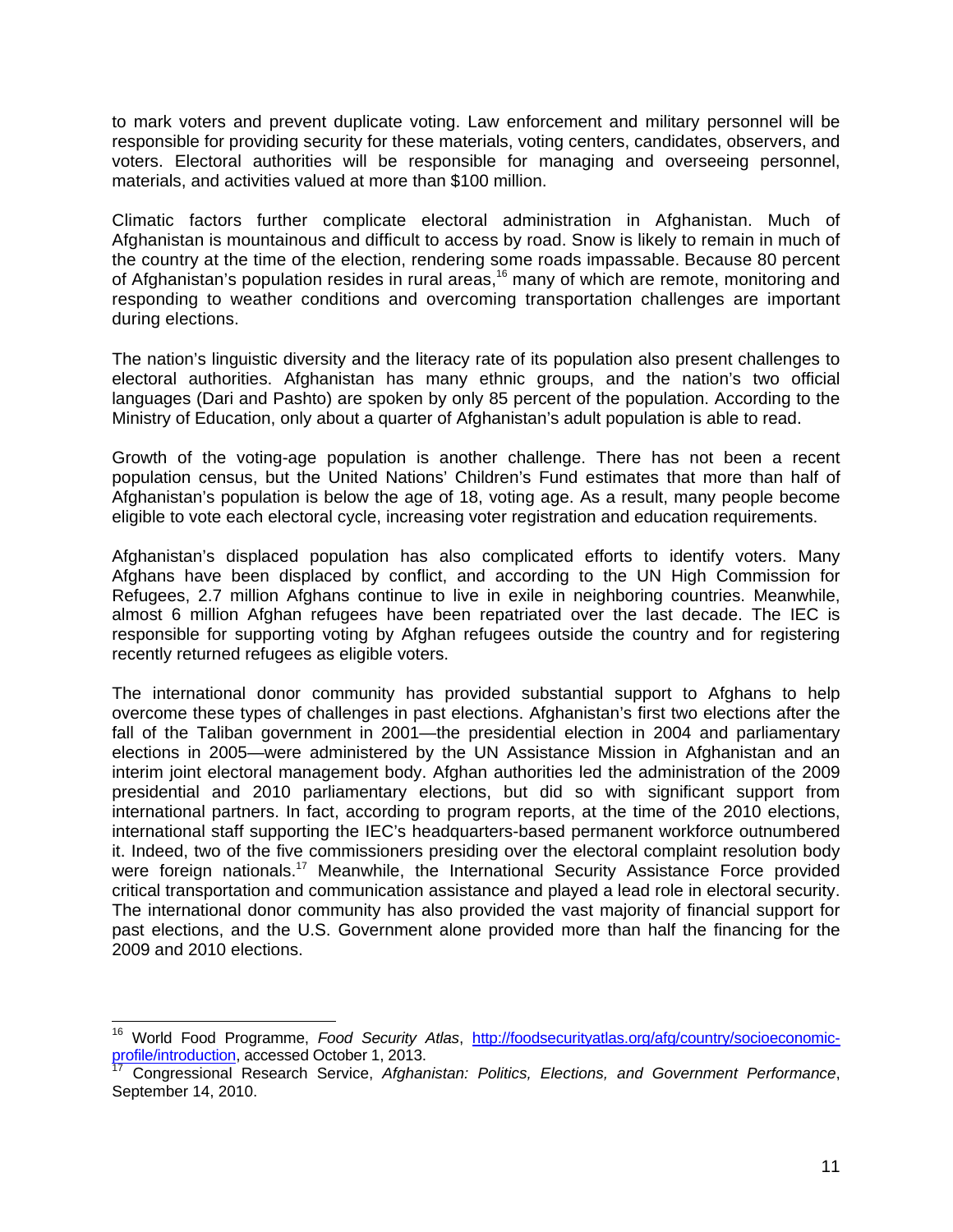The donor community's aim for the 2014 elections is for Afghan authorities to conduct credible elections with less external support than in the past. It is important, therefore, that USAID and its implementing partners operate in support of Afghan counterparts who are responsible for advancing electoral initiatives.

USAID and other international donors have worked with Afghan institutions in developing plans and programs to support many features of the electoral process. In addition to continuing to support ELECT II and AERCA program activities, USAID will be providing assistance through the SPECS project. It is to provide technical assistance to civil society groups to promote political dialogue, provide training to candidates and political leaders on communication and platform development, and support women and youth engagement in political processes. ELECT II project plans also include supporting the procurement of sensitive electoral equipment, such as ballot papers and indelible ink, as well as advice and assistance to the IEC in opening polling centers; counting ballots; and tallying, processing, and announcing election results.

At the time of this review, however, an important gap was apparent in support for electoral dispute resolution.

 *Electoral dispute resolution.* The operation of an effective electoral dispute resolution mechanism has implications for the transparency and credibility of elections in Afghanistan. Observers of past elections in Afghanistan have noted pervasive fraud and technical deficiencies in the administration of elections, underscoring the importance of maintaining an effective mechanism for taking in and considering reports of fraudulent activity and electoral malpractice.

The complaints adjudication process has the potential to decide the outcome of elections. In the 2009 presidential contest, about 1.1 million ballots, representing 19 percent of the total votes cast, were annulled<sup>18</sup>—an amount approximately equivalent to President Karzai's final margin of victory. Meanwhile, the complaints commission<sup>19</sup> excluded about 300,000 ballots in the provincial council elections of that year, where the margins of victory were as small as seven votes.<sup>20</sup>

The body responsible for adjudicating electoral complaints must meet challenging performance standards. Yet only a quarter of Afghans surveyed about their experiences during the 2010 parliamentary elections characterized the complaints commission's performance as good or satisfactory.<sup>21</sup> To satisfy the public, the complaints commission must evaluate and resolve electoral complaints in a transparent manner in line with declared criteria. Moreover, to meet time standards set by law, it must do so rapidly.

<sup>-</sup>18 Electoral Complaints Commission, *Final Report: 2009 Presidential and Provincial Council Elections*, April 2010. The ECC directed the IEC to annul 1.3 million ballots, but the final election results announced by the IEC reflected annulment of only 1.1 million ballots.

<sup>&</sup>lt;sup>19</sup> In Afghanistan, the electoral complaints commission has the authority to adjudicate complaints related to candidate and voter eligibility and electoral offenses, and to recount and invalidate ballots.

<sup>20</sup>*Audit of USAID/Afghanistan's Support to The Electoral Process and Support for Increased Electoral*

*Participation in Afghanistan Programs*, Report No. F-306-11-003-P, June 19, 2011.<br><sup>21</sup> The Asia Foundation for USAID, *Voter Behavior Survey: Afghanistan's 2010 Parliamentary Elections*, 2012.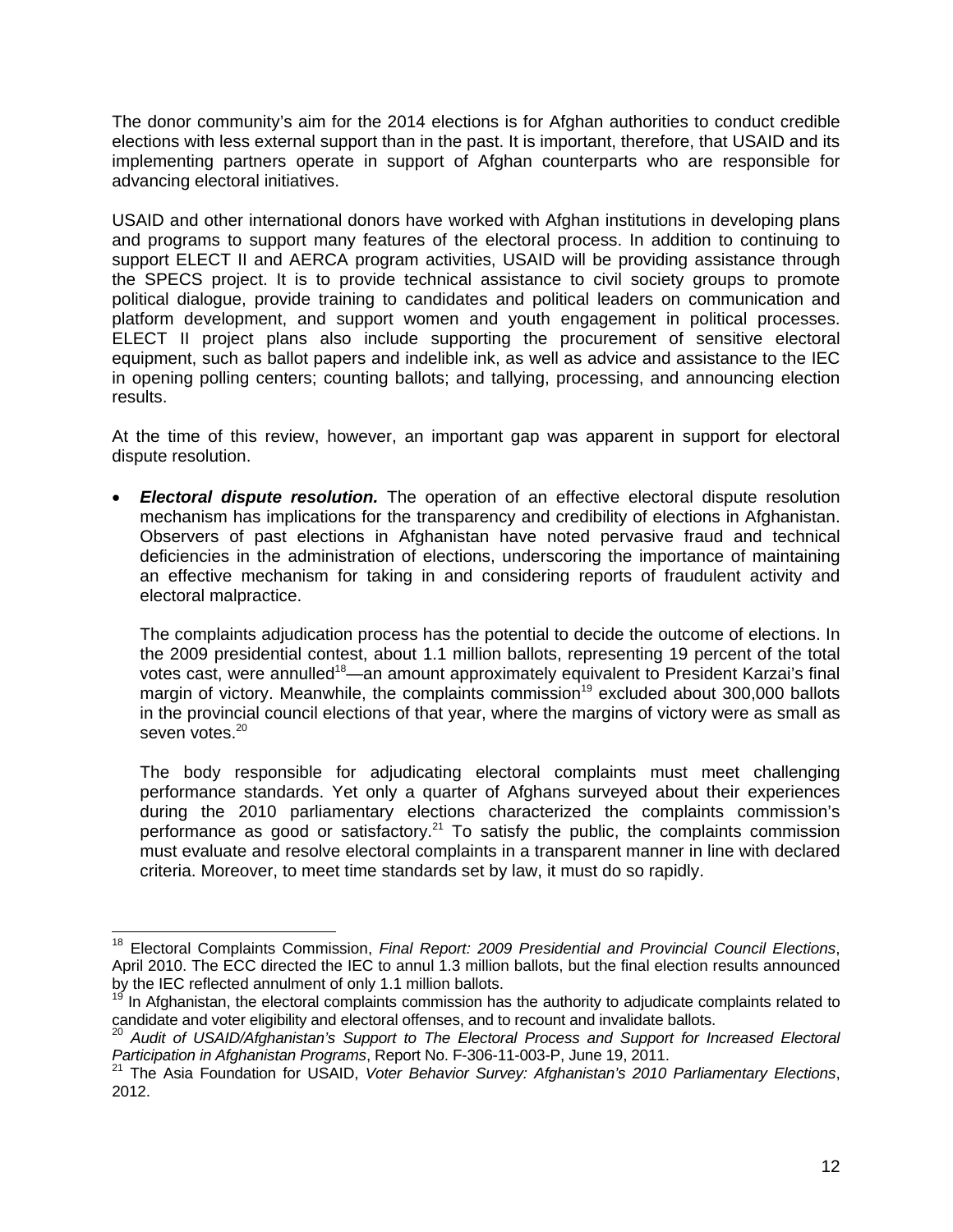During the last electoral cycle, USAID provided significant assistance to the complaints commission through the Support to the Electoral Process (STEP) Program, which has since concluded. The program provided technical support, security, training, and communications assistance. In 2010, for example, the STEP program supported training that reportedly reached approximately 600 complaints commission staff.

Afghan authorities had not completed the framework for electoral dispute resolution for the 2014 elections at the time of fieldwork. Notwithstanding this limitation, donors had worked with ELECT II project personnel to outline an assistance arrangement for Afghanistan's permanent electoral dispute resolution body. The June 2013 ELECT II project work plan accounts for more than \$10.5 million in planned assistance to build the dispute resolution body's institutional capacity and provide it with expert technical advice.

An evaluation team that examined the predecessor project, ELECT, noted a conflict of interest between project support for the IEC and support for the complaints commission. This potential conflict stems from the fact that the complaints commission may be called upon to evaluate complaints related to the performance of the IEC. Evaluators wrote that the project devoted more time, energy, and resources to helping the IEC than to the complaints  $c$ ommission.<sup>22</sup> A mid-term review of the ELECT II project concluded that for the 2014 elections, the project should not directly administer support for the complaints commission to avoid a conflict of interest and to maximize support for the complaints commission.<sup>23</sup> To mitigate any possible conflict of interest, UNDP planned to distinguish support for these functions by subcontracting for assistance to the complaints commission.

Although the ELECT II work plan describes a possible procurement arrangement, a corresponding subcontract had not yet been advertised or let at the time of this review. As the legal framework for Afghanistan's electoral dispute resolution body was still under debate during fieldwork, moving forward with such a procurement would have been premature.

With the establishment of a legal framework for electoral dispute resolution shortly after fieldwork, project implementers needed to move quickly to advance a procurement in this area to ensure that Afghanistan's electoral dispute resolution body would be in position to perform pre-election functions. Delays in key ELECT II project implementer procurements during past elections, however, suggest that donor prompting could help advance this timesensitive procurement. Without prompt action to provide needed support to establish and build the capacity of this key electoral body, the credibility and transparency of the 2014 elections could be in doubt.

participation. In addition to the gap in plans for electoral dispute resolution, we noted limitations in support for civic outreach and voter education, election observation and monitoring, and women's

participation. 22 Checchi & Co., Consulting for USAID, *Final Report: Elections Assessment by USAID in the Islamic Republic of Afghanistan, August 2011.*<br><sup>23</sup> UNDP, *Enhancing Legal and Electoral Capacity for Tomorrow Phase II (ELECT II) 2012-2013 Mid-*

*Term Review Phase A Report*, February 26, 2013.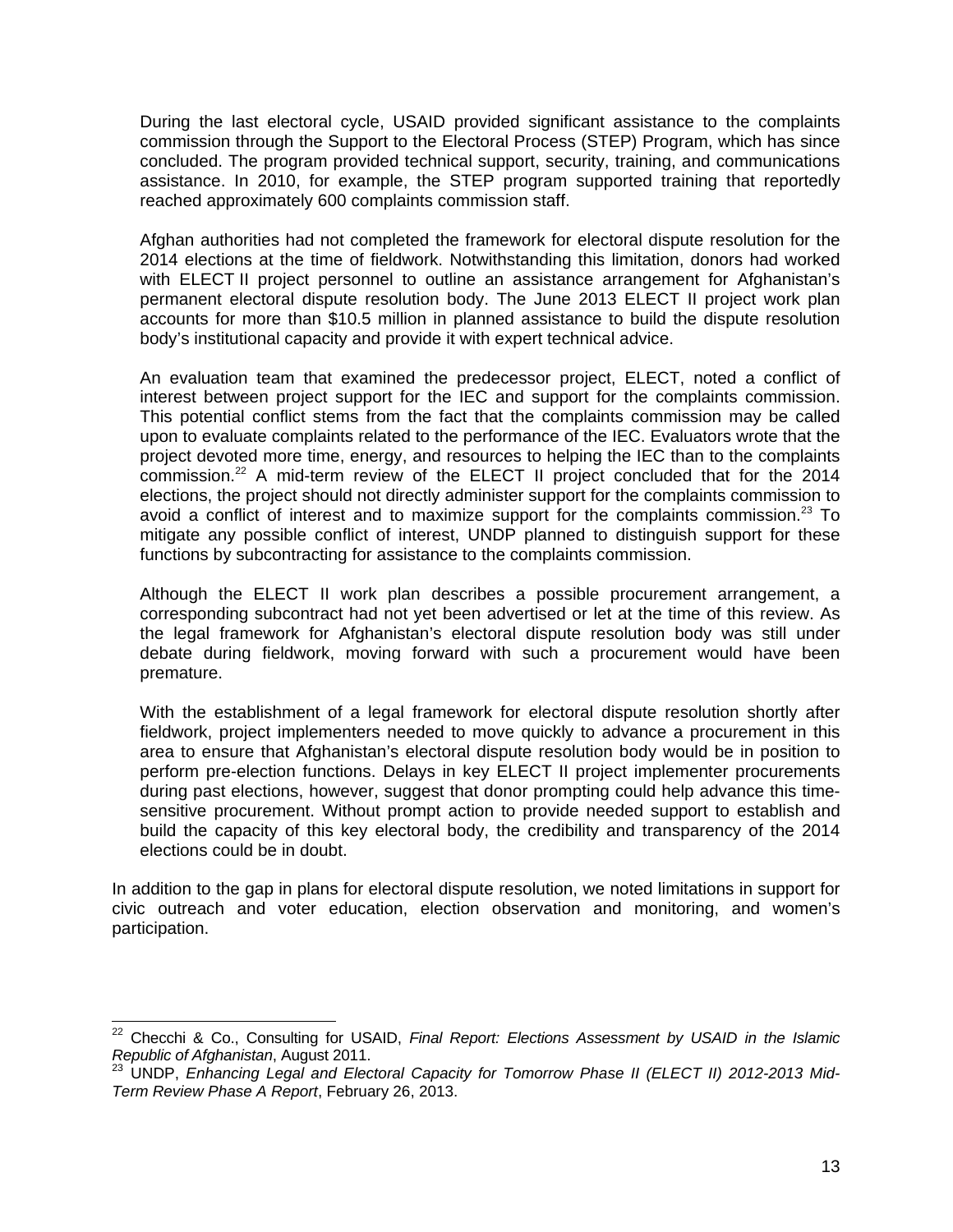*Civic outreach and voter education.* The effective engagement of civil society is also important for an inclusive election. A recent USAID guide on programming global democracy and governance activities observes that:

An informed and active citizenry is the driving force behind a genuine and competitive political process. It also helps build confidence in the system, and public acceptance of results. Free and fair elections require that all citizens understand the electoral system and political choices, and participate in political processes.<sup>24</sup>

In Afghanistan, where past elections have been marred by widespread fraud, public skepticism toward participation in elections is significant. Civic outreach activities can help reduce this skepticism by educating the public about the electoral system, what rights citizens have in the electoral and political processes, and how to prevent the manipulation of results.

USAID's documentation of lessons learned from past civic education programs stresses the need to address the central challenge to democracy in a given setting. According to several observers, in Afghanistan, that challenge is securing a commitment to a genuine electoral process that provides a way to peacefully compete for power.

This challenge is multifaceted and complex. First, alternative means of vying for power are currently in use and have been employed by a significant number of groups in the recent past. Afghanistan faces an insurgency that controls some parts of the country and regularly engages government forces in an effort to command more. Political factions currently operating within Afghanistan's constitutional order have previously taken up arms in the struggle for power and may do so again. Second, government entities participating in the current electoral cycle have not always contributed to the credibility of past elections. The appointment in 2009 of an electoral commission that was seen as biased, changes to the dates for elections, and the establishment of an electoral law without broad consultation or agreement have all been regarded as reducing the credibility of past elections. Finally, Afghan citizens have low levels of confidence in the electoral process. Only 38 percent of Afghans reported that they viewed the performance of the IEC as either good or satisfactory following the 2010 elections.<sup>25</sup> Moreover, Afghans were evenly divided on whether they viewed the last elections as fair or not. $26$ 

According to USAID program reports, hundreds of thousands of Afghans have attended voter or civic education sessions. Tens of millions more have been exposed to USAIDsponsored public service announcements and election-related media campaigns. However, an August 2011 assessment of civic education activities funded by USAID/Afghanistan noted a lack of focus and "the need for a sense of strategic goals and broad perspective." $27$ The need for a more focused approach in this area continued to characterize programming at the time of this review.

<sup>&</sup>lt;sup>24</sup> User's Guide to Democracy, Human Rights, and Governance Programming, May 2013.

<sup>&</sup>lt;sup>25</sup> The Asia Foundation, Voter Behavior Survey: Afghanistan's 2010 Parliamentary Elections, 2012. 26 Ibid*.*

<sup>&</sup>lt;sup>27</sup> Checchi & Co., Consulting for USAID.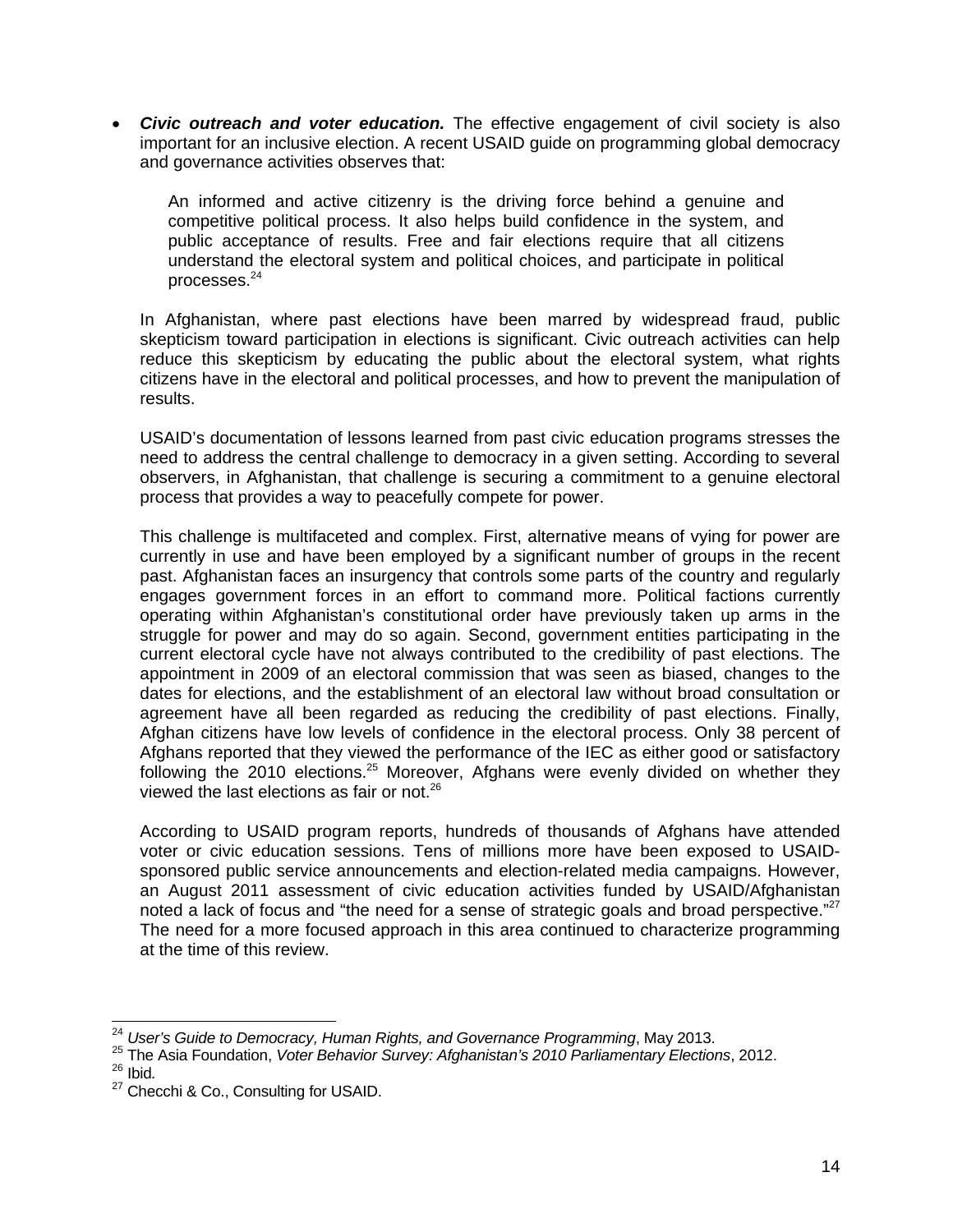Many Afghans remain uncertain about rights and processes associated with their participation in elections, and even more lack confidence in the system's ability to provide a fair outcome.<sup>28</sup> This is a particular concern with respect to Afghanistan's Pashtun population in the south and east of the country, where insurgent influence is strongest.

presidential elections.<sup>29</sup> According to a 2012 survey, Pashtuns are less inclined to vote in Afghan elections than are members of other ethnic groups. Whereas only 42 percent of Pashtuns reported voting in 2010 parliamentary elections, 61 percent or more of each of Afghanistan's other major ethnic groups—Uzbek, Turkmen, Tajik, and Hazara, whose relative sizes are shown in the following figure—reported doing so. Absent some change, indications are that this pattern will continue, as only 30 percent of Pashtuns have said that they would vote in the next



#### **Ethnic Composition of the Afghan Population**

Note: "Other" includes Aimak, Turkmen, and Baloch.

Source: Library of Congress Federal Research Division, Country Profile: Afghanistan, August 2008, http://lcweb2.loc.gov/frd/cs/profiles/Afghanistan.pdf, accessed on November 5, 2013.

Planned USAID support for civic outreach and voter education has the potential to engage broad segments of the Afghan population in dialogue about the elections and educate them about how they can participate and why they should. SPECS project plans, for example, include organizing and broadcasting about 23 radio call-in shows to provide a platform for dialogue on electoral processes and citizen priorities. The shows are expected to air on a 53-station network covering all of Afghanistan. The ELECT II project plans to support the IEC in preparing and delivering public service announcements about the elections and doing outreach—for example, by using face-to-face sessions with CSO networks and mobile theater to reach rural, illiterate populations.

<sup>&</sup>lt;sup>28</sup> Ibid; Democracy International for USAID; The Asia Foundation, *Afghanistan in* 2012.<br><sup>29</sup> Democracy International for USAID.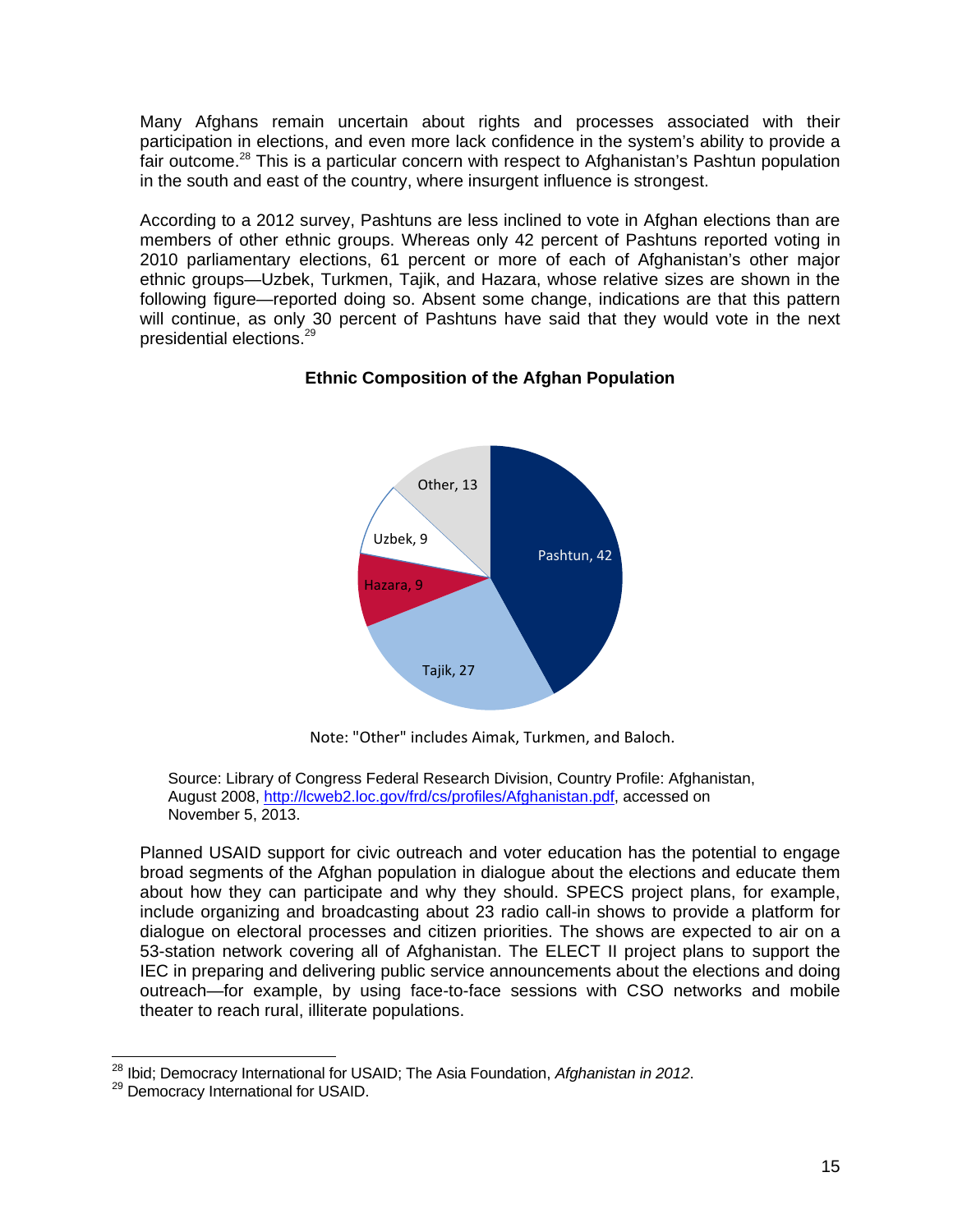USAID's planned activities did not, however, reflect an emphasis on the Pashtun population in Afghanistan's south and east. Whereas IEC outreach plans will reportedly focus on segments of the electorate that have been marginalized, these segments are ethnic minorities, not Pashtuns. The SIEP program's ethnically oriented, CSO-based activities likewise focused on ethnic minorities and not on Afghanistan's largest ethnic group, its Pashtuns.

Without 2014 electoral participation that extends across Afghanistan's political, geographic, and ethnic divisions, groups may look for other ways to compete for power. USAID has an opportunity to concentrate some of the outreach it supports on those who have had the lowest historical levels of participation. Unless the mission takes advantage of that opportunity, Pashtun participation in elections could remain low or decline further. This, in turn, could foster perceptions among many in that community that elections are not a fair or desirable approach for allocating power.

 *Election observation and monitoring.* Observation of elections by political participants and their representatives, local nongovernmental organizations, and international organizations is a common approach for identifying and guarding against errors, distortions, and manipulation in voting operations. The participation of these groups in the electoral process promotes transparency and credibility. Yet more than one in four Afghan respondents to a survey on the 2010 parliamentary elections indicated that elections did not take place in the presence of observers, media, and monitors. $30$ 

USAID has recognized the important role that observers and monitors will play. USAID/Afghanistan planning documents characterize the ability of domestic observer groups to provide sufficient coverage throughout the country as a precondition to the mission's ability to implement activities effectively in support of elections and political processes. Moreover, the mission plans to rely on reports by international election observers to verify the success of its activities.

fraud in previous elections as their reason. $32$ Effective observation and monitoring activities can help check electoral fraud and malpractice, widespread features of past elections in Afghanistan. In 2009, thousands of polling stations submitted more ballots for official counting than the IEC had given them. A study of 2010 election results found that nearly 80 percent of vote totals reported at the national level for polling centers disagreed with vote tally sheets photographed at the centers.31 These mismatches suggest that provincial, regional, or national election officials routinely manipulated results tabulated at the local level. This level of electoral fraud and malpractice has eroded voter confidence in the process and discouraged participation. Of those who reported that they did not vote in the 2010 elections, more than four in ten gave

In addition to helping check electoral fraud and malpractice, election observers and monitors promote transparency. Afghan and international observer groups have provided independent reporting on voter registration. In the past, these groups have posted regular

<sup>&</sup>lt;sup>30</sup> The Asia Foundation, Voter Behavior Survey.

<sup>&</sup>lt;sup>30</sup> The Asia Foundation, *Voter Behavior Survey.*<br><sup>31</sup> Michael Callen and James D. Long, "Institutional Corruption and Election Fraud: Evidence from a Field Experiment in Afghanistan," University of California Institute on Global Conflict and Cooperation, February 25, 2013.

<sup>&</sup>lt;sup>32</sup> Democracy International for USAID.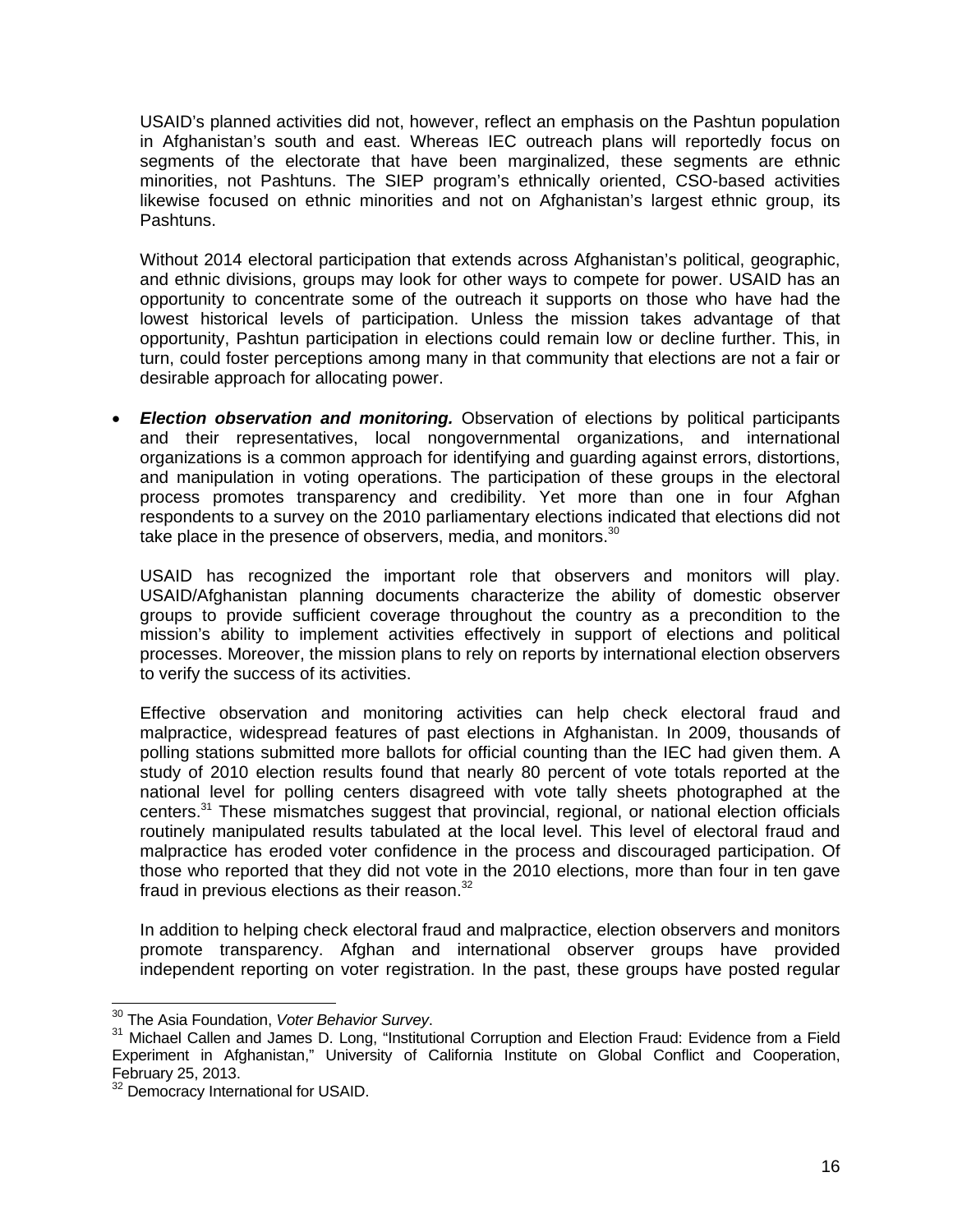updates on electoral developments and provided recommendations for improving future elections. During past elections, an implementer under the SIEP program used USAID funding to maintain an online database with information on votes and complaints. The database still serves as a resource for researchers. $33$ 

USAID plans to continue to support observation and monitoring efforts for the 2014 elections. The ELECT II project helped the IEC complete a code of conduct for election observers and begin to accredit observers. Past SIEP program activities included assistance to Afghanistan's primary observer organization, the Free and Fair Election Forum of Afghanistan. Under the SPECS project, USAID plans to contact candidates to identify election monitors, provide them with a step-by-step guide to monitoring and reporting on elections, and deliver workshops around the country on election procedures and the rights and obligations of polling agents.

At the time of this review, however, USAID had not determined how it planned to support the efforts of independent, domestic observer organizations. Because other donors were reportedly also considering assistance in this area, SPECS project plans for support to domestic observer organizations were on hold at the time of fieldwork, pending coordination.

While plans for support in this area were still under discussion, progress was delayed. A single domestic observer organization, The Free and Fair Election Forum of Afghanistan reportedly planned to mobilize up to 10,000 observers for the 2014 elections. During the first 2 months of the registration process for observers, however, the IEC had accredited only 219. Thousands of other domestic observers had yet to be trained and accredited.

Effective election observation and monitoring can help reduce fraud and, in turn, help arrest the decline in voter turnout among voting age Afghans seen in every Afghan election since 2004.34 Without coordinated assistance for election observation and monitoring, however, fraud could increase, undercutting the legitimacy of declared election winners and depressing future Afghan participation in elections.

be affected by the level of women's participation. *Women's participation.* The inclusiveness and credibility of Afghanistan's 2014 election will

be affected by the level of women's participation.<br>Under Afghanistan's constitution, men and women enjoy equal rights and duties before the have participated in elections to a lesser extent than men. Although women are guaranteed women make up approximately half of Afghanistan's population, votes cast at polling stations law.<sup>35</sup> Afghanistan's election law guarantees women the right to participate in elections and exercise their right to an equal vote free from restriction. Notwithstanding these rights, women more than a quarter of the seats in Afghanistan's lower house of Parliament, women accounted for only 16 percent of the candidates in the 2010 parliamentary election. Whereas specifically designated for women account for only 40 percent of the total in past elections.<sup>36</sup> Limitations in awareness or acceptance of women's right to vote may have contributed to this

 $\overline{a}$  $33$  Information about this activity appears on the Web at www.afghanistanelectiondata.org.

<sup>&</sup>lt;sup>33</sup> Information about this activity appears on the Web at www.afghanistanelectiondata.org.<br><sup>34</sup> International Institute for Democracy and Electoral Assistance, Voter Turnout for Afghanistan, Voter Turnout Database, http://www.idea.int/vt/countryview.cfm?id=4, accessed September 26, 2013.<br><sup>35</sup> Constitution of Afghanistan (2004), Article 22.<br><sup>36</sup> U.S. Institute of Peace, "Special Report: Learning from Women's Success

June 2012.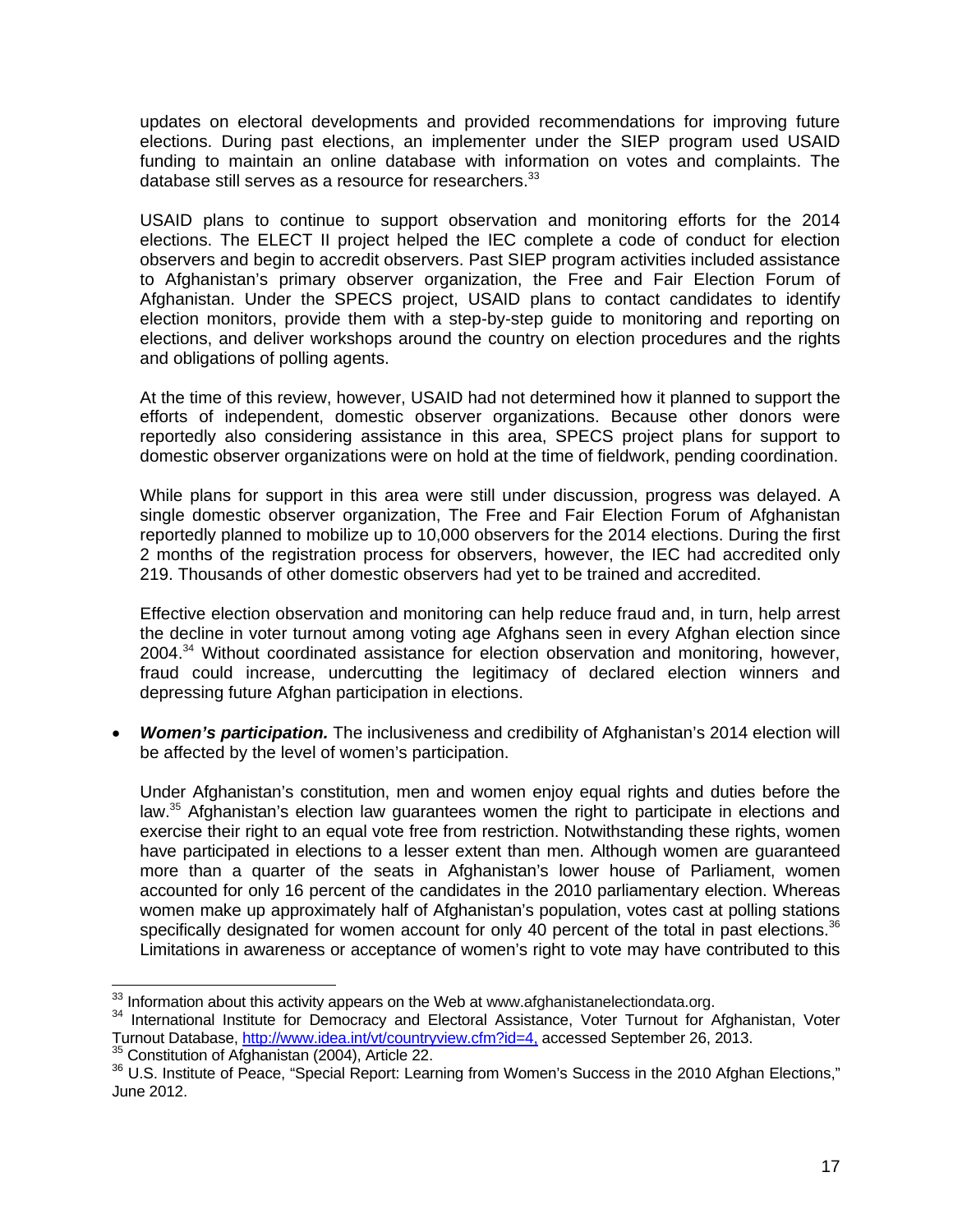dynamic. A survey of voting behaviors in the 2010 parliamentary elections noted that a quarter of women respondents who did not vote said women were not permitted to vote. $37$ 

Social norms accepted by many Afghans dictate that women not interact with men who are not relatives. To accommodate female voters' adherence to these norms, Afghanistan operates separate polling and registration centers managed and run by women for women. In addition, the Government of Afghanistan arranges for female searchers to conduct security checks at polling locations for women.

proceedings on behalf of candidates. Despite these planned accommodations, observers of past elections have noted significant impediments to women's participation. Women poll workers were reportedly in short supply or absent from many locations during the 2010 elections. In addition, female security searchers in some locations had reportedly received no training. In the absence of female staff, some female polling centers were reportedly staffed by male personnel, a factor some observers said deterred women from voting in those areas. One team of observers from the National Democratic Institute noted that at 11 percent of female polling stations they visited male staff were present. In addition, female observers have sometimes reportedly been absent from significant geographic areas, and women have been underrepresented among IEC voter educators, observers, and candidate agents responsible for monitoring election

 indicator of large-scale identity fraud. In the lead-up to the 2009 elections, for example, These conditions, coupled with weaknesses in controls in female voter registration, may have led to high levels of fraud at female polling centers. Voter registration cards do not include photographs of women who choose not to have their photos taken because doing so goes against some cultural norms. The lack of photo identification on some female voter cards, combined with the absence of serial numbers and addresses, makes it easier for individuals to obtain multiple female voting cards. Election officials have reported in past elections that candidates paid women to obtain multiple voting cards because no photo was required for their registration. Given norms limiting the political participation of women and poor security conditions in some areas, some observers of past voter registration efforts have seen the high percentage of female voter registration cards issued in such areas as an significantly more voter registration cards were issued to women than to men in socially conservative, insecure parts of the country.

the village recorded 505 female votes. $^{39}$ Fraud and electoral malpractice have been widely reported in connection with female voting centers in the past. Witnesses to past elections have reported extensive proxy voting—men voting for women—in some areas. $38$  In other cases, ballot stuffing is alleged to have occurred at female polling stations that were not well monitored. Whereas one village reportedly lacked an operational female polling center for the 2010 elections, for example,

While many past indications of electoral fraud and disenfranchisement have been linked to female voting and registration centers, Afghanistan's electoral dispute resolution process has not responded proportionately. According to the Free and Fair Election Forum of Afghanistan, the complaints commission had no female personnel in most of its provincial

-

<sup>&</sup>lt;sup>37</sup> The Asia Foundation, *Voter Behavior Survey.*<br><sup>38</sup> U.S. Institute of Peace*.* 

<sup>&</sup>lt;sup>38</sup> U.S. Institute of Peace.<br><sup>39</sup> National Democratic Institute, *The 2010 Wolesi Jirga Elections in Afghanistan*, 2011.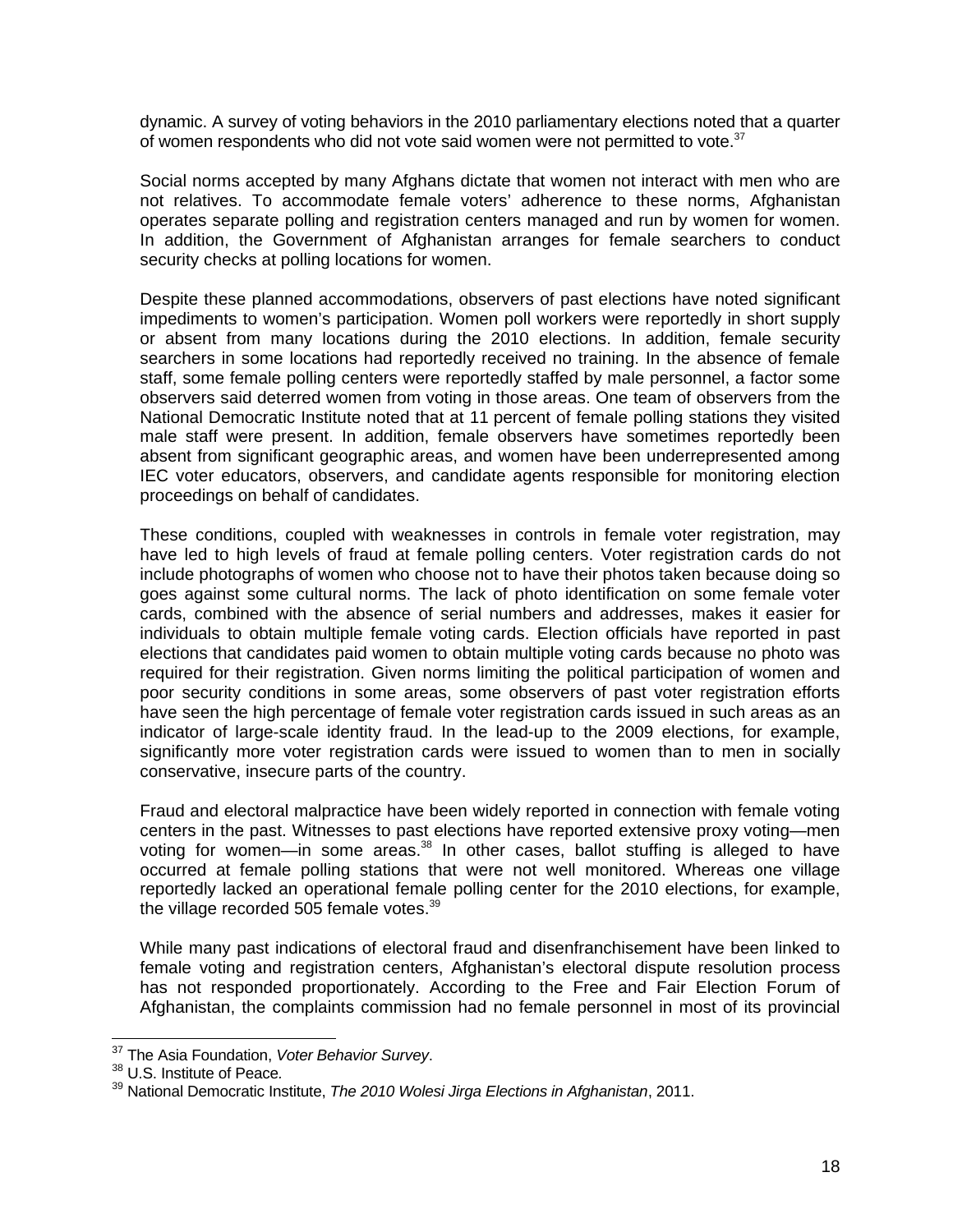offices during the 2010 elections. Some observers view this fact in combination with low levels of female literacy as primary reasons why women lodged only slightly more than one in ten complaints during the 2010 electoral process.

participation. With support from the ELECT II project, the IEC has developed a gender strategy and action plan for voter registration outreach. Its public outreach campaign has several elements that specifically target female voters, such as public service announcements on women's participation. As noted earlier, IEC provincial staff have also met and coordinated with religious leaders, CSOs, influential women, and women's networks to encourage women's

However, such efforts have not boosted women's representation among registered voters. Whereas 41 percent of registered voters were women in 2004, this percentage declined to between 35 and 38 percent in 2009. As of September 2013, female registrations accounted for only 27 percent of the total in the IEC's 2013 voter registration drive.

USAID has planned several activities to counter this trend. USAID plans to provide instruction on campaigning to female candidates from all 34 provinces under the SPECS project. This project is also planning a series of radio programs in Kabul and five provinces to educate the public on women's rights and gender equity. The ELECT II project will continue to support the development of the IEC's gender unit and efforts to incorporate gender considerations in all aspects of the electoral administration process.

inclusiveness and credibility, but few actions were planned to address this possibility. Whereas the U.S. Government regards women's participation in elections and political processes in Afghanistan as a priority, donor assistance for the 2014 elections may not effectively address one important barrier to women's participation. Shortages of female personnel in key aspects of the electoral process have the potential to undercut electoral

At the time of this review, some USAID-funded programs had not set targets for supporting the participation of key female personnel. The SPECS project, for example, had not yet established targets for the numbers of female election monitors and observers and candidate agents that it planned to recruit or train. Meanwhile, although the ELECT II project had plans to support electoral dispute resolution, it had not worked with Afghan authorities to identify targets for the number of female complaints commission personnel that to bring aboard before the elections. Without identifying targets for female personnel in these areas and activities for meeting these targets, USAID-funded programs cannot ensure that adequate numbers of female personnel will be present to support the elections.

The ELECT II project established targets for the proportion of female personnel serving in different capacities with the IEC—such as civic educators, voter registration staff, and polling day workers—in its revised program document. The project had also developed plans for promoting the recruitment of women to serve in these roles. Project plans included, for example, developing a gender strategy and integrating gender considerations into electoral plans and IEC policies and practices.

Early indications, however, suggested these activities were not having the intended effect. Despite the IEC's focus on hiring women to work at registration centers, 11 percent of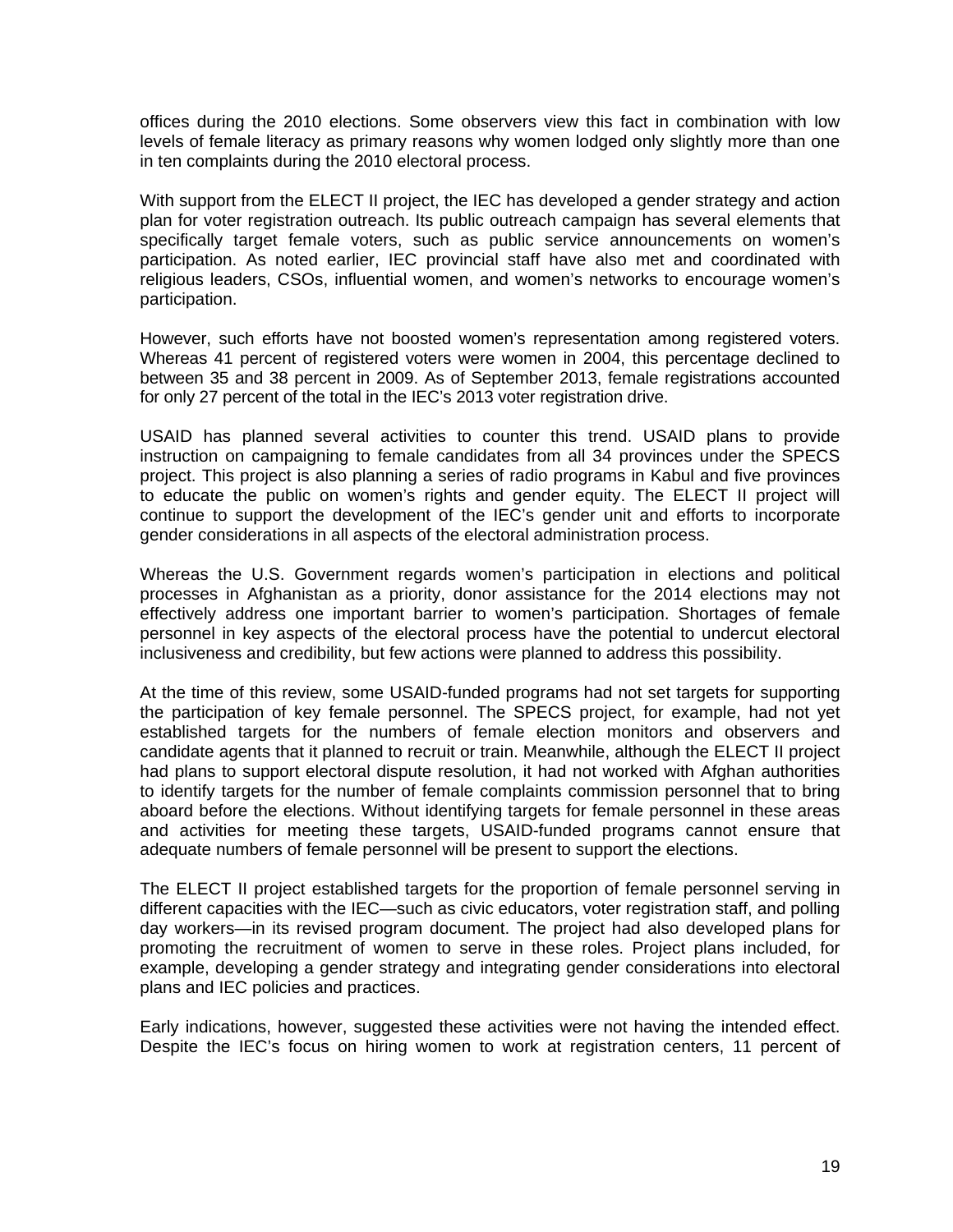in seven of its permanent employees.<sup>41</sup> registration centers had no female workers as of late July 2013. $40$  And more than 4 years after the establishment of a gender unit in the IEC, women still accounted for only about one

These conditions may foreshadow shortfalls in the number of female poll workers, voter educators, observers, candidate agents, and electoral complaints personnel. If shortages of women in these key roles occur on the scale observed during the 2010 elections, women's participation in the 2014 elections may remain low.

In addition to these four gaps and limitations in electoral assistance plans, questions remain regarding how USAID can best assist Afghan authorities in addressing critical, time-sensitive needs that are likely to arise during the electoral process.

National elections in Afghanistan are large, complex events, and the operational success of such elections depends on many variables. Early 2013 IEC planning efforts for 2014 electoral operations were hailed as a major improvement over planning efforts for previous elections. Given the number of variables at play in Afghan elections, however, unanticipated needs may arise during the electoral process.

electoral processes.<sup>42</sup> With the ELECT II project's core focus on supporting Afghanistan's electoral management bodies, this project could be seen as the best mechanism for responding to such unanticipated needs. Experience, though, suggests that support outside the framework of the ELECT II project might be required. An expert on electoral assistance to Afghanistan familiar with USAID support for the 2010 parliamentary elections concluded that the ELECT project was insufficiently nimble to address emerging problems. Delays in ELECT's budget and procurement processes, for example, limited the complaints commission's ability to execute a full media campaign and led the project to delegate virtually all of its procurements to the IEC. In addition, salary payments to staff were reportedly late, buildings and office equipment did not arrive on schedule, and key contracts were delayed. As a result, important project objectives, such as public outreach, were not met. The ELECT project's past reported weaknesses are consistent with problems seen in UNDP-implemented election support programs elsewhere. UNDP's Evaluation Office has reported on these weaknesses in its election support activities in other countries and recommended the improvement of its procurement and recruitment systems to better support

was essential to the completion of key activities in the electoral process. $43$ USAID did not depend solely on the ELECT project to address critical, time-sensitive electionrelated needs in the past. The mission provided supplemental support in this area through the STEP program. According to a 2011 assessment of USAID/Afghanistan's elections and political processes portfolio, the STEP program was able to fulfill unforeseen needs faster than the ELECT project. The assessment concluded that the STEP program's "quick-reaction gap filling"

-

 $40$  United Nations Assistance Mission in Afghanistan, "IEC kicks off second phase of voter registration," http://unama.unmissions.org/Default.aspx?ctl=Details&tabid=12330&mid=15756&ItemID=37107, accessed September 25, 2013.

<sup>41</sup> UNDP, *Enhancing Legal and Electoral Capacity for Tomorrow – Phase II (ELECT II), January 2012 – December 2015, Revised Project Document*, August 2013.<br><sup>42</sup> UNDP Evaluation Office, *Evaluation of UNDP Contribution to Strengthening Electoral Systems and* 

*Processes*, August 2012.<br><sup>43</sup> Checchi & Co., Consulting for USAID, *Final Report: Elections Assessment by USAID in the Islamic* 

*Republic of Afghanistan*, August 2011.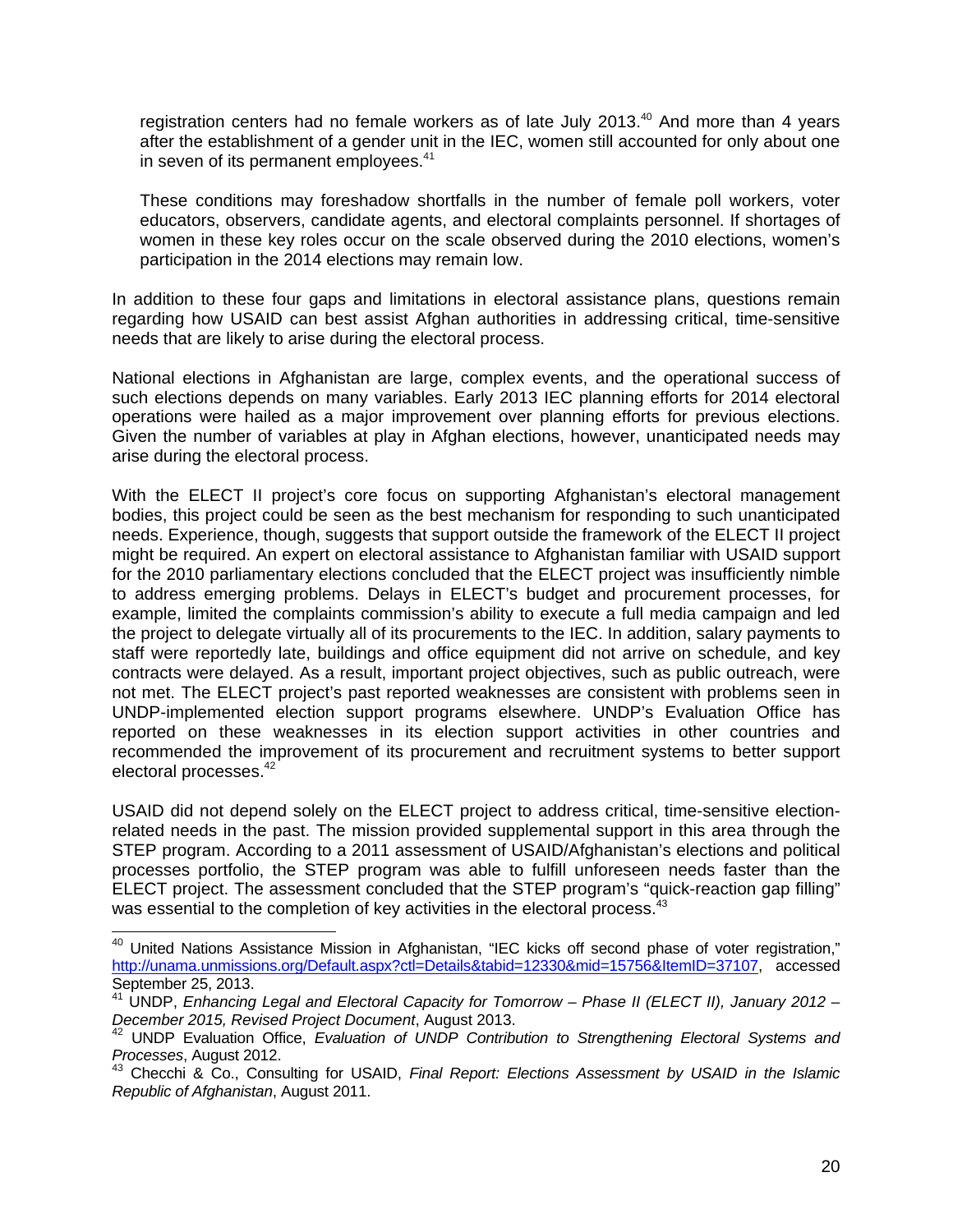Although ELECT II project officials expressed confidence in UNDP's ability to provide timely human resources and procurement support during the 2014 elections, others had reservations. Both IEC and USAID officials acknowledged that having some support beyond the ELECT II project to help meet emerging, time-sensitive needs would be desirable as the 2014 elections approach.

At the time of fieldwork, USAID/Afghanistan's Office of Democracy and Governance staff had discussed approaches for addressing contingencies that could arise but had not developed a clear contingency plan. USAID could help avoid these problems during Afghanistan's watershed 2014 elections by setting target dates for ELECT II procurement and human capital support that, if not met, would trigger the adoption of another implementing mechanism better suited to addressing critical emerging needs during the election process. Without a clear approach for addressing critical, time-sensitive needs that may arise during the electoral process, these needs could remain unmet, hampering electoral operations and damaging the credibility of the process.

A smooth and peaceful transfer of power may not be possible without broad acceptance of the electoral results. Elections that are not regarded as credible, inclusive, or transparent are less likely to produce results that the Afghan people accept. These three electoral characteristics are, in turn, likely to be diminished without prompt donor action to address gaps and limitations in planned assistance. Without timely support for Afghanistan's electoral dispute resolution body, election observers, and monitoring agents, electoral transparency is likely to be reduced. Absent additional assistance to provide security, promote women's participation, and engage in targeted civic outreach, 2014 elections are unlikely to reach desired levels of inclusiveness. Moreover, without more work in each of the above areas and additional planning to address critical needs that might arise in the electoral process, elections may not meet basic thresholds for credibility.

Therefore, we make the following recommendations.

*Recommendation 1. We recommend USAID/Afghanistan work with international donors to prompt the advertisement and letting of a subcontract under the Enhancing Legal and Electoral Capacity for Tomorrow Phase II Project to address Independent Electoral Complaints Commission support requirements in a way that mitigates potential conflicts of interest.* 

*Recommendation 2. We recommend that USAID/Afghanistan coordinate with the Government of Afghanistan and the international donor community to implement a plan*  for supporting broad-based civic outreach and education with a focus on increasing *commitment to a genuine electoral process, particularly in predominantly Pashtun areas.* 

*Recommendation 3. We recommend that USAID/Afghanistan work with international donors to finalize and implement plans for supporting independent domestic observer organizations.* 

*Recommendation 4. We recommend that USAID/Afghanistan work with the Government of Afghanistan and other international donors to identify and help meet targets for women in key electoral roles, and implement plans for the recruitment and training of needed female poll workers, voter educators, observers, and complaints commission personnel, as well as for the training of female candidate agents.*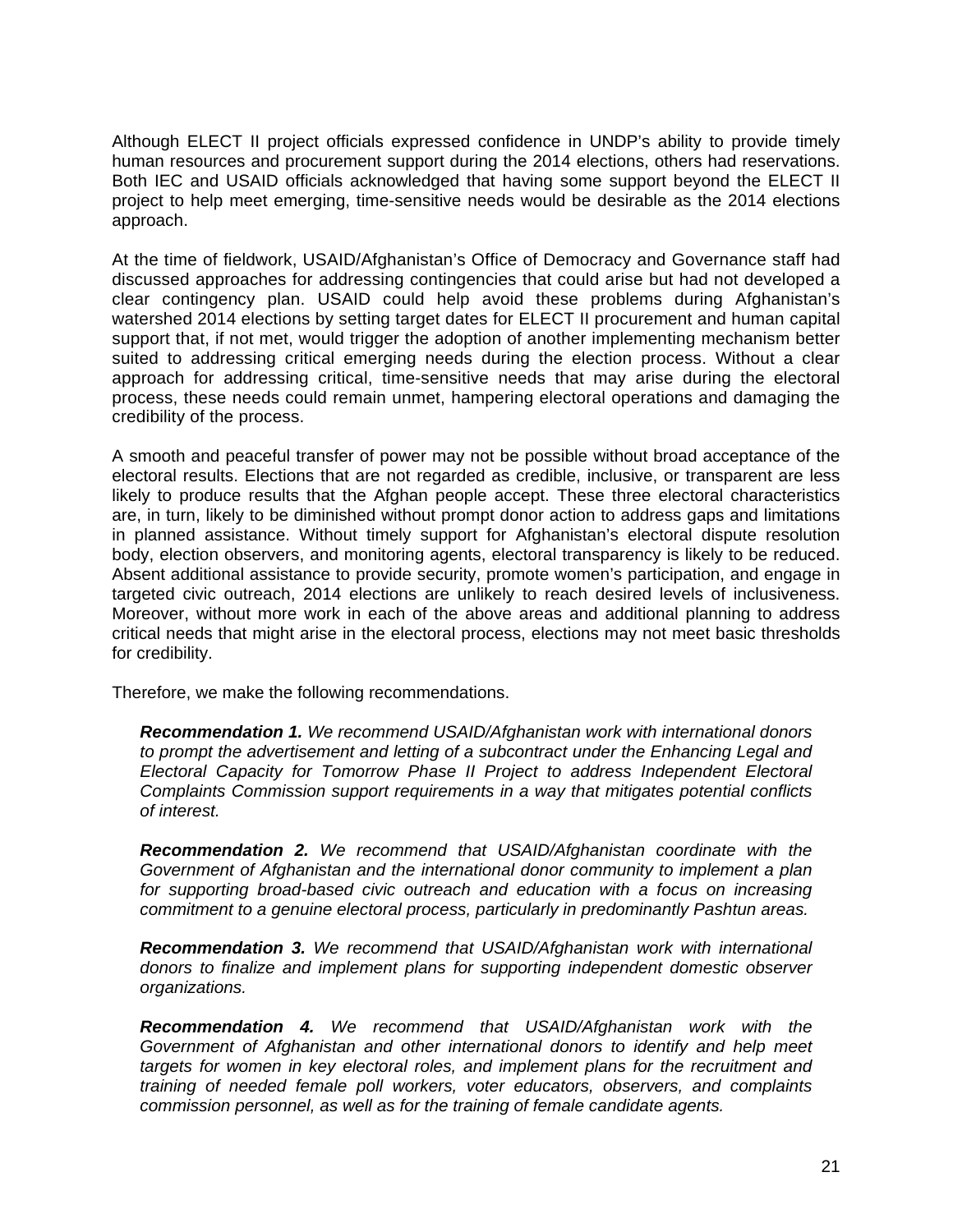*Recommendation 5. We recommend that USAID/Afghanistan develop a contingency plan to address critical, time-sensitive electoral support needs that may emerge during the current electoral cycle in consultation with the Government of Afghanistan and the international donor community.* 

# **USAID Support Has Contributed to Afghan Solutions to Previously Identified, Longer-Term Issues**

OIG's previous audit of Afghanistan elections assistance identified a number of longer-term issues that needed to be resolved to achieve the USAID mission's aims of strengthening electoral administration, raising citizen awareness of the electoral process, and establishing competitive and credible electoral and political processes. These longer-term issues included (1) approving an electoral law that has received majority support from both chambers of parliament, (2) establishing a permanent electoral complaints commission, (3) defining an effective process for appointing independent commissioners to the IEC and the complaints commission, (4) reforming Afghanistan's voting system, and (5) establishing a more reliable voter registry. OIG recommended that the USAID mission develop detailed plans for addressing these issues in conjunction with the Afghan Government, other local stakeholders, and international donors; the mission agreed.

 address these issues. These efforts have had some success. Since that time, USAID, along with other donors, has supported a number of Afghan efforts to

**Electoral Law.** As previously discussed, the ELECT II, AERCA, and SIEP programs supported debate and discussion on the legal framework for Afghan elections and electoral institutions. In July 2013, this discussion and debate culminated in President Karzai's approval of a new election law and a law on appointing commissioners. Prior to President Karzai's approval, these laws were passed by a majority of both houses of Parliament, demonstrating a wide base of support.

**Permanent Complaints Commission.** Significantly, these laws made the complaints commission permanent. Under Afghanistan's past legal framework for elections, the complaints commission was an ephemeral institution. It appeared 4 months before an election and disappeared 2 months afterward. Afghanistan's recently passed Law on the Structure, Duties, and Authorities of the IEC and Independent Electoral Complaints Commission endows the latter with a secretariat and permanent staff.

**Process for Appointing Commissioners.** Previous mechanisms for appointing commissioners to the IEC and the complaints commission lacked transparency and did not promote their independence. Afghanistan's 2010 electoral decree stipulated that the commissioners for the IEC and complaints commission were to be appointed by the executive, but provided little information about how this process was to occur.

The July 2013 Law on the Structure, Duties, and Authorities of the IEC and Independent Electoral Complaints Commission establishes a selection committee to vet eligible commissioners and recommend individuals to the Afghan President. Under the law, the selection committee is to include representation from both chambers of Parliament, the Supreme Court, the Afghan Independent Human Rights Commission, and CSOs.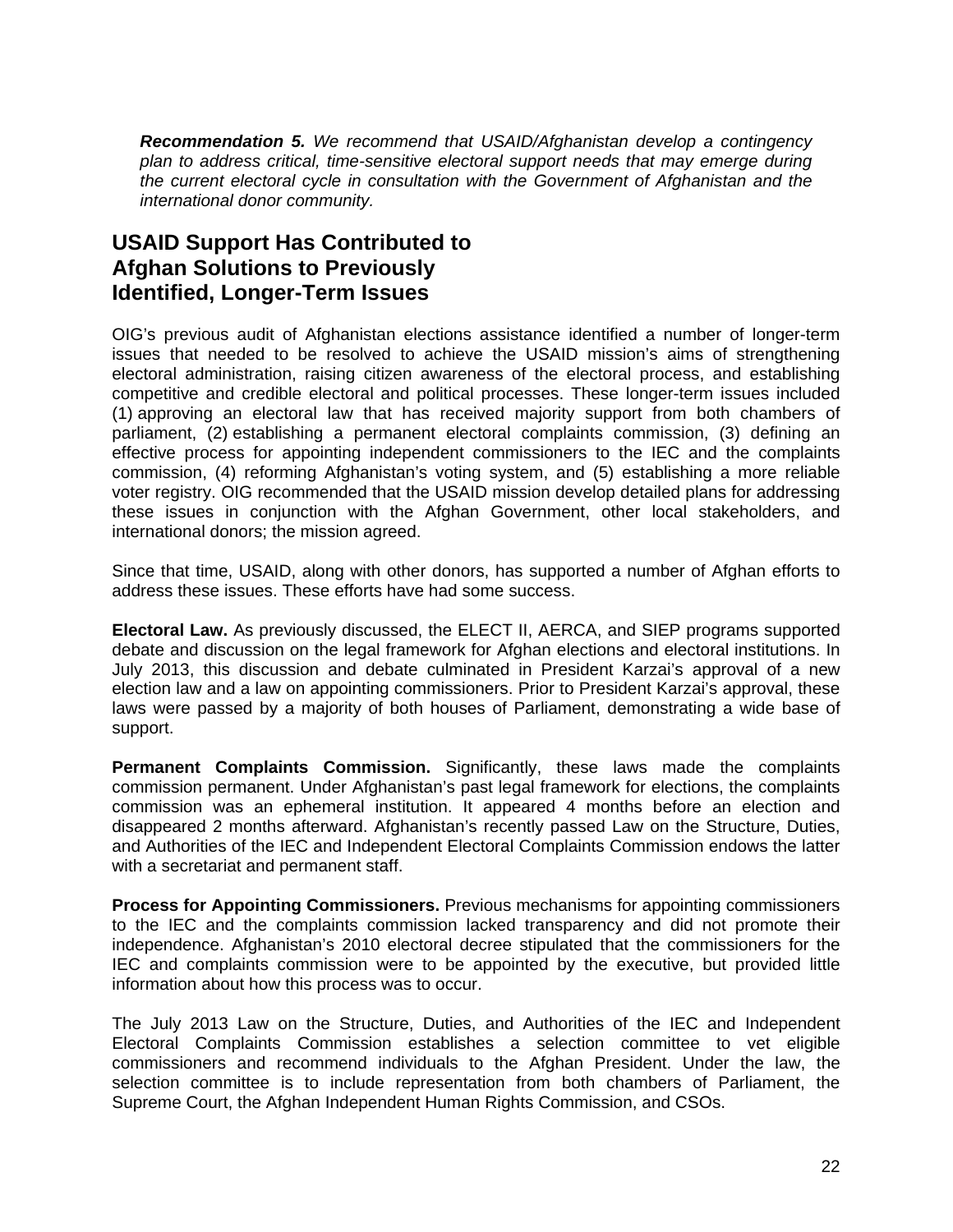Other provisions of the law reinforce the independence of the IEC and the independent complaints commission. The law clearly establishes that these bodies are to be "independent in [their] spending." It sets out their duties and authorities and protects commissioners from prosecution without prior court approval unless they are caught in a criminal act. To help provide for the independence of commissioners, the law prohibits their membership in a political party. It also restricts the types of positions IEC commissioners can hold while serving.

The law also limits eligibility for employment with the IEC and complaints commission. To promote the independence and credibility of commission personnel, Articles 19 and 32 of the law bar the hiring of political party or candidate representatives or immediate family of candidates as temporary or permanent IEC or complaints commission employees. These sections of the law also require heads of provincial offices of both bodies to be appointed from among the residents of other provinces.

Although Afghans were responsible for considering and adopting these changes, USAID facilitated their development and review. The ELECT II project provided technical assistance to the IEC in preparing the version of the election law that it proposed to the Afghan Government. The SIEP program held meetings where participants discussed the constitutionality of various proposals for changes to Afghanistan's electoral framework. The AERCA program facilitated discussions among CSOs that produced recommendations for Afghanistan's elections. The project brought CSO representatives together with political party members to refine these recommendations and present them to Afghan members of Parliament. The Afghanistan Parliamentary Assistance Program, in turn, provided technical assistance to the parliamentary bodies that considered these recommendations and developed the legislation that was ultimately approved.

**Voting System Reform.** Despite efforts to reform Afghanistan's voting system, the 2014 provincial council elections will proceed under the SNTV system.<sup>44</sup> Under the system, voters in a multiseat constituency can vote for only one candidate. Candidates compete for multiple seats within the constituency, and seats are allocated to the candidates who receive the most votes. In a ten-seat constituency, the system awards seats equally to the leading vote-getter and the tenth-place finisher.

In Afghanistan, it is common for the last few seats in a constituency to be won by candidates receiving a small number of votes. In past elections, candidates have won seats in Afghanistan's Parliament with less than 1 percent of the vote. The limited number of votes needed for victory has tended to encourage more people to run, and elections have been characterized by large numbers of candidates. In the 2009 provincial council elections, for example, there were 3,196 candidates for 170 contested seats, or an average of almost 19 candidates per seat. The large numbers complicate election administration. In the case of Kabul Province, the IEC was reportedly required to prepare a nine-page ballot to list 520 candidates. 45 The province had five provincial council seats.

 $\overline{a}$ 

 $44$  Afghanistan's President is elected from a single-seat constituency. As a result, the single, nontransferable voting system does not apply to presidential elections.

<sup>45</sup> Organization for Security and Co-operation in Europe, *OSCE/ODIHR Election Support Team Final Report: Islamic Republic of Afghanistan Presidential and Provincial Council Elections, 20 August 2009,* December 8, 2009.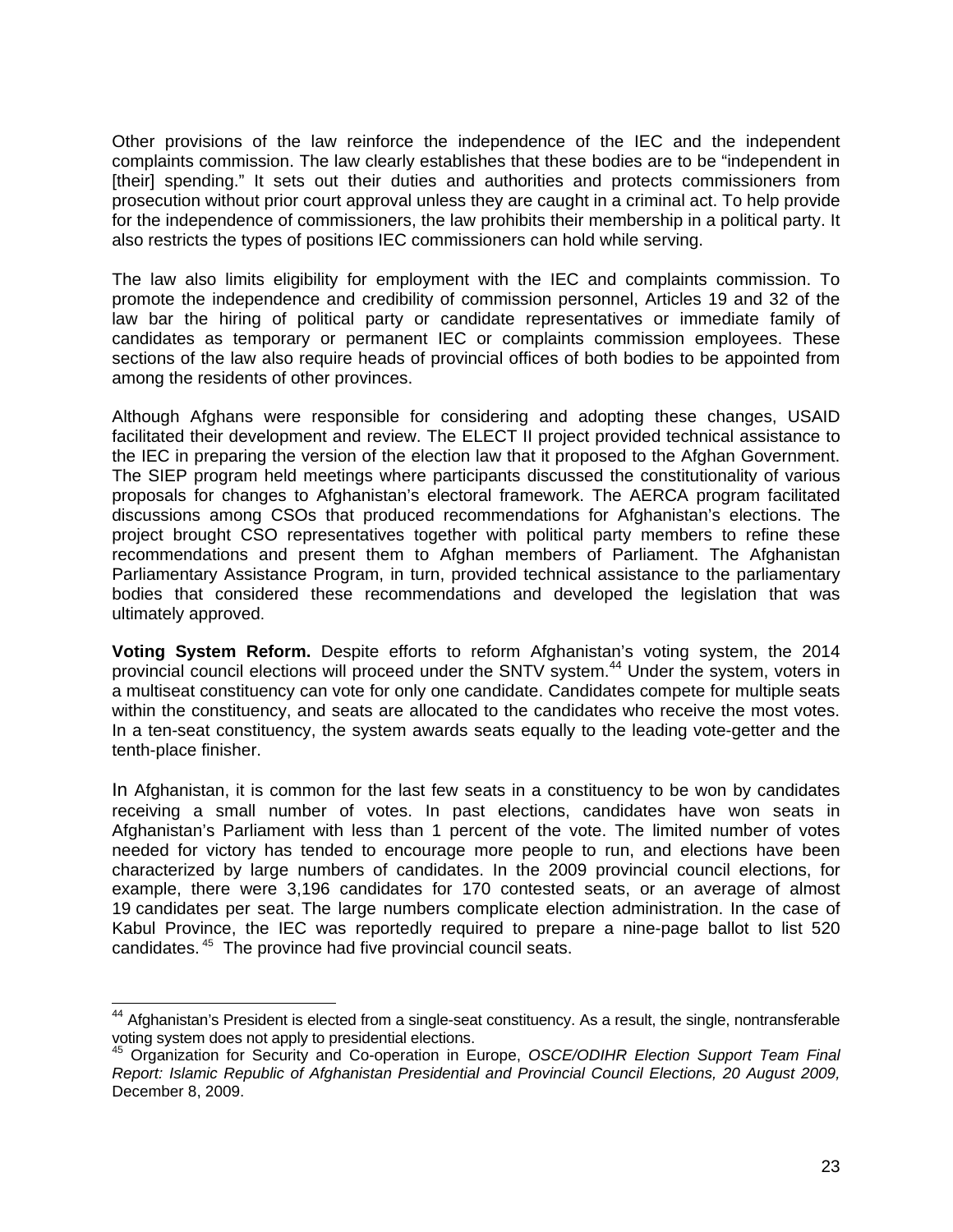In addition to complicating electoral administration, this system has reduced the likelihood that elected candidates in a given constituency represent a majority of its voters. Nearly two-thirds of votes in Afghanistan's 2010 parliamentary elections were cast for losing candidates, and in only 2 of the nation's 35 constituencies were more than half of votes cast for winning candidates.<sup>46</sup>

The small margins of victory that have characterized the system in Afghanistan magnify the potential effects of fraud. According to one study, under single, nontransferable voting:

The vote margin separating the lowest winning candidate from the highest losing candidate is often small. This creates a high expected return for even small manipulation for many candidates.<sup>47</sup>

The system also hinders the development of political parties. It provides no assurance that a party that wins the majority of votes will receive the majority of seats. Without high-confidence polling data, it is difficult for political parties to develop an electoral strategy to ensure that more than a single candidate from the party is elected from a multiseat constituency. Under this system, multiple candidates from a given party could divide the party's base of votes and lead to none being elected.

Given these concerns about the SNTV system, USAID electoral assistance programs promoted education and discussion of alternative voting systems. The AERCA program, for example, conducted research to provide CSOs, members of Parliament, and government officials with data it had collected to provide the basis for a discussion of voting system alternatives. As part of this effort, the AERCA program organized fact-finding missions to India, Mexico, South Africa, and New Zealand for Afghans to gain perspective on the key electoral questions they faced.

Despite these efforts, Afghanistan's Government has chosen to retain SNTV for electing representatives from all multiseat constituencies. Consequently, it will continue to apply to parliamentary and provincial council elections.

**Voter Registry.** Known weaknesses in Afghanistan's voter registry will continue in the upcoming elections. OIG's previous audit on election assistance in Afghanistan summarized the problems with the voter registry in this way:

Prior to the 2004 presidential election, between 10 and 11 million voters were registered, but the voter cards were not numbered, did not include specific address information for voters below the province level, and did not include photos of female voters who preferred not to have their pictures taken for reasons of modesty. . . . Without addressing these fundamental problems, several topping up exercises were subsequently conducted that added 1.7 million registrations in 2004, 4.5 million in 2009, and 400,000 in 2010. The net effect of these efforts was to add millions of duplicate registrations, but the number is unknown because the registry has not been reviewed or audited to identify duplicate records, and basic demographic information (e.g., the number of

<sup>-</sup> $^{46}$  Andrew Reynolds and John Carey, "Fixing Afghanistan's Electoral System," Kabul: Afghanistan Research and Evaluation Unit, Briefing Paper Series, July 2012; National Democratic Institute, *The 2010 Wolesi Jirga Elections in Afghanistan*, 2011.

<sup>&</sup>lt;sup>47</sup> Michael Callen and James D. Long.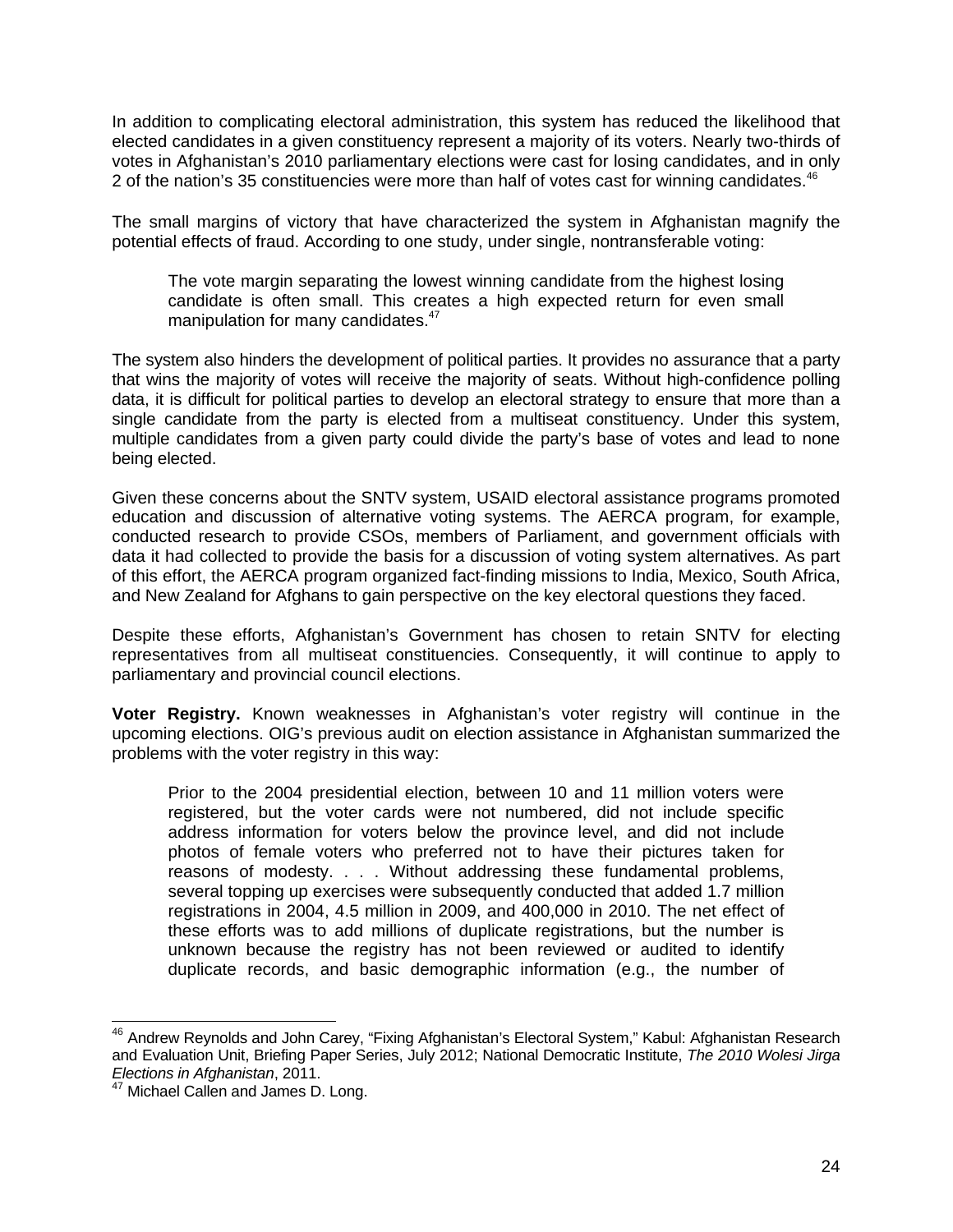Afghans of voting age) is not available due to the lack of any census of the population of Afghanistan.

USAID, through the ELECT project, supported the IEC's plans to improve the voter registry in 2012. Initial plans involved replacing existing voter registration cards with cards that would capture biometric data and link registered voters to individual polling centers. Earlier this year the Afghan Government rejected this plan and a subsequent initiative to verify and revalidate previously distributed cards. IEC registration plans were, therefore, limited to a less ambitious voter registration drive. Under this approach, previously distributed registration cards will be accepted as legitimate election documents. This arrangement does not address problems with fraudulent or duplicate voter cards or the lack of sufficient biometric information to identify voters properly.<sup>48</sup>

In addition to voter registration cards, the IEC will accept new national identification cards as valid documentation for voters in the 2014 elections. The Ministry of Interior Affairs is to distribute the new, computerized ID cards, or *e-tazkira*. The cards are to contain address data and biometric information useful for verifying the identity of cardholders. By combining voter identification functions with other government identification features, the cards have the potential to serve as a one-stop shop for key identification requirements—proof of citizenship, for example. U.S. Government representatives we spoke with anticipate that Afghans will be more interested in obtaining these new cards than in getting or using voter registration cards. Consequently, they regard the use of *e-tazkira* as the most sustainable option for maintaining voter registration data over the long term. Nevertheless, no *e-tazkira* cards had been distributed.

Because efforts to improve the quality of the voter registry through the issuance of new voter registration cards became moot, ELECT II project shifted to support *e-tazkira*. The revised work plan for ELECT II includes building the foundations for a voter registry using the *e-tazkira*  database. The project plans to contribute \$435,000 to this longer-term voter registry solution, while USAID plans to provide an additional \$15 million in support.

In conclusion, USAID has provided significant support for Afghan solutions to the longer-term issues identified in OIG's previous audit of election assistance programs. These efforts contributed to successes in establishing a more broadly accepted electoral law, a permanent electoral dispute resolution body, and a process for selecting and appointing commissioners to the IEC and the independent complaints commission that provides a measure of independence. During fieldwork, plans for improving the voter registry had made little progress. USAID had, however, adjusted assistance plans to take advantage of new opportunities for developing a more credible, functional voter registry.

In the intense lead-up to the 2014 elections, USAID had not made similar adjustments to its program activities in response to the failure of voting system reforms. Under these circumstances, continuing support for discussion and debate about Afghanistan's voting system, for example, may no longer be productive. Similarly, support for candidates and political parties may warrant reconsideration.

 $48$  Although the existence of fraudulent or duplicate voter cards can have an adverse effect on perceptions regarding the credibility of elections, experts do not consider the use of previously issued cards to be among the primary risks to the legitimacy of the 2014 elections. This is because other forms of fraud and malpractice that have been reported in the past can have a much greater effect on electoral results.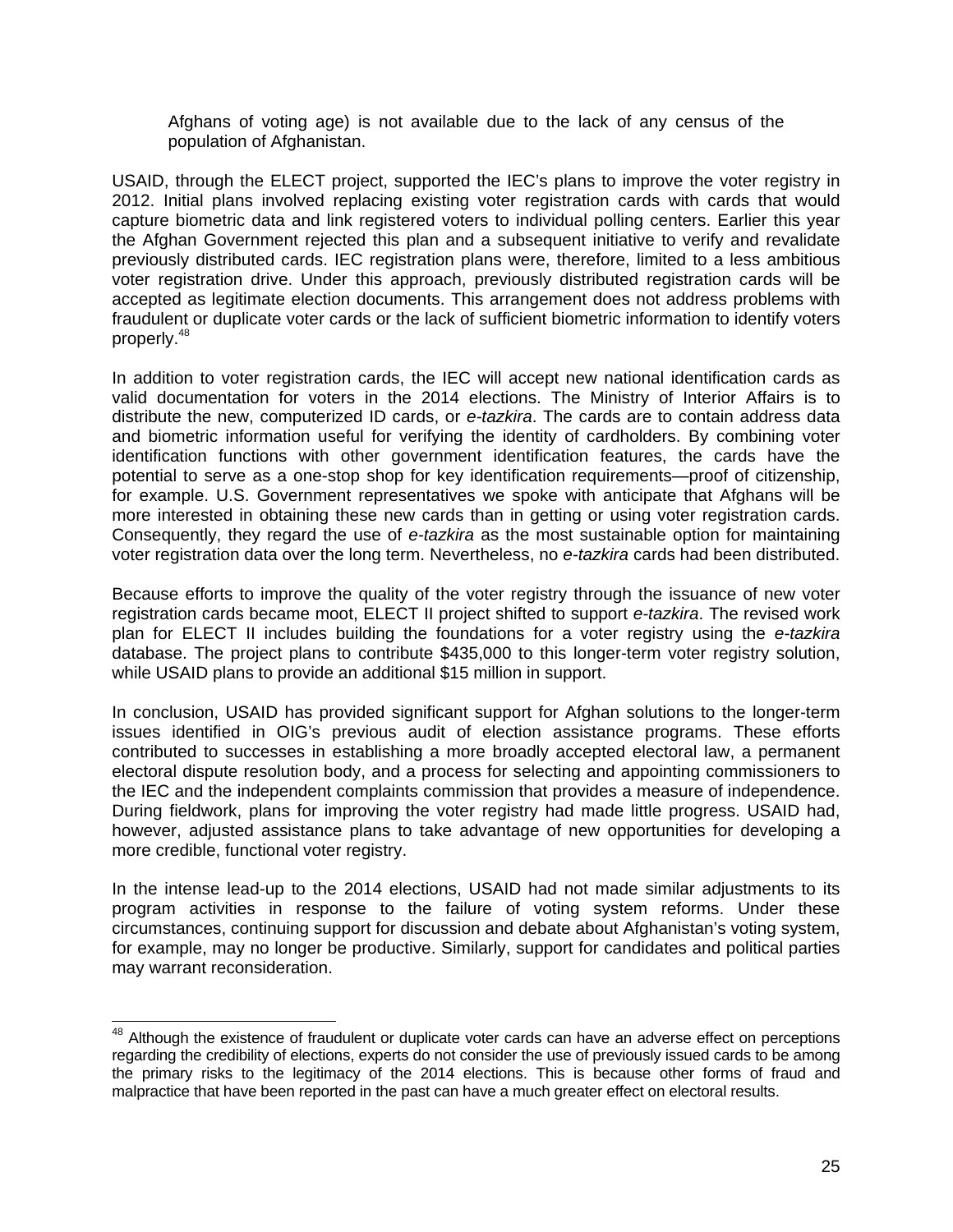Unless USAID/Afghanistan makes appropriate adjustments to assistance programs in light of the continued application of SNTV to elections, the mission risks allocating resources to activities that are unlikely to succeed. Inefficient allocation of development resources also carries with it opportunity costs—lost chances to strengthen other features of the electoral process that could more effectively contribute to electoral credibility, inclusiveness, and transparency.

 *Afghanistan's continuing use of the single, nontransferable voting system. Recommendation 6. We recommend that USAID/Afghanistan reevaluate and document*  any adjustments to its elections and political processes programming in light of

# **Problems Jeopardized the Sustainability of Some Activities**

The Presidential Policy Directive on Global Development emphasizes building sustainable capacity in recipient countries' public sectors and at their national and community levels.<sup>49</sup> Moreover, a central tenet of USAID's Policy Framework is that "development efforts should aim to nurture sustainable local institutions, systems, and capacities that enable developing countries to manage their national challenges effectively."<sup>50</sup>

This emphasis on sustainability is also reflected in Agency guidance. Chapter 200 of USAID's Automated Directives System (ADS) states that "the ultimate goal of [USAID's] development cooperation is to enable developing countries to devise and implement their own solutions to key development challenges and to develop resilience against shocks and other setbacks."<sup>51</sup> Likewise, USAID is responsible for ensuring that activities tie to sustainable financing models. Furthermore, ADS Chapter 201 explains that missions should have an "appropriate . . . strategy to ensure that the [partner] institution(s) will remain administratively and financially sustainable by the end of the project and equipped to continue to play their roles in local development."<sup>52</sup>

Our previous audit of election assistance programs in Afghanistan recommended that USAID develop detailed plans to help the Afghan Government make the transition to a more sustainable elections system. USAID/Afghanistan agreed to do so in 2011. More than 2 years later, the sustainability of the IEC, CSOs, and political parties remains a challenge.

 *Independent Election Commission.* At the time of this review, challenges to the IEC's sustainability related to its budget and ability to hire and retain qualified personnel.

The USAID-supported ELECT II project continues to provide most of Afghanistan's electoral financing. Whereas the Afghan Government's planned financial contribution to 2014 election preparations had amounted to \$2 million, international donors planned to provide \$129.6 million. At present levels of revenue collection, the Government of Afghanistan would have to spend 7 percent of its annual domestic revenues to support the costs of these elections.

ELECT II project officials plan to reduce the level of financial assistance provided for parliamentary elections in 2015 but have not developed a transition plan for Afghans to

 <sup>49</sup> White House fact sheet, "U.S. Global Development Policy," September 22, 2010.<br><sup>50</sup> USAID Policy Framework, 2011-2015.<br><sup>51</sup> ADS 200.3.1.5, "Build in Sustainability from the Start."

<sup>&</sup>lt;sup>51</sup> ADS 200.3.1.5, "Build in Sustainability from the Start."<br><sup>52</sup> ADS 201.3.15.3.g, "Institutional Analysis."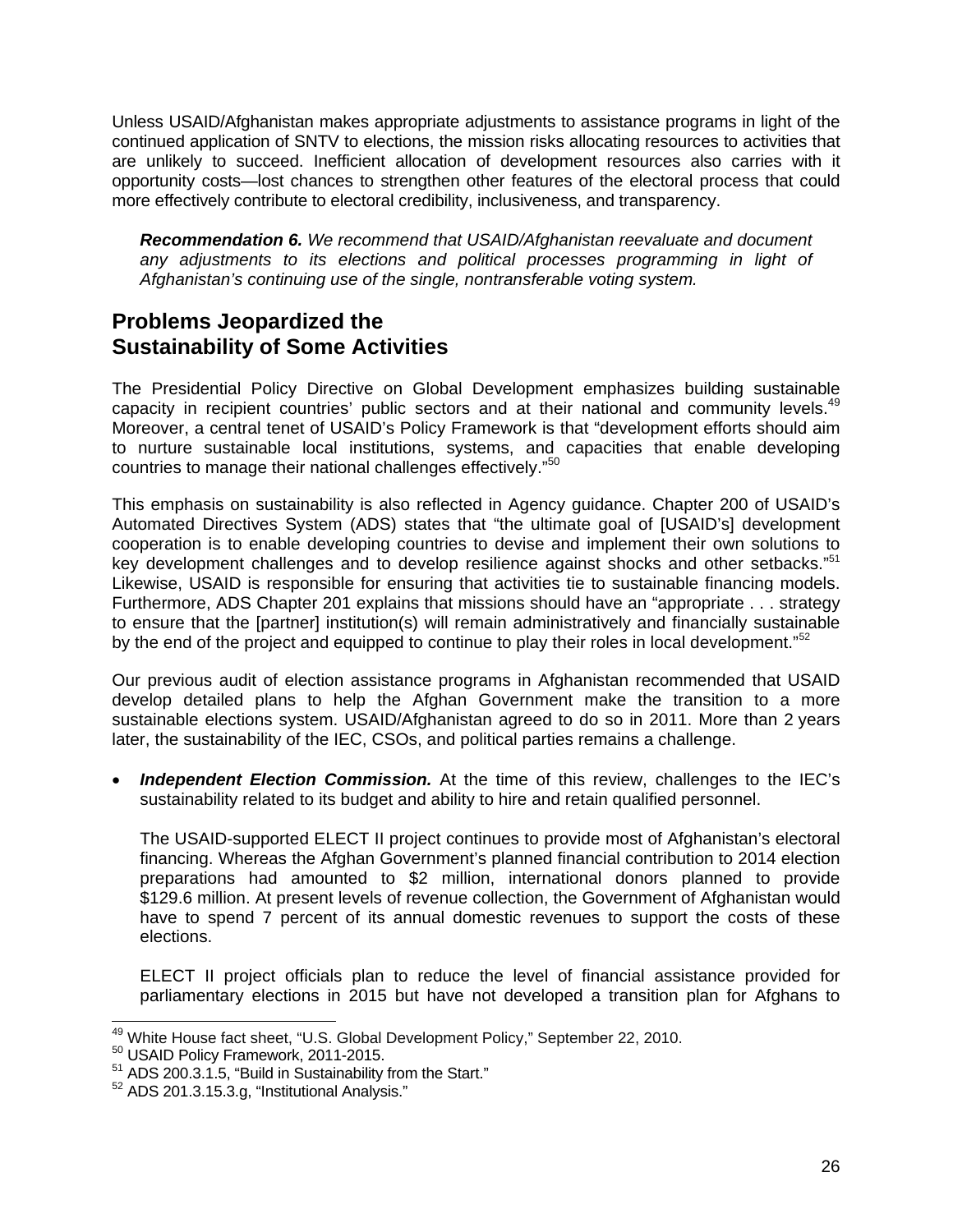assume full financial responsibility for their elections in future years. Furthermore, although the recently approved legal framework for Afghanistan's elections envisions the IEC executing its budget independently, the law does not establish a clear and transparent process for identifying and meeting the IEC's budgetary requirements.

Without a clearly established independent process for budgeting to meet the IEC's financial needs or a plan to transition from donor support, the long-term financial sustainability of the IEC is in doubt, as is its ability to manage future elections effectively.

Staffing has also presented problems for the IEC's future sustainability. During fieldwork for this review, the IEC had vacancies in several key positions. These vacancies included the two deputy chief elections officer positions, four of ten department heads (including those for human capital and procurement), and a number of provincial leads.

Changes under consideration to the IEC's salary structure were likely to diminish the commission's ability to attract the skilled professionals needed to fill key vacancies. Whereas in the past IEC personnel were paid according to an independent compensation schedule, future IEC salaries will match the Afghan Government's civil service salary scales. ELECT II project plans also call for phasing out salary "top-ups" provided by international donors to permanent staff whose base salaries are paid by the government. Besides affecting employee recruitment, phasing out top-ups could diminish the IEC's ability to retain critical staff. Still, the ELECT II project had not worked with the IEC and international donors to set future salary transition plans.

A key objective of the ELECT II project is to enhance the IEC's sustainability through staff capacity development. To facilitate this process, the ELECT II project has adjusted its staff structure to more closely mirror the IEC's (thereby promoting more directly applicable knowledge and skills transfer to Afghan personnel), and increased its use of interpreters so that IEC staff with limited English language skills have greater opportunity to develop technical capacity during meetings and exchanges with ELECT II advisers. With key IEC vacancies and a lack of clarity on plans to eliminate salary top-ups, ELECT II project investments in the development of the commission's personnel could have a reduced impact.

 *Civil society organizations.* USAID/Afghanistan has provided support to several Afghan CSOs connected with elections and political processes. For several years the International Republican Institute (IRI), a SIEP program implementer, provided technical assistance and support to three Afghan CSOs: the Afghan Women's Organization for Supporting Democracy, the Toran Afghanistan Developmental and Educational Organization (Toran), and the Afghanistan Youth National Social Organization. Yet questions remain about their future financial viability. At the time of the review, the Afghan Women's Organization for Supporting Democracy and Toran relied on the SIEP program for all of their operating costs, including those associated with office space, equipment, and salaries, according to senior representatives of those groups. The youth organization relied on the SIEP program for about 60 percent of its operating costs.

Representatives from these organizations expressed concern about the expected loss of SIEP program funding for their activities. They reported that they had not developed plans for continuing operations without USAID funding or had related discussions with IRI.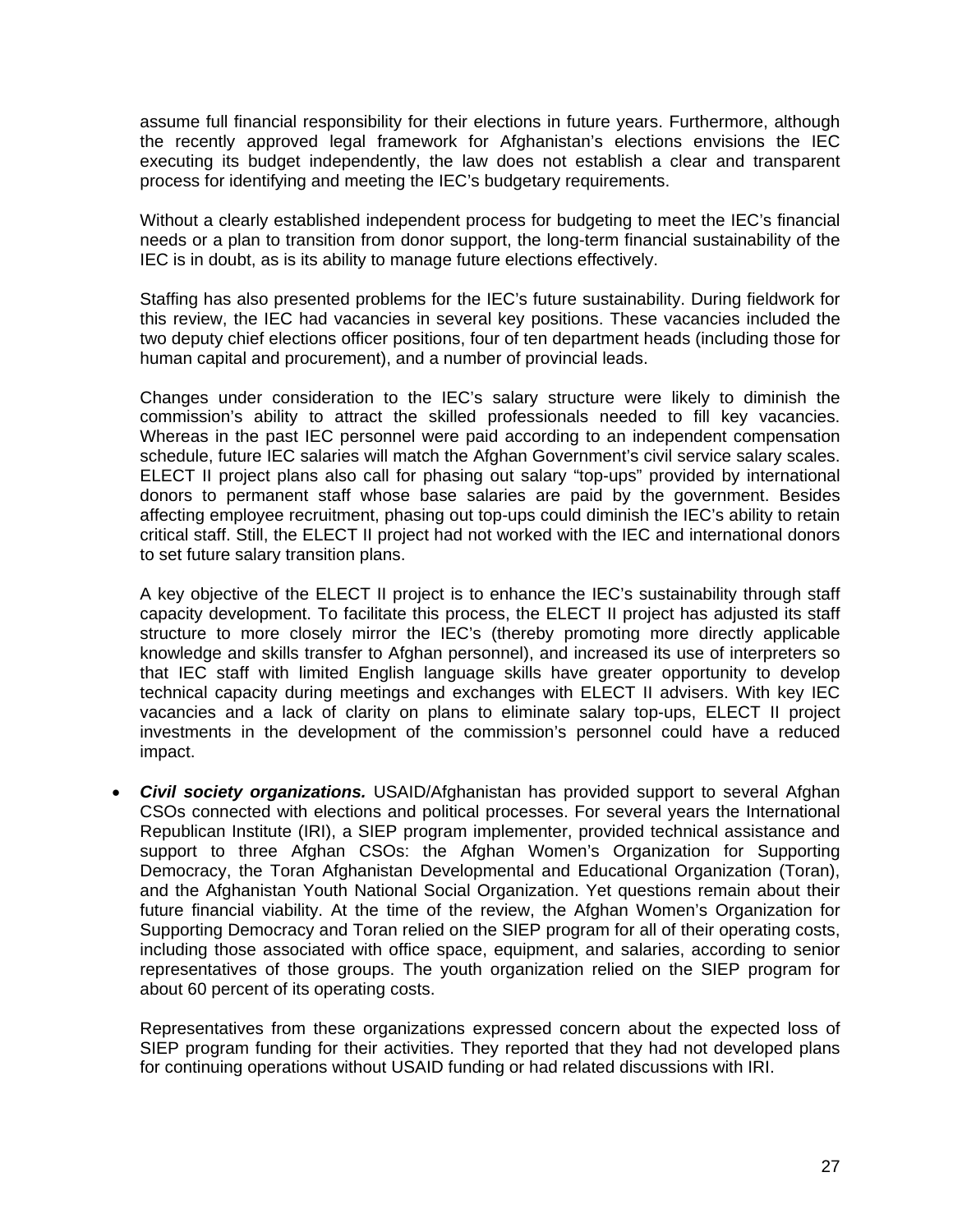IRI's work plan identified promoting CSO partner sustainability as an intended interim result for the program. Toward this end, IRI conducted CSO assessments and focused on building CSO capacity in several areas, including monitoring and evaluation, ethics, financial management, and planning. Although IRI recognized that the sustainability of its CSO partners depended heavily on their ability to obtain additional funding, at the time of our review, IRI capacity-building efforts were not successful in helping the three CSOs establish a financial basis to continue to operate without USAID support.

 groups' progress in organizing political debate on and advocacy around issues affecting The heavy reliance of these CSOs on funding from USAID was not sustainable. The SIEP program finished in September 2013, ending a USAID source of funding for these CSOs. Without a financial transition plan or the development of a sustainable funding model, perhaps through the CSOs' membership bases or other donors, the benefits of USAID's investment in developing and supporting these organizations will be limited. In addition, the youth, women, and minorities in Afghanistan could be reversed.

 *Political parties.* USAID/Afghanistan supported the development of political parties in Afghanistan through the SIEP program and plans to provide support under the SPECS project. Under the SIEP program, activities focused on strengthening political parties' ability to organize and compete in elections. The SPECS project was designed to help political entities develop electoral platforms and policy agendas that are responsive to citizen interests, mobilize supporters and members, and improve communication with and links to voters and constituents.

Political parties in Afghanistan face several significant challenges that may limit their longterm viability. In the 1980s and 1990s, many political parties in Afghanistan were reportedly financed and armed by outside powers, and many Afghans still regard political parties unfavorably.

A key assumption undergirding USAID/Afghanistan's efforts to strengthen Afghanistan's political party system was that the electoral law would be revised to support political party development. Despite efforts by political parties to reform Afghanistan's voting system to make it more favorable, they must continue to compete for elected office under an SNTV framework. Under this system, political parties can do little to ensure a favorable outcome for all their candidates in a single constituency, so candidates have little incentive to join a party.

Although Afghanistan's constitution prohibits parties from forming on the basis of ethnicity, region, language, or religious group, $53$  the bulk of Afghanistan's political parties are perceived as having ties to a single ethnic group or subgroup, many of which are geographically concentrated. Because of their limited geographical support base, only a small proportion of parties have succeeded in electing more than one representative from a single province under SNTV. Most parties have been able to secure parliamentary representation in only a single province, and even the most successful parties have limited geographical reach.

Afghanistan's political party law further complicates the work of parties. It requires them to maintain offices in 20 provinces. During fieldwork, a number of political parties reportedly

<sup>-</sup> $53$  Constitution of Afghanistan (2004), Article 35.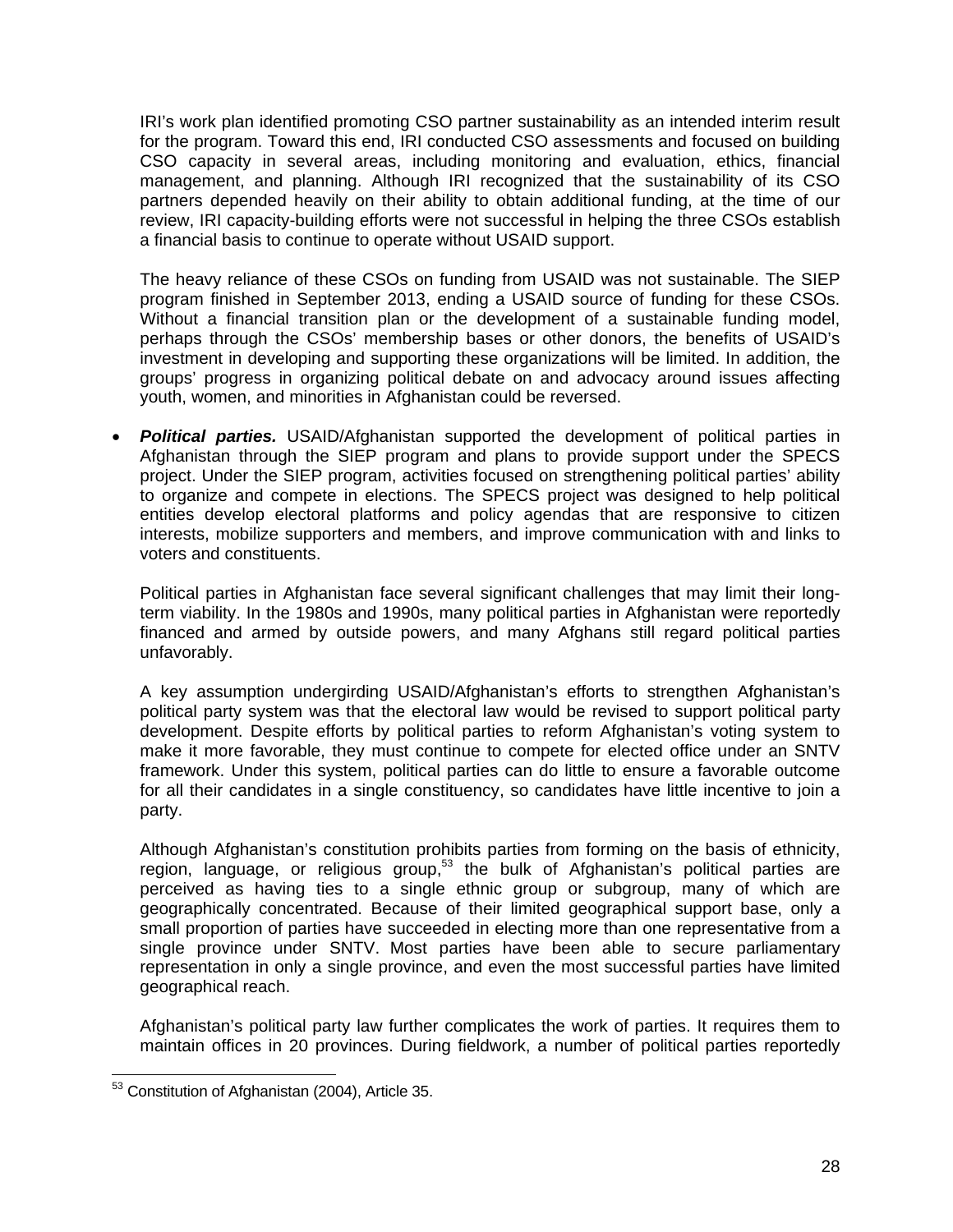received letters from the Ministry of Justice indicating that they might lose their legal standing because they had failed to operate offices in the minimum number of provinces.

Given these developments, future support for political party development in Afghanistan could have more limited return than other measures to strengthen elections and political processes. In the intense focus on preparing for the 2014 elections, USAID had not revised its assistance plans to adjust to these new conditions. With reduced levels of planned overall USAID electoral assistance than in previous years, refinements in how this assistance is allocated take on increased significance.

The sustainability of USAID-supported activities relating to the IEC, CSOs, and political parties remains in question. The IEC faced challenges associated with funding and personnel. CSOs receiving USAID assistance also faced financial limitations that could prevent them from continuing to operate. Meanwhile, the context in which political parties operate in Afghanistan could limit their long-term viability. Efforts by USAID to mitigate these challenges could improve the future sustainability of its investments in Afghanistan's elections and political processes.

*Recommendation 7. We recommend that USAID/Afghanistan work with other international donors to implement a transition plan for assistance under the Enhancing Legal and Electoral Capacity for Tomorrow Project – Phase II to the Independent Electoral Commission that addresses possible staffing and funding limitations to enable it to operate effectively beyond the current electoral cycle.* 

*Recommendation 8. We recommend that USAID/Afghanistan assess whether future efforts to promote the financial sustainability of the Afghan Women's Organization for Supporting Democracy, the Toran Afghanistan Developmental and Educational Organization, and the Afghanistan Youth National Social Organization would support elections and political processes portfolio objectives and implement corresponding plans as appropriate.* 

*Recommendation 9. We recommend that USAID/Afghanistan reevaluate plans for support to political parties, adjust them as appropriate, and document any changes.* 

### **Monitoring and Reporting Weaknesses Characterized Some Aspects of Electoral Assistance**

management because they usually allow a more effective review of the project."<sup>56</sup> Effective monitoring is a requirement for maintaining acceptable levels of internal control, and U.S. Government standards for internal control indicate that monitoring should occur during normal operations.<sup>54</sup> According to USAID guidance applicable to mission personnel, performance monitoring is a continuous process of gathering data to determine "whether desired results are being achieved and whether implementation is on track" for a project or activity.<sup>55</sup> USAID guidance indicates: "Site visits are an important part of effective award

-

<sup>54</sup> Government Accountability Office, *Standards for Internal Control in the Federal Government*, November 1999.

<sup>&</sup>lt;sup>55</sup> ADS 203.3.2, "Performance Monitoring."<br><sup>56</sup> ADS 303.3.18.b, "Site Visits."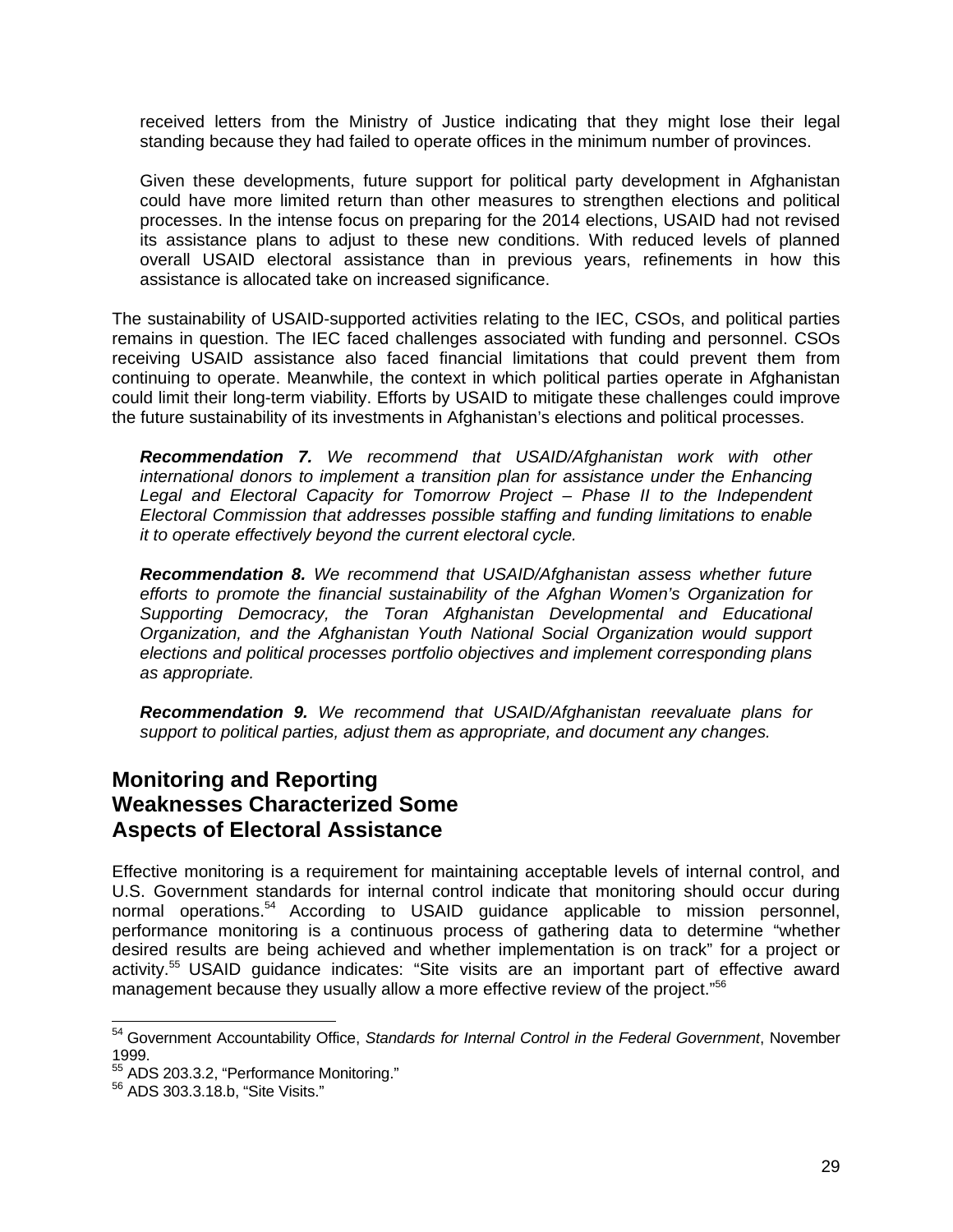USAID award recipients have similar, corresponding responsibilities for monitoring and reporting. Under Title 22 of the Code of Federal Regulations (CFR), recipients are responsible for "monitoring each project, program, subaward, function or activity supported by the award."<sup>57</sup> USAID electoral assistance awards require program implementers to provide USAID with regular reports on program progress and performance. To help ensure that USAID is in a position to make program adjustments when needed, award recipients are to provide reports within 30 days of the end of each quarter.<sup>58</sup>

Contrary to the guidance, monitoring and evaluation weaknesses and reporting delays characterized some aspects of USAID/Afghanistan's electoral assistance program.

IRI, one of three primary implementers of the SIEP program, did not meet U.S. Government, USAID, or program-specific standards. The latter require partners to be vigilant to ensure that, for all activities, "assistance is technically oriented, equally available to all and cannot be construed as support for particular political choices or points of view." The SIEP program agreement also indicates that implementing partners are responsible for addressing corruption considerations and antiextremism in their programming. Further, it directs implementing partners to do sufficient monitoring and evaluation to assess program impact, the extent to which objectives are being achieved, and the need for any program adjustment.

IRI did not provide direct monitoring for many of the activities it supported. Whereas the other primary implementers under the SIEP program maintained several offices around the country, IRI had a single office in Kabul. However, most IRI-funded activities, implemented by IRI subrecipients, occurred elsewhere. In the first quarter of FY 2013, for example, 32 of 49 events sponsored by IRI took place outside the capital. Attendance at these events accounted for more than three-quarters (78 percent) of total attendance at IRI-sponsored activities.

Although most program activities occurred outside Kabul, IRI staff acknowledged that they had never traveled outside the city to observe any program-supported activities. Rather, IRI relied on documentation such as photos and sign-in sheets from subrecipients to confirm that events had taken place as reported. One IRI representative described this as a cost-effective method for monitoring and verifying events. One staff member reported that IRI supplemented subrecipients' event reports with monitoring by individuals in an informal network of IRI contacts around the country. When pressed for information regarding monitoring activities by its network, however, IRI was able to provide only two examples for the past year. In both cases, monitoring focused on a single event held by a single subrecipient.

Although IRI had instituted measures for monitoring and verifying sponsored activities, these measures provided little assurance that program activities were implemented as intended. With the exception of the two events observed by informal monitors, IRI did not have independent verification that events outside Kabul had taken place as described by local partners. Without independent verification, IRI could not confirm that the events were technically oriented, made available equally to eligible participants, or balanced or that they did not support particular political choices or points of view. Nor could IRI confirm that the activities had not been subjected to corrupt practices or that they did not promote extremist viewpoints. Moreover,

<sup>57 22</sup> CFR 226.51(a), "Monitoring and Reporting Program Performance."

<sup>&</sup>lt;sup>57</sup> 22 CFR 226.51(a), "Monitoring and Reporting Program Performance."<br><sup>58</sup> 22 CFR 226.51(b),(d), "Monitoring and Reporting Program Performance," and ADS 202.3.6.3, "Making Necessary Adjustments."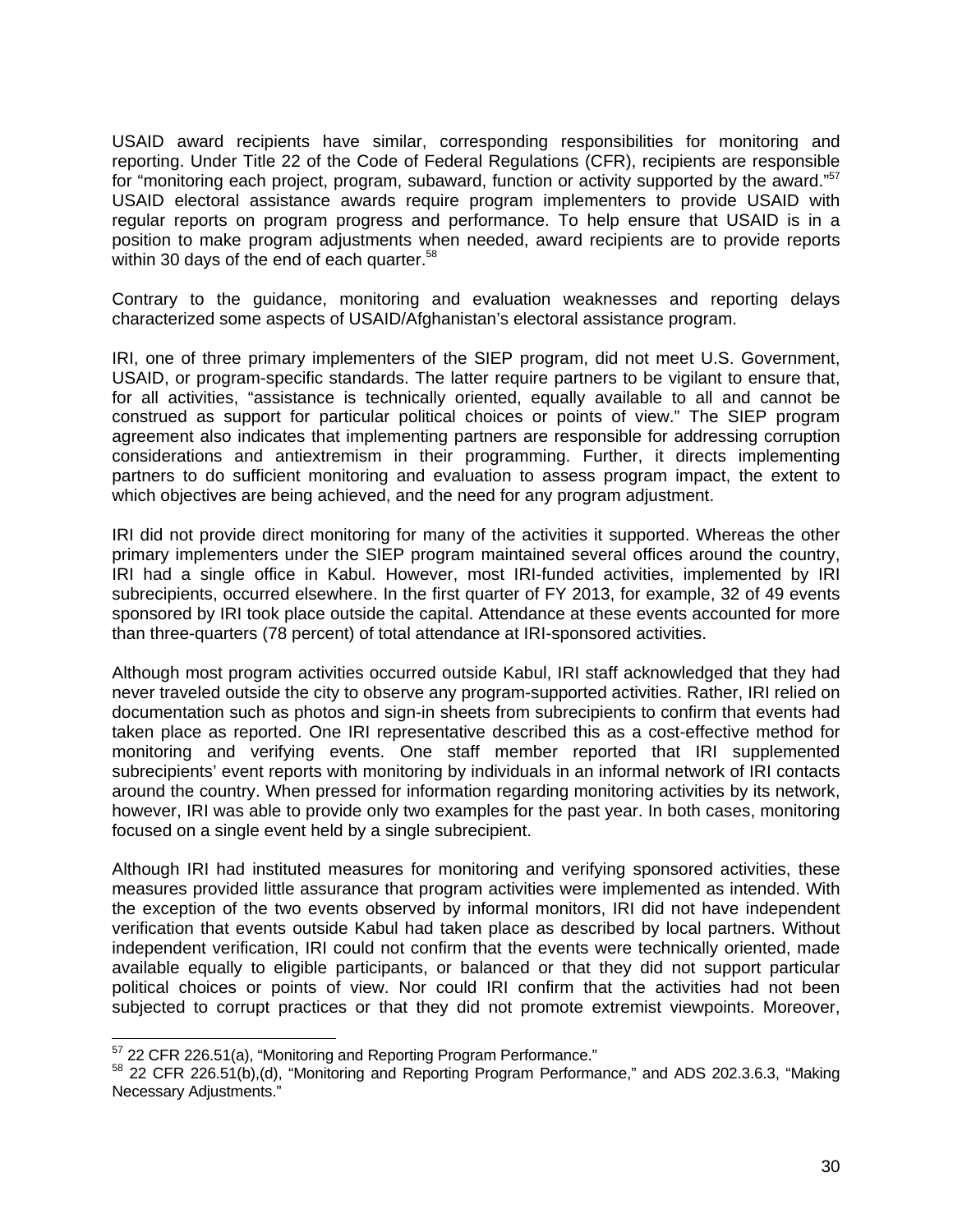according to an IRI representative, it was hard to know whether IRI-sponsored events supported program objectives or were delivered in line with best practices or IRI's model for the events.

The USAID mission could have taken steps to mitigate these monitoring deficiencies. However, mission staff responsible for overseeing the program indicated they, too, had been unable to attend IRI sessions outside of Kabul and could not provide evidence of the use of USAID onsite monitors to cover IRI events in the provinces.

OIG also observed reporting problems in connection with the AERCA program. The program was delayed in its quarterly performance reporting. Of greater concern was that it had provided no performance data in its previous quarterly report. More than 6 months had elapsed since USAID/Afghanistan received current performance data on this important electoral assistance program. According to AERCA representatives, these reporting deficiencies resulted from the departure of the program's monitoring and evaluation expert.

AERCA program reporting practices were inconsistent with the program's performance management plan and could adversely affect USAID electoral assistance programming. The performance management plan indicates that the program will collect and report on most indicator results quarterly. Without current data on program performance, the mission may lack information needed to assess the effectiveness of program activities and may not be able to make fully informed decisions about current and future programming or program adjustments.

USAID-supported activities implemented by IRI were subject to monitoring weaknesses, and the mission did not receive timely reporting on activities under the AERCA program. Because SIEP program activities implemented by IRI have concluded, we are not making recommendations for improvement. As the AERCA program is to continue to operate through the summer of 2014, USAID should take steps to remedy reporting problems. To correct these problems, we make the following recommendation.

*Recommendation 10. We recommend that USAID/Afghanistan work with Afghanistan Electoral Reform and Civil Advocacy Program officials to meet the reporting requirements specified in the program award and performance management plan.*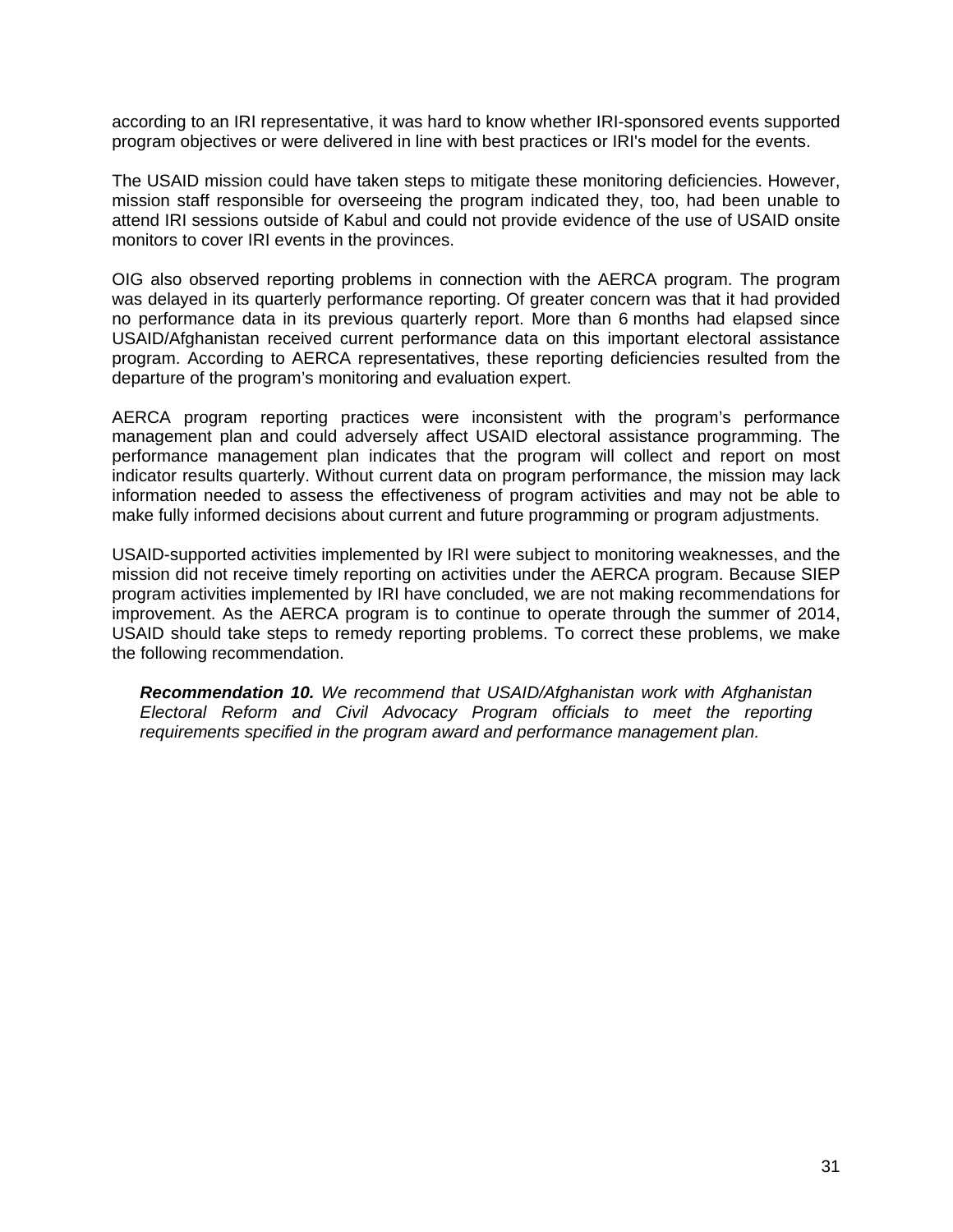# EVALUATION OF MANAGEMENT **COMMENTS**

The mission provided comments in response to the draft report. Those comments indicate that the mission made management decisions on all ten recommendations. Based on additional material and information provided by the mission, we have concluded that it took final action on two of these recommendations. Our evaluation of management comments is provided below. Comments are provided without attachments in Appendix II.

**Recommendation 1.** The mission agreed with the recommendation and took final action in response to it. The mission noted that USAID was one of the key donors pioneering the design of support to the complaints commission, but that final arrangements and agreements could not be implemented without the commission's request for support. After receiving the commission's request, USAID delivered assistance through two UNDP ELECT subawards to the United Nations Office for Project Services and the International Foundation for Electoral Systems. We acknowledge final action on this recommendation.

**Recommendation 2.** The mission agreed with the recommendation and made a management decision on it. The mission indicated that its civic education programs target the entire country but include special activities focused in Pashtun areas of southern and eastern Afghanistan. In addition, the mission advised that it has mobilized the support of its Civil Society and Media Team to reinforce civic education efforts in the lead up to the 2014 elections. Although the mission provided general information on these activities, more detail will be required to confirm that mission-supported activities have the recommended focus on increasing commitment to a genuine electoral process with an emphasis on predominantly Pashtun areas. In communications subsequent to the receipt of management comments, the mission established a target date of May 2014 to close this recommendation.

**Recommendation 3.** The mission agreed with the recommendation and made a management decision to implement support for both domestic and international election observers, in coordination with the IEC, for the April 2014 elections. Under the SPECS project it plans to support three Afghan groups that will observe the elections and two small-scale international election observation missions. USAID reported that it is coordinating domestic observation efforts with European donors through a monthly donor working group. The mission set a target date of February 2014 to close this recommendation.

**Recommendation 4.** The mission agreed with the recommendation and made a management decision to increase women's participation as election workers, candidates, searchers, and observers over past levels. Activities supported by USAID reportedly promote public outreach and civic education among women and training for women to observe the voter registration process. More information will be required, however, to determine whether the mission's plans, along with those of the Afghan government and other donors, will provide the levels of support for recruitment and training of female poll workers, voter educators, observers, complaints commission personnel, and candidate agents needed to meet targets. The mission provided a target date of May 30, 2014 to close this recommendation.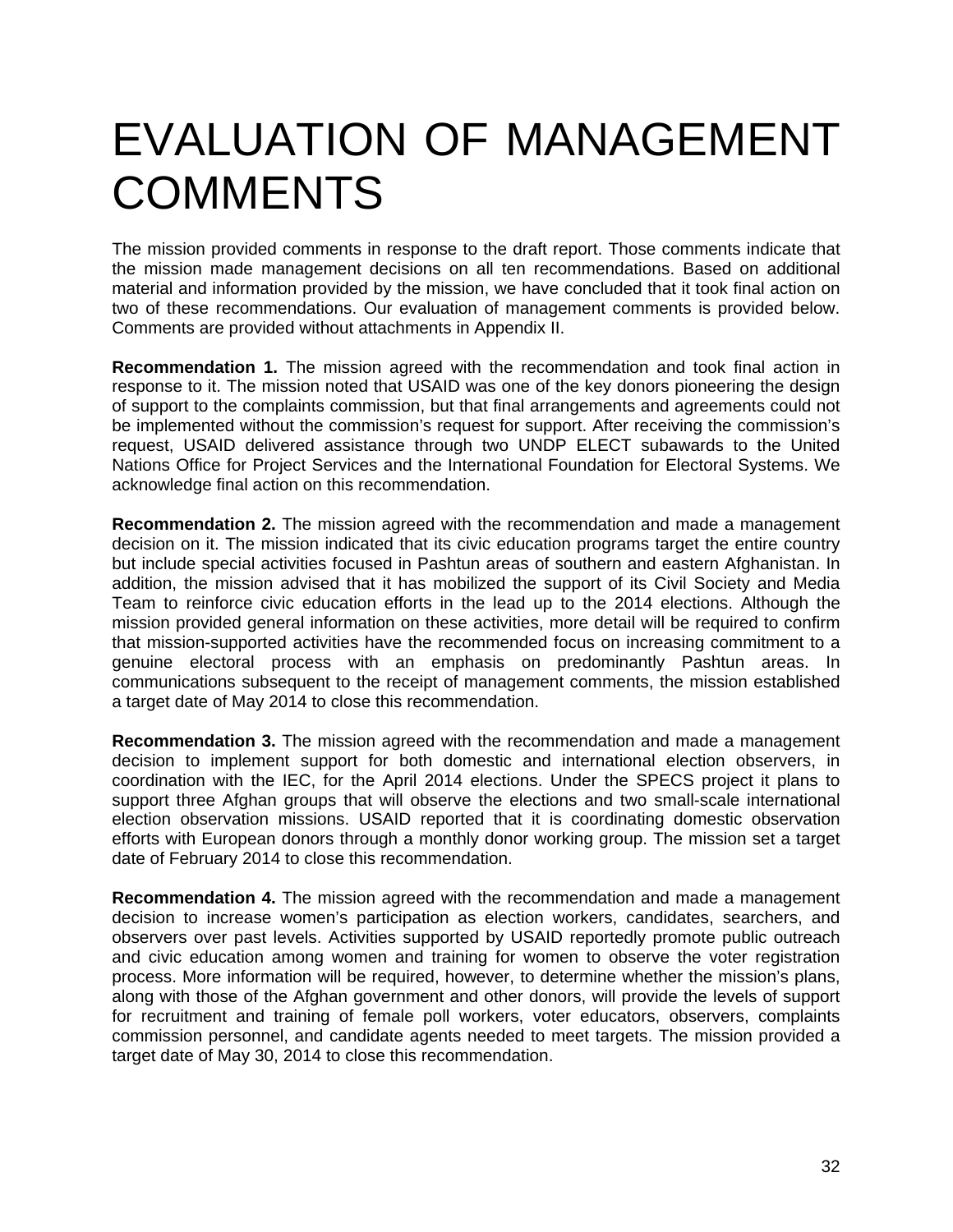The mission set a target date of March 15, 2014, to close this recommendation. **Recommendation 5.** The mission agreed with the recommendation and made a management decision. The mission stated that it was working with USAID/Washington to identify rapid response mechanisms to address Afghan stakeholders' requests to close perceived gaps in programming. Further, the mission stated that it had identified funds that could be reprogrammed quickly to address critical, time-sensitive electoral needs. It is unclear, however, whether these steps form part of a contingency plan. More documentation will be required, for example, to determine whether the mission has plans for monitoring key electoral support activities and whether current arrangements provide a reasonable basis for rapidly mobilizing support if needed.

**Recommendation 6.** The mission agreed with the recommendation and made a management decision. USAID reported that it had made some adjustments to allow political entities and coalitions to be included in its programming after SNTV was retained as Afghanistan's system for electing representatives from multiseat constituencies. USAID reported that it will evaluate the effectiveness of its political party assistance package after the 2014 election. The mission established a target date of September 2014 to close this recommendation.

**Recommendation 7.** The mission agreed with the recommendation and made a management decision. The mission reported that it had worked with other donors to develop outputs and deliverables to shift assistance to the IEC toward sustainability. Planned project deliverables in the revised ELECT II project document include the submission of a complete IEC budget to the Afghan Parliament for FY 2015 and the phasing out of salary top-ups for IEC staff salaries. The mission anticipates that transition planning will be completed by September 2014.

**Recommendation 8.** The mission agreed with the recommendation and made a management decision to examine how it can strengthen its efforts to promote the financial sustainability of the CSOs identified in the recommendation. The mission noted that it continues to provide support to the Afghanistan Youth National Social Organization under the AERCA program, including indepth training to bring about administrative and financial sustainability. The mission expected to complete planned corrective actions associated with this recommendation by September 2014.

**Recommendation 9.** The mission agreed with the recommendation and has reached a management decision. It noted that USAID programming has been revised to adapt to the SNTV system and established a target date of September 2014 for reevaluating its assistance to strengthening political parties.

**Recommendation 10.** The mission agreed with the recommendation. According to the mission, AERCA program officials have submitted regular weekly, monthly, and quarterly reports since September 2013. Final action has been taken on this recommendation.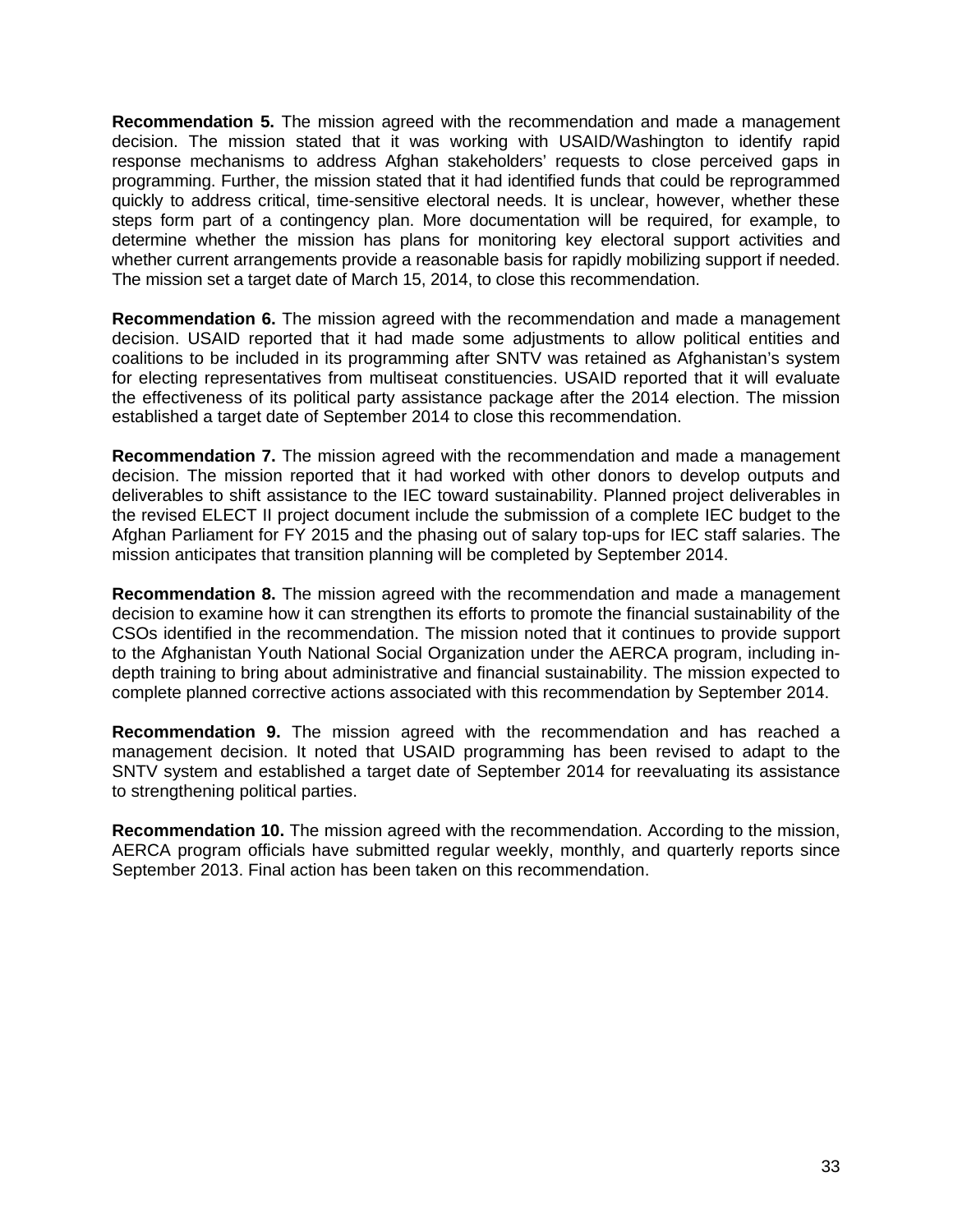# SCOPE AND METHODOLOGY

## **Scope**

OIG's Country Office in Afghanistan conducted this review in accordance with the *Quality Standards for Inspection and Evaluation*, as issued in 2012 by the Council of the Inspectors General on Integrity and Efficiency. The purpose of this review was to determine whether USAID's assistance strengthened the ability of Government of Afghanistan institutions, Afghan civil society, and other organizations to enable credible, inclusive, and transparent presidential and provincial council elections in 2014. In addition, the review was designed to determine whether USAID/Afghanistan's assistance contributed to Afghan solutions to the longer-term issues identified in OIG's previous audit of elections assistance.

This review covered the period June 2011 to June 2013. The USAID mission to Afghanistan committed \$241.8 million for election assistance from September 29, 2008, to December 31, 2013. As of June 30, 2013, the mission had obligated \$217.1 million and disbursed \$208.4 million for these activities. This review covered about \$169.6 million or 81 percent of that disbursement.

In planning and performing the review, we identified and assessed the significant controls used by USAID/Afghanistan to oversee and manage its elections assistance. This entailed reviewing project commitment documents such as contracts, cooperative agreements and related modifications and amendments, project implementation work plans, monitoring and evaluation plans, implementing partners' progress reports, and mission project pipeline analysis reports. We also reviewed USAID/Afghanistan's Federal Managers' Financial Integrity Act report for FY 2012, as well as prior audit reports to identify internal control and other issues that could be relevant to the current review. With respect to our first review objective, we assessed the controls that the mission had in place to ensure that project designs and implementation contributed to the desired outcomes of transparency, inclusiveness, and credibility in the upcoming Afghan elections, and that staff monitored and evaluated progress toward achieving those outcomes. In connection with our second objective, we reviewed the mission's system for tracking audit recommendations and assessed its effectiveness in incorporating recommendations from a prior OIG audit. We assessed the extent to which the mission had integrated support for Afghan solutions to the issues identified into elections assistance programs.

OIG performed its fieldwork in Kabul, Afghanistan, from April 1 to June 24, 2013. Work included conducting site visits to the offices of the following implementing partners: Democracy International, International Foundation for Electoral Systems, IRI, the National Democratic Institute, and UNDP. We also visited the missions of other international donors that had contributed to the ELECT II project, as well as the IEC and Government of Afghanistan ministerial offices. The review team attended several events sponsored by implementing partners, but the scope of the review was somewhat impaired in that the team could not attend three events sponsored by USAID implementing partners or travel to project implementation sites and other events outside of Kabul because of Embassy security concerns.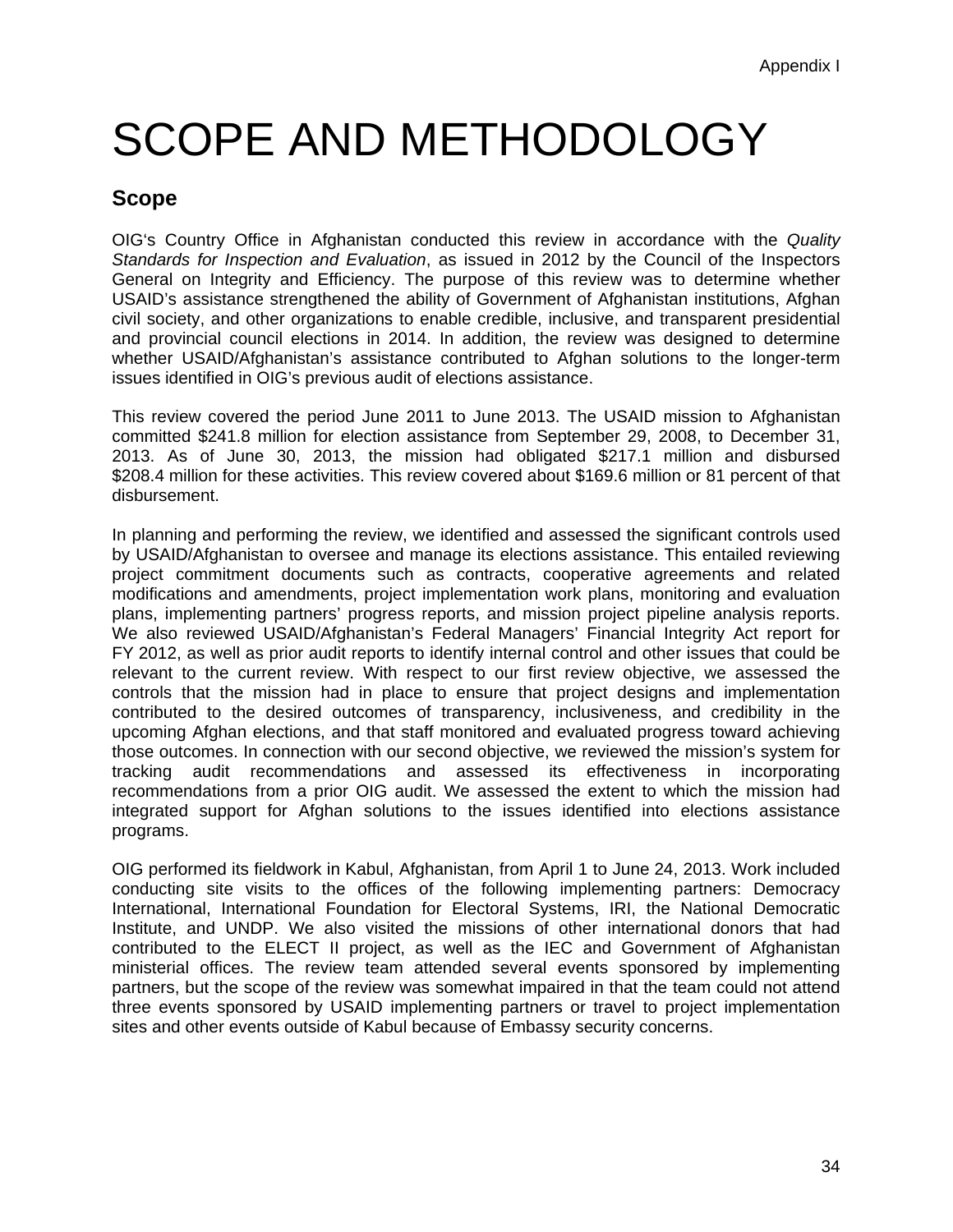## **Methodology**

To answer the review objectives, the review team reviewed documents related to the elections assistance program maintained at USAID/Afghanistan and the offices of implementing partners in Kabul. Documents included cooperative agreements, project work plans, progress reports, and information regarding control systems. We corroborated related information through interviews and site visits. We interviewed mission officials responsible for the electoral assistance portfolio, U.S. Embassy officials, officials from other international donors (representatives of the Governments of Australia, Norway, the United Kingdom, and the European Union), and chiefs of party and other implementing partner personnel. We also interviewed Afghan Government officials from ministries and electoral institutions—the Ministry of Interior Affairs, the IEC, and the complaints commission. In addition, the review team met with representatives of several Afghan CSOs.

The review team used information from the interviews, documentation reviews, and data analyses to determine whether USAID's assistance helped strengthen the ability of key stakeholders to enable credible, inclusive, and transparent presidential and provincial council elections in 2014. The review team also applied this approach in assessing whether the mission's assistance had contributed to addressing the longer-term issues identified in our previous audit of USAID/Afghanistan's elections assistance.

The review team compared reported results with supporting data maintained in Kabul by implementing partners on a limited judgmental basis to verify that they were consistent. The review team met with monitoring and evaluation personnel from implementing partners and reviewed their processes for collecting indicator data, setting performance targets, calculating results, maintaining related documentation, and verifying the accuracy of underlying reporting. The review team performed walk-throughs of partners' monitoring and evaluation systems and spot-checked reported figures against source documentation. The results of our verification efforts cannot be projected to all related reported data as they were not based on a statistical sample. Although computer-processed data from the mission and its implementing partners were not a significant focus for the review, we examined the authenticity, consistency, and reasonableness of source information for the data and reports that we relied on in developing conclusions.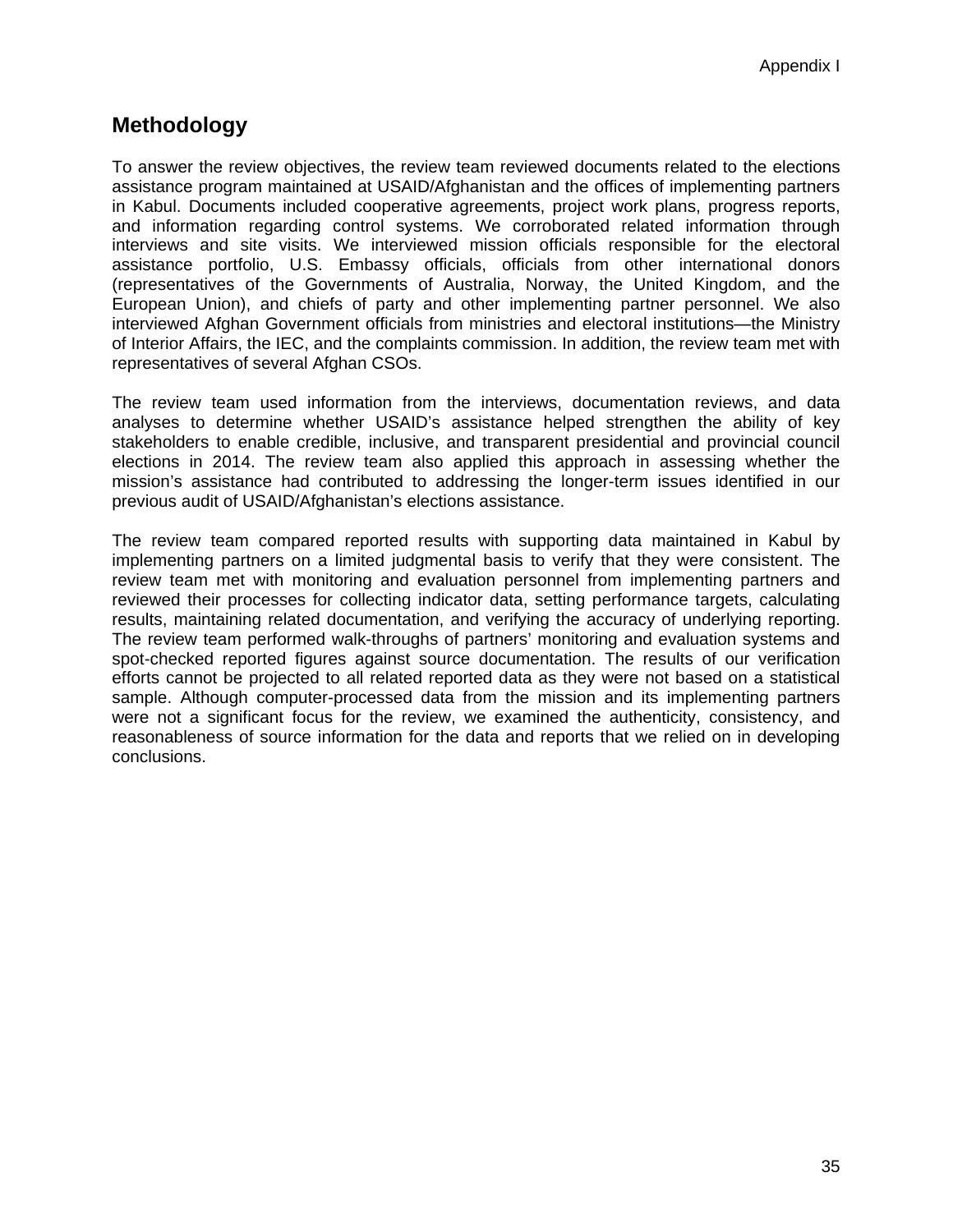# MANAGEMENT COMMENTS AID AFGHANISTAN

# **MEMORANDUM** January 21, 2014

| TO:               | James Charlifue, OIG/Afghanistan Director                                                                                     |
|-------------------|-------------------------------------------------------------------------------------------------------------------------------|
| <b>FROM:</b>      | William Hammink, Mission Director /s/                                                                                         |
| <b>SUBJECT:</b>   | Response to Draft Report on the Review of<br>USAID/Afghanistan's Electoral Assistance Program (Report<br>No. $F-306-14-00X-P$ |
| <b>REFERENCE:</b> | JCharlifue/WHammink memo dated December 29, 2013                                                                              |

Thank you for providing USAID/Afghanistan with the opportunity to review and respond to the subject draft audit report. Discussed below are the Mission's comments on the recommendations in the report.

# **GENERAL COMMENTS**

We appreciate the OIG efforts to conduct the Audit of the USAID Electoral Assistance Programming well in advance of Presidential and Provincial Council Elections scheduled for April 5, 2014. The overall positive findings validate USAID's programming approach, the progress that has been made in building Afghan capacity to administer elections and civil society's increased ability to play its advocacy role. As most of the OIG field work was finalized between April and June 2013, substantial progress on many of the audit findings has been made since then. This progress relates to important aspects of the electoral process. In addition, the Government of the Islamic Republic of Afghanistan's (GIRoA) actions in 2013 addressed all six areas identified as a priority in the June 2011 electoral audit conducted by the OIG. More specifically:

1. The Electoral Law and Independent Electoral Commission (IEC) and Independent Electoral Complaints Commission (IECC) Structure Law, approved by the National Assembly and endorsed by the President in July 2013 implemented a new legal framework.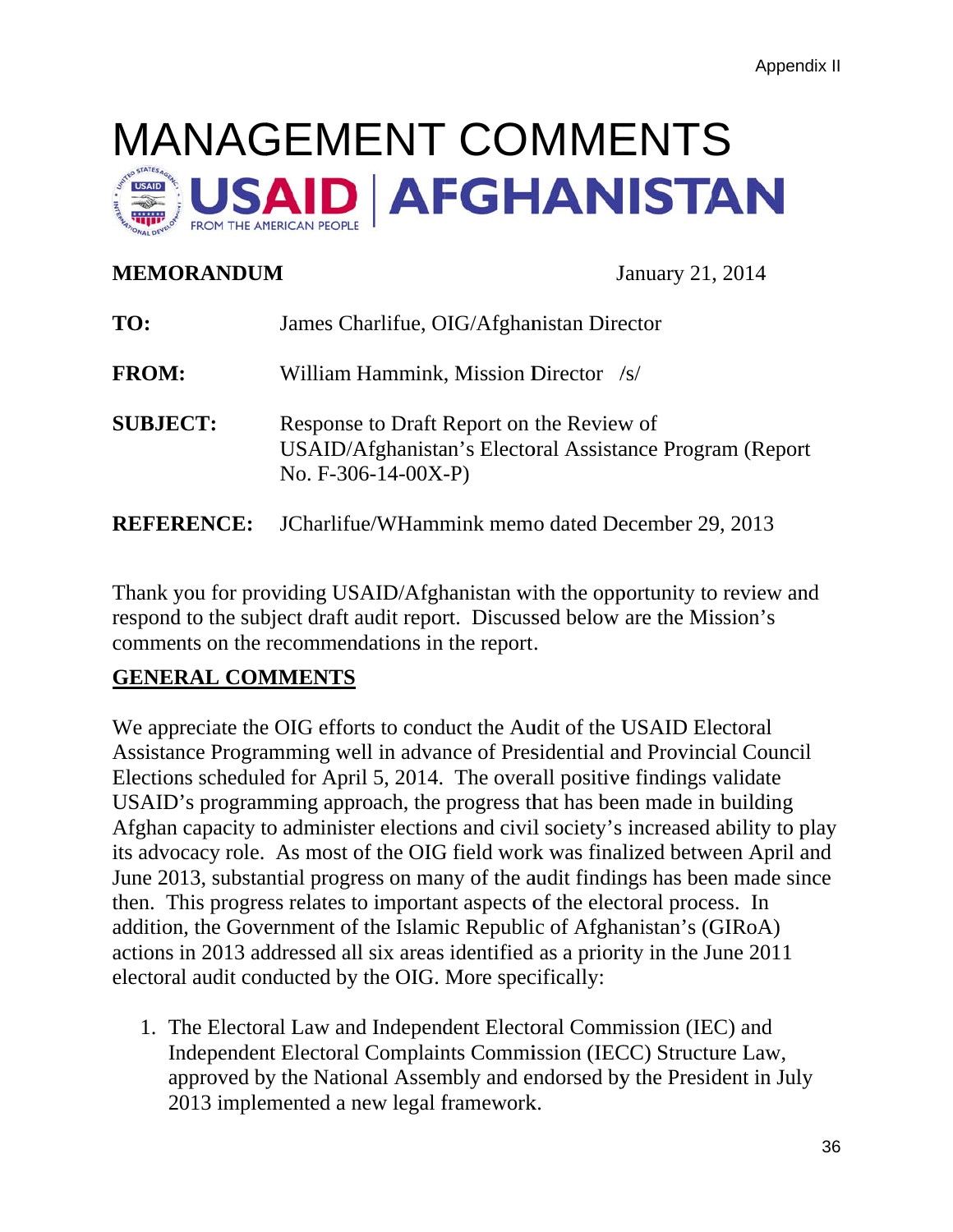- 2. This new legal framework established the IEC and IECC as two permanent and independent institutions.
- 3. This framework made the appointment procedure for new IEC and IECC Commissioners more transparent.
- 4. After two years of robust debate among different stakeholders about the most appropriate voting system, members of the National Assembly determined Afghanistan would not change from the Single Non-Transferable Vote (SNTV) to a system more conducive to the development of political parties. Discussions over this time period did make a large number of different stakeholders aware of other options available to them. This awareness will benefit the National Assembly if it decides to reconsider the voting system in the future.
- 5. In 2013, the Council of Ministers (CoM) took a more active approach to deciding on the future of voter registry (VR). For the first time ever, the CoM decided not to allow the IEC to proceed with another VR exercise similar to marginally successful past efforts with little guarantee of better outcome. Today, the Afghan government takes full ownership of this issue and is making slow but steady progress toward putting in place arrangements for the Electronic National Identification Card – eNID, which the Afghan Government perceives as a necessary precursor to updating the VR and a mid- to long-term solution for a viable VR.
- Electoral Capacity for Tomorrow Phase II (UNDP ELECT II) mechanism, 6. Through the United Nations Development Program Enhancing Legal and efforts are underway to: a) inform GIRoA about the real cost of election; b) fund the elections process, keeping the IEC and IECC operational; and c) making sure the IEC and IECC are integrated in the overall structure of the Afghan government while preserving their independence.

Finally, for the first time, the international community, USAID included, is supporting 2014 elections based on plans developed by the IEC, with UNDP ELECT technical support. This development is a significant change in the way election support is being delivered in Afghanistan. This shift towards greater Afghan ownership and accountability became evident in the second part of 2013, and, to a large extent, can be attributed to the technical assistance USAID has provided over the past five years.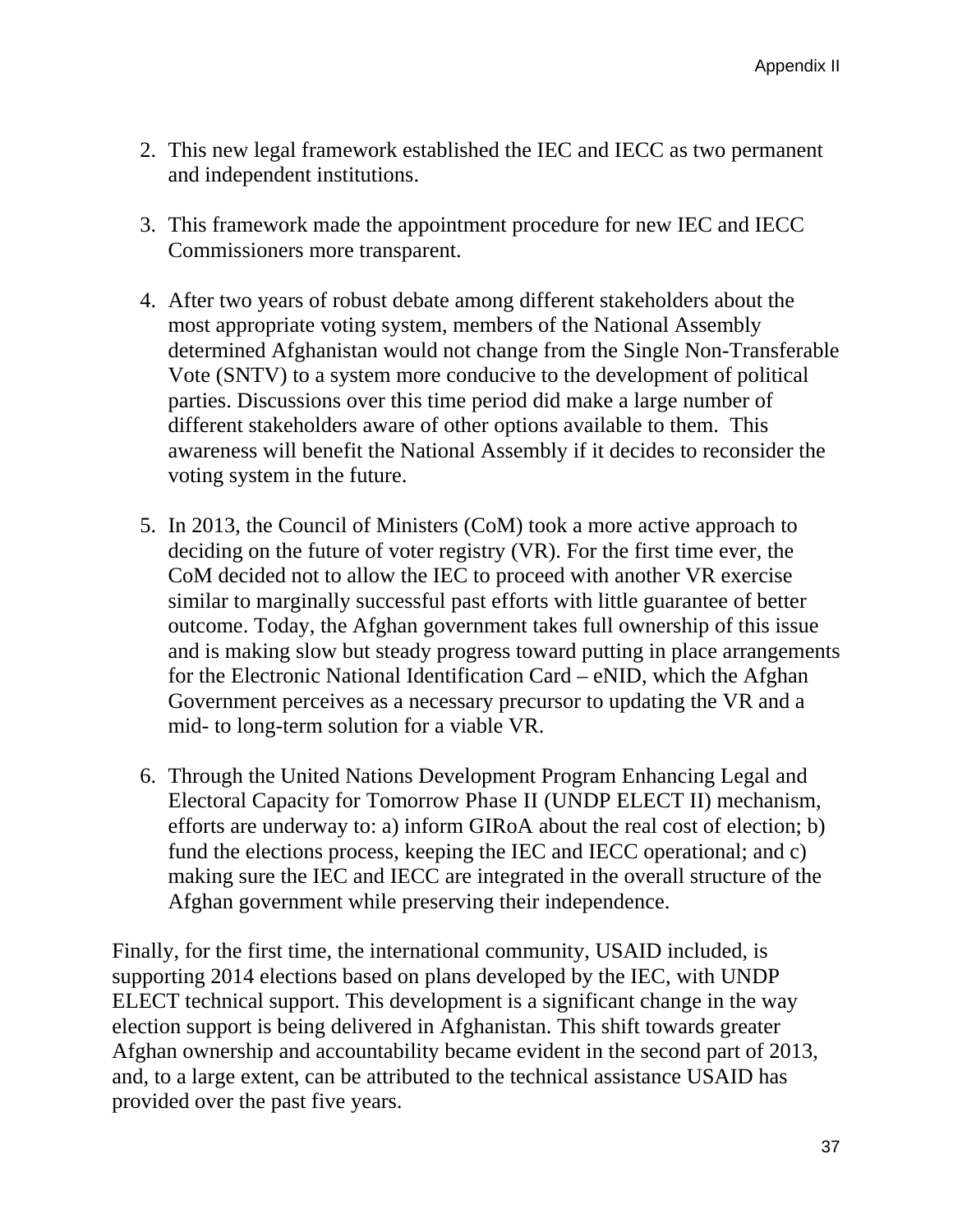# **COMMENTS ON OIG'S RECOMMENDATIONS**

*Recommendation 1. We recommend USAID/Afghanistan work with international donors to prompt the advertisement and letting of a subcontract under the Enhancing Legal and Electoral Capacity for Tomorrow Phase II Project to address Independent Electoral Complaints Commission support requirements in a way that mitigates potential conflicts of interest.* 

**USAID Comments:** The Mission concurs with Recommendation 1.

## **Actions Taken/Planned:**

Support to the IECC, as with support to the IEC, is provided with the understanding that conducting elections is an Afghan-led process. While USAID was one of the key donors pioneering the design of support to the IECC, final arrangements and agreements could not be implemented without the IECC's request for support.

When the new UNDP ELECT Project Document was redesigned in June 2013, the IECC legal framework had not been agreed upon by the Afghan government. Donors, in partnership with the UNDP country office, had to develop a plan of support that would most likely be required to stand up IECC offices. This initial plan was based largely on the lessons learned from the 2009 and 2010 elections. Fortunately, the donor plan was later validated by the IECC when the Afghan government put into place the new electoral framework.

Currently, USAID is one of the largest donors supporting the IECC. To prevent appearances of a conflict of interest between donor-funded technical support provided to the IEC and that provided to the IECC, assistance to the latter is provided through a different mechanism. More specifically, the assistance is delivered through two UNDP ELECT sub-awards to the United Nations Office for Project Services (UNOPS) and the International Foundation for Electoral Systems (IFES). The agreement between UNDP and UNOPS was signed in October 2013, while the agreement between UNDP and IFES was finalized in November.

### **Closure Request:**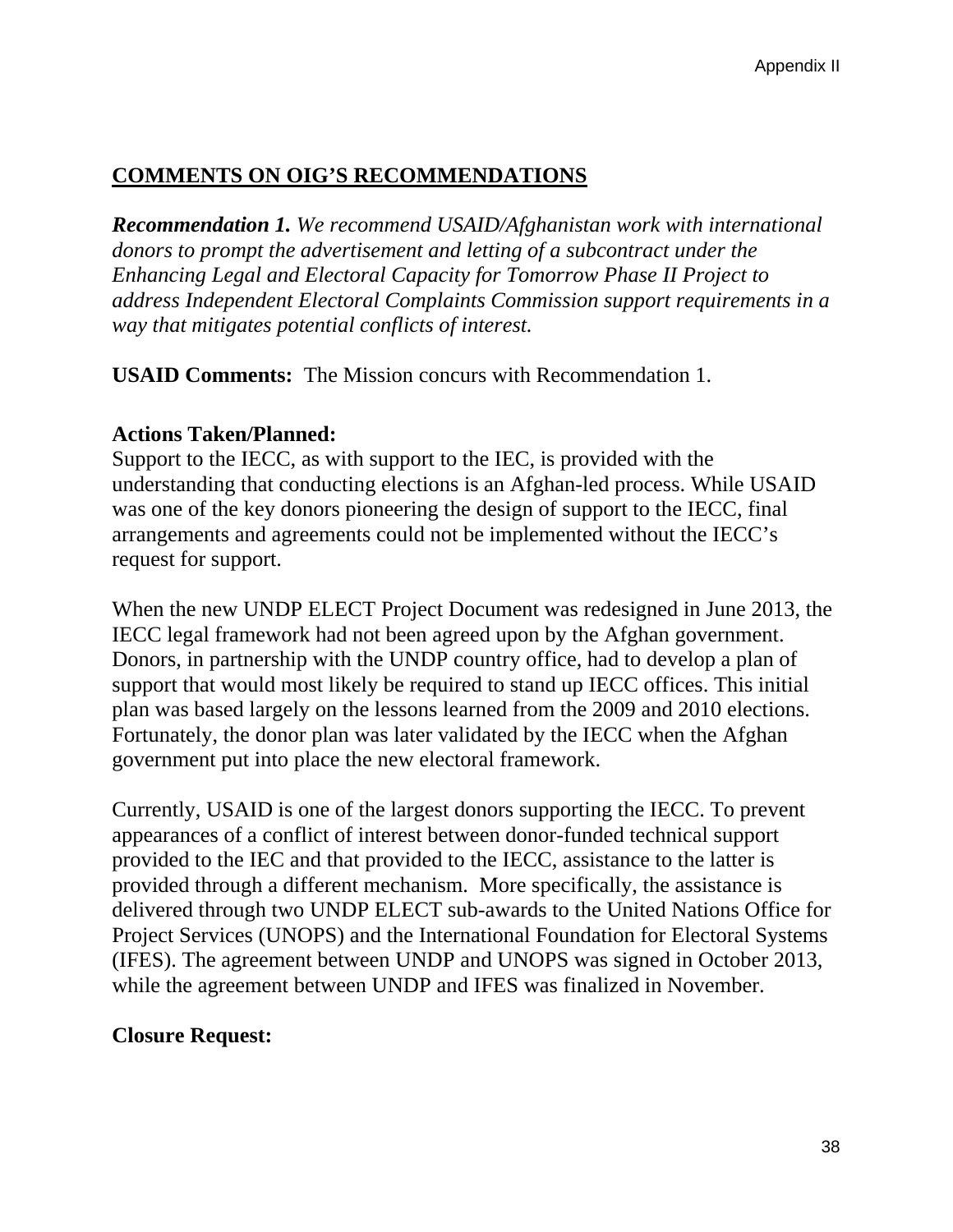Based on the above, we request OIG concurrence to close Recommendation 1. See approved UNDP ELECT Project Document, dated September 2013 (Attachment 1).

*Recommendation 2. We recommend that USAID/Afghanistan coordinate with the Government of Afghanistan and the international donor community to implement a plan for supporting broad-based civic outreach and education with a focus on increasing commitment to a genuine electoral process, particularly in predominantly Pashtun areas.* 

**USAID Comments:** The Mission concurs with Recommendation 2.

# **Actions Taken/Planned:**

USAID, in partnership with other donor countries, has ongoing programming focused on increasing a) public awareness, b) civic education, and c) voter education in the lead up to 2014 elections.

Voter education efforts are led and coordinated by the IEC, supported by UNDP ELECT. Public awareness and civic education is led primarily though USAID implementing partners from Afghan civil society. USAID support to civic education is part of the multi-year programing led by USAID-funded programs Supporting Increased Electoral Participation (SIEP), Supporting Political Entities and Civil Society (SPECS) and Afghanistan Electoral Reform and Civic Advocacy (AERCA). While these programs target the entire country, they include special activities focused in Pashtun areas of southern and eastern Afghanistan, where voter participation has historically been more challenging.

To further strengthen civic-education efforts prior to the 2014 elections, USAID has mobilized support of its Civil Society and Media Team. USAID assistance in this sector, as with assistance provided by other donors, is closely coordinating with the IEC departments for Public Outreach and External Relations.

Finally, all USAID civic and voter-education activities are closely coordinated with those implemented by the U.S. Embassy Public Affairs Section.

### **Closure Request:**

Based on the above, we request OIG concurrence to close Recommendation 2. See approved UNDP ELECT Project Document, dated September 2013 (Attachment 1).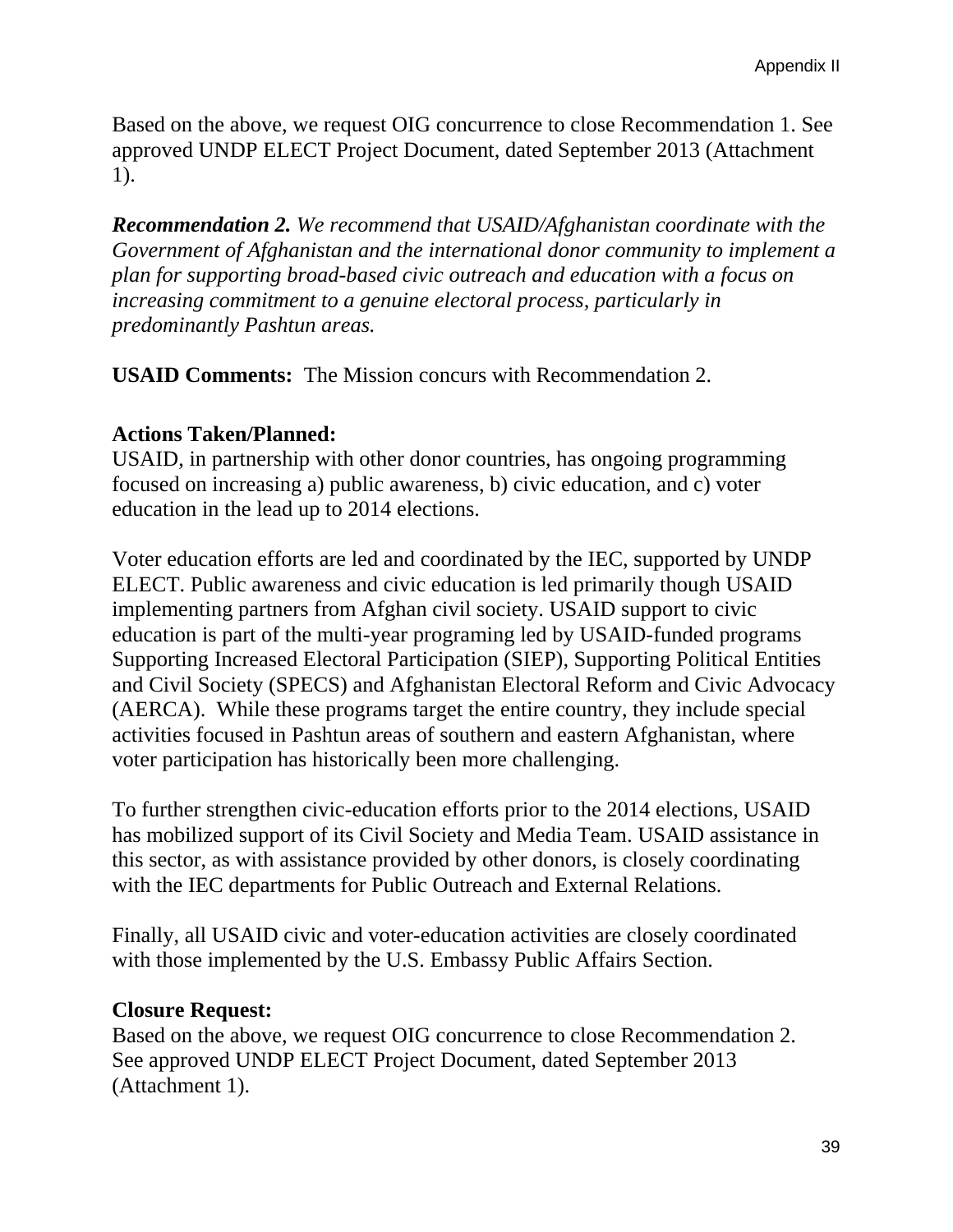*Recommendation 3. We recommend that USAID/Afghanistan work with international donors to finalize and implement plans for supporting independent domestic observer organizations.* 

**USAID Comments:** The Mission concurs with Recommendation 3.

## **Actions Taken/Planned:**

USAID/Afghanistan is providing both domestic and international election observation support, which is being closely coordinated with the IEC through regular meetings.

Through the Supporting Political Entities and Civil Society (SPECS) program being implemented by the National Democratic Institute (NDI), USAID is supporting the following three Afghan domestic election observation groups: Afghanistan Youth National and Social Organization (AYNSO), Transparent Election Foundation of Afghanistan (TEFA), and Afghanistan National Participation Organization (ANPO). Between 2,200 and 2,500 domestic observers will be trained to be deployed nationally by these organizations on Election Day. In addition, USAID is convening a monthly donor working group to coordinate its domestic observation efforts with those of the Europeans, who are funding the Free and Fair Election Foundation of Afghanistan (FEFA). The combined efforts will allow for roughly 12,000 domestic observers, covering 70% of the country, to provide oversight of the electoral process.

In addition, USAID is planning to support two small-scale international electionobservation missions. The goal of each mission will be to enhance and amplify the work of domestic election monitors, and to provide another layer of oversight of the electoral process. These two missions will coordinate very closely with the European Union (EU) and Organization for Security and Co-operation in Europe (OSCE), which also plan to field election-observation missions, and will maintain a light footprint throughout the electoral process (the OSCE Mission will also be partially funded by USAID). By the end of January, USAID will be able to provide information on the exact numbers of international observers to be deployed.

USAID support to domestic observers is implemented under SIEP programming, and support to international observer groups is currently under procurement.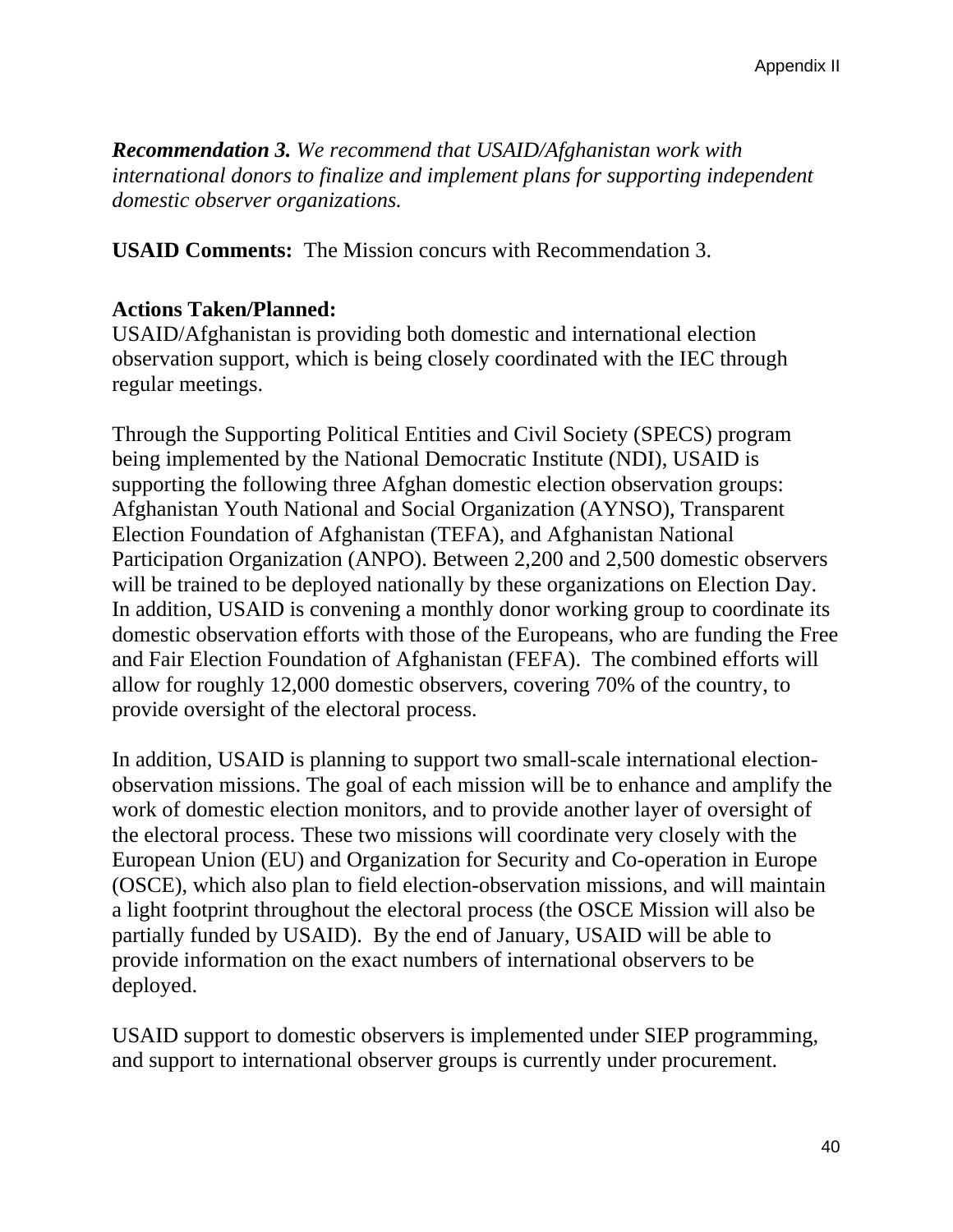# **Target Closure Date:** February 2014

*Recommendation 4. We recommend that USAID/Afghanistan work with the Government of Afghanistan and other international donors to identify and help meet targets for women in key electoral roles, and implement plans for the recruitment and training of needed female poll workers, voter educators, observers, and complaints commission personnel, as well as the training of female candidate agents.* 

**USAID Comments:** The Mission concurs with Recommendation 4.

#### **Actions Taken/Planned:**

While recognizing elections alone cannot be used as the only means to advocate for greater gender equality across Afghan society, the U.S. Mission sees the 2014 and 2015 elections as windows of opportunity to promote wider women's participation in the electoral process as voters, election administrators, candidates and observers.

Our goal is to increase women's participation as election workers, candidates, searchers, and observers over past levels. So far, the only number that can be evaluated is that the percentage of provincial council candidates who are women increased from 10 percent in 2009 to 11 percent this year. Additional comparative figures measuring changes in female engagement between the 2009 and 2014 elections that are also being tracked include voter registration, observers, and numbers of IEC and IECC female staff. As registration and recruitment efforts are still underway in all of these areas, final comparative figures are not yet available.

To highlight and increase female participation in the electoral process, the IEC has created a dedicated Gender Unit to convene coordination meetings amongst key ministries, donors, Civil Society Organizations (CSOs), news-media organizations and women's groups. With the support of the international community, the IEC has led a robust public outreach on this topic for specific progress made by the IEC in terms of gender (Attachment 2).

All USAID current elections programing has a strong component supporting women's participation in the electoral process.

With SPECS, for example, NDI provides campaign training to women political activists and candidate-orientation training to female provincial council (PC)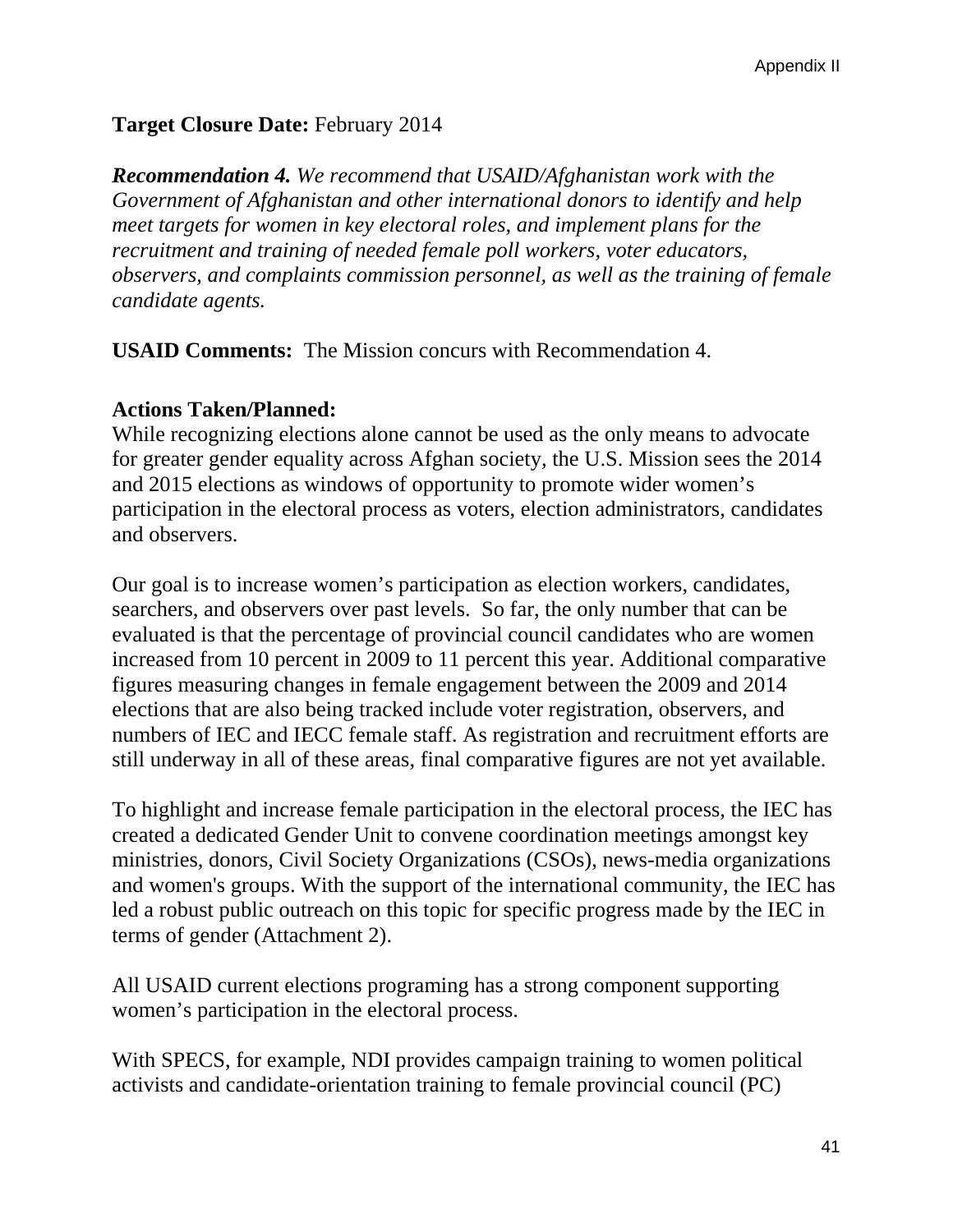candidates, with a target of training all 308 women provincial council candidates. Topics covered in campaign training include how to increase the engagement of political party trainers in leadership and decision and policy making. The aim of this orientation is to help PC candidates learn about the electoral legal framework, candidates' rights and responsibilities, electoral procedures, rules and regulations and complaints mechanisms, and ways to counter electoral fraud in the 2014 presidential and PC elections. NDI also operates women's campaign schools and policy advocacy group meetings throughout the country for female PC candidates. Topics covered in the campaign school include: electoral framework, roles of elected officials, campaign planning, message development, public speaking and community outreach. The aim of the training is to assist women PC members to learn to gain constituents' support through effective campaigning.

IFES, through a subcontract from NDI, is emphasizing the importance of female inclusion with civil-society groups and will equip these organizations with tools to develop and implement inclusive outreach and advocacy plans.

In addition, through the AERCA project, USAID is funding several local CSOs, including the Training Human Rights Association for Afghan Women, Afghan Women Services and Education Organization, and Empowerment Center for Women, to increase public outreach and civic education among women to encourage greater female voter turnout in the elections. The Afghan Civil Society Electoral Network (ACSEN), supported by USAID through AERCA, has also organized a sub-committee of more than a dozen CSOs focused on increasing women's participation in the upcoming elections. Also, through AERCA, USAID provided a sub-grant to train 150 women to observe the voter registration process in Balkh Province.

### **Closure Request:**

Based on the above, we request concurrence to close Recommendation 4. See approved UNDP ELECT Project Document, dated September 2013 (Attachment 1).

*Recommendation 5. We recommend that USAID/Afghanistan develop a contingency plan to address critical, time-sensitive electoral support needs that may emerge during the current electoral cycle in consultation with the Government of Afghanistan and the international donor community.* 

**USAID Comments:** The Mission concurs with Recommendation 5.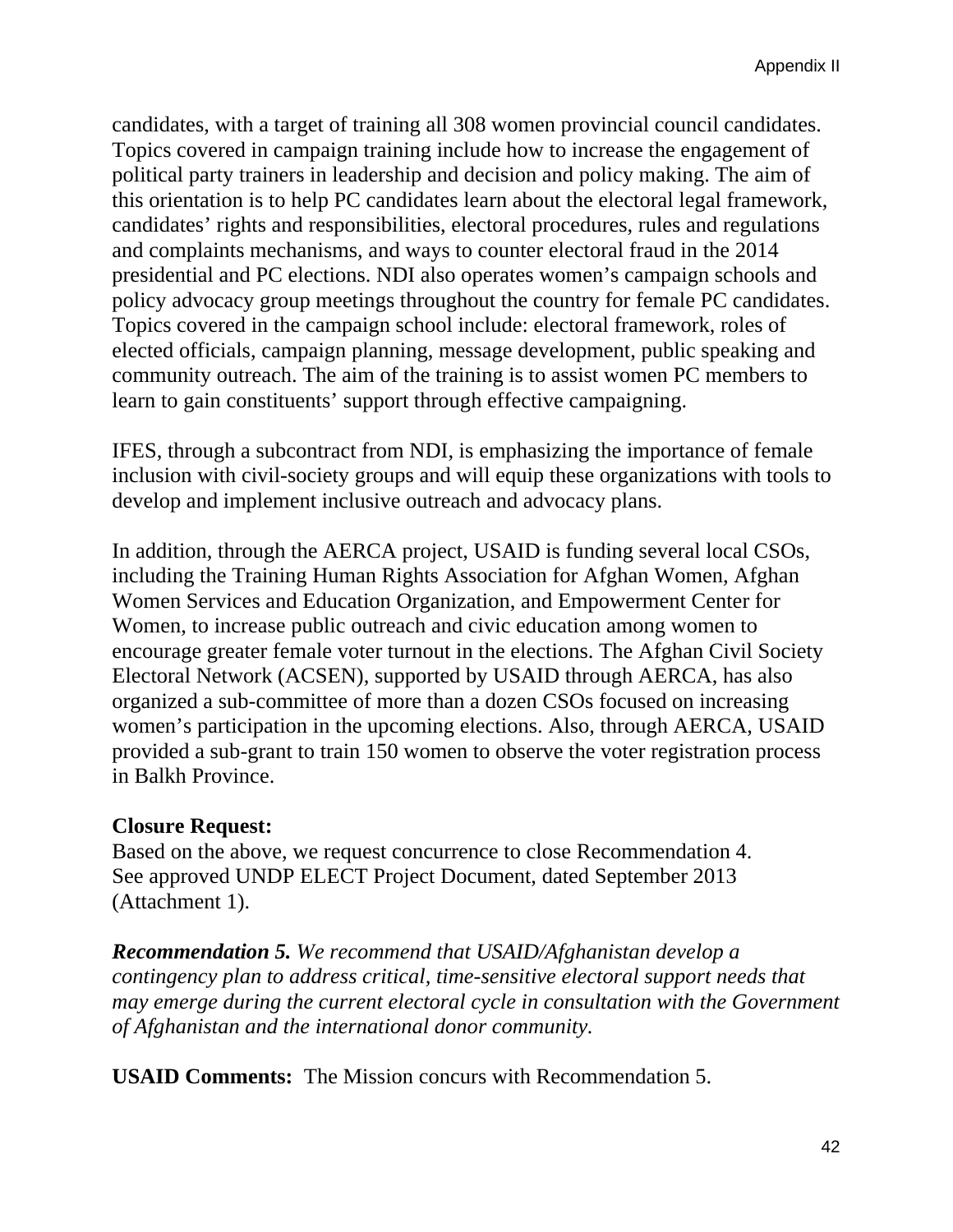# **Actions Taken/Planned:**

While the 2014 elections process is Afghan-driven, with all requests for support coming from Afghan stakeholders, USAID/Afghanistan's Office of Democracy and Governance (ODG) is already working with USAID/Afghanistan's Office of Acquisition and Assistance (OAA) and Office of Program and Project Development (OPPD), as well as USAID/Washington to anticipate and identify rapid-response mechanisms that might be used in the event of a perceived gap in programming, and based on the request(s) received by the key stakeholders. Funds have been identified that can quickly be reprogrammed to address critical, timesensitive electoral needs.

# **Closure Request:**

Based on the above, we request concurrence to close Recommendation 5.

*Recommendation 6. We recommend that USAID/Afghanistan reevaluate and document any adjustments to its elections and political processes programming in light of Afghanistan's continuing use of the single, nontransferable voting system.* 

**USAID Comments:** The Mission concurs with Recommendation 6.

# **Actions Taken/Planned:**

USAID agrees with the IG that supporting Afghan political-party strengthening might not have the same level of return as it would under a different voting system. Yet, as supporting the fledgling democracy is a USG top priority for Afghanistan, USAID chose to continue such assistance. Despite the obstacles SNTV poses, leaving parties without any technical assistance could hamper their long-term capacity. The USAID program was designed when the voting system was being debated by the Afghans. Subsequently, when SNTV was not changed to a system more conducive to political-party development, USAID proceeded with some adjustments to allow political entities and coalitions to be included in the program. Following the 2014 elections, as part of the normal program evaluation cycle, this issue can be reassessed. The NDI mid-term evaluation is scheduled to occur on or about January 2015.

USAID programming has been designed to adapt to the SNTV system and to strengthen political-party development. NDI, the USAID main implementing partner for this purpose, is deploying techniques it has developed in other countries with the SNTV system.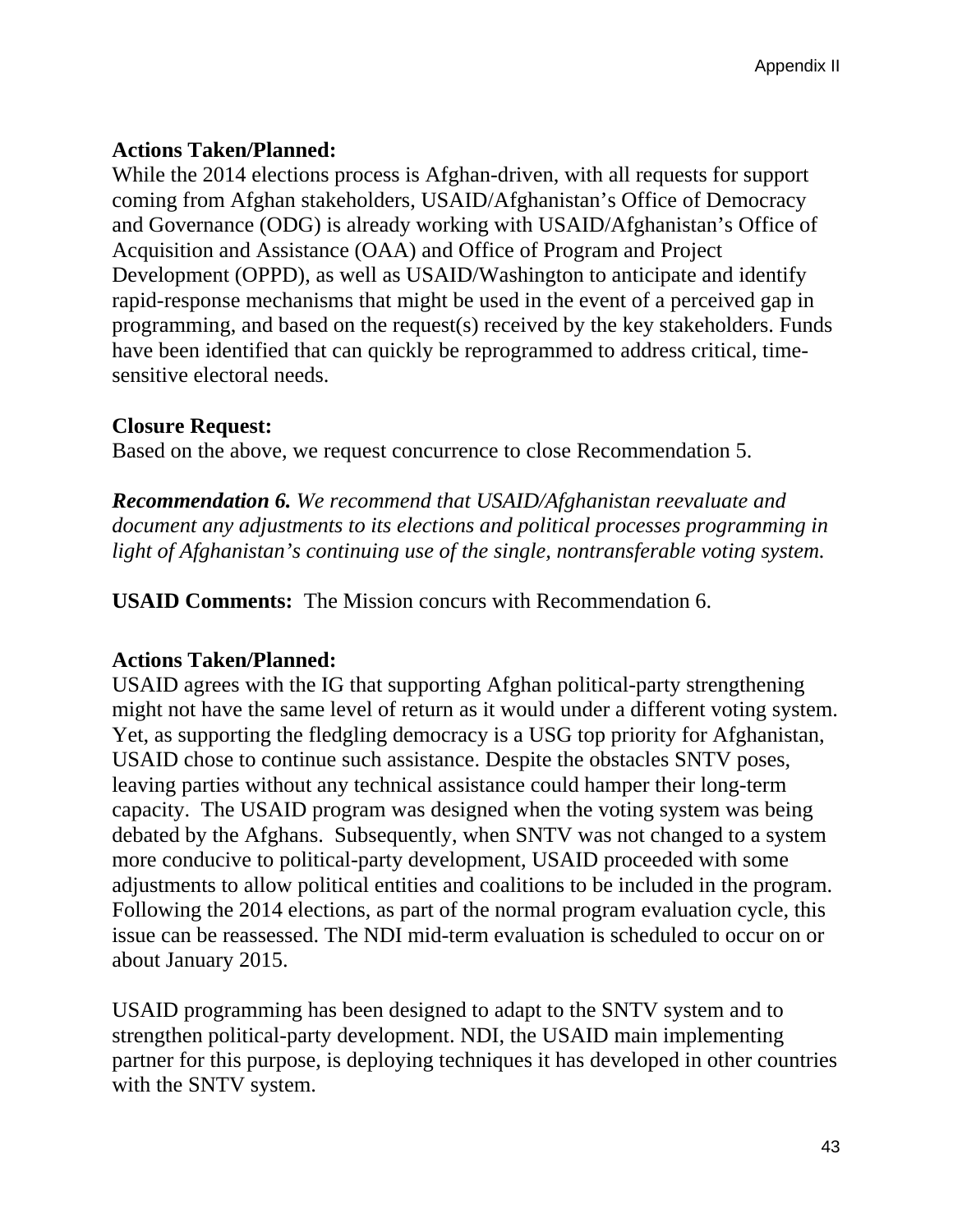In the Campaign Training-of-Trainers (TOT) (and to a lesser extent the strategy workshops) NDI has adjusted its approach to political-party development, in light of the SNTV system, to help candidates overcome the inherent challenges in the current system.

In the SNTV system, calculating vote goals can be challenging. Within this context, in its trainings, NDI imparts possible ways to calculate vote goals based on experience in other Asian countries, which used SNTV in past parliamentary elections. NDI trains parties on determining how many candidates a district can support, a key planning strategy in the SNTV system.

For example, if parties nominate too many candidates, they will dilute each other's votes, and parties with less support will leapfrog over them. Similarly, if parties nominate too few candidates, they will give up seats they might have won. Thus, to adjust to the SNTV system, NDI places a heavy emphasis on research and voter-ID tactics to assist parties in accurately predicting how many candidates their provinces can support.

The SNTV system and political-party law make organization extremely important, which is emphasized in NDI programming. In the current system, political parties need to develop strong local-party organizations to compete effectively with a huge number of independents in a system where only several thousand votes might be needed to win a seat. NDI conducts training to support strong local-party organizations, helping parties more effectively conduct voter targeting, persuasion and get-out-the-vote activities.

USAID will re-evaluate its political party assistance package, post-2014 elections, in order to assess its effectiveness, in light of lessons learned during the preelection phase of its programming.

# **Target Closure Date:** September 2014

*Recommendation 7. We recommend that USAID/Afghanistan work with other international donors to implement a transition plan for assistance under the Enhancing Legal and Electoral Capacity for Tomorrow – Phase II Project to the Independent Electoral Commission that addresses possible staffing and funding limitations to enable it to operate effectively beyond the current electoral cycle.* 

**USAID Comments:** The Mission concurs with Recommendation 7.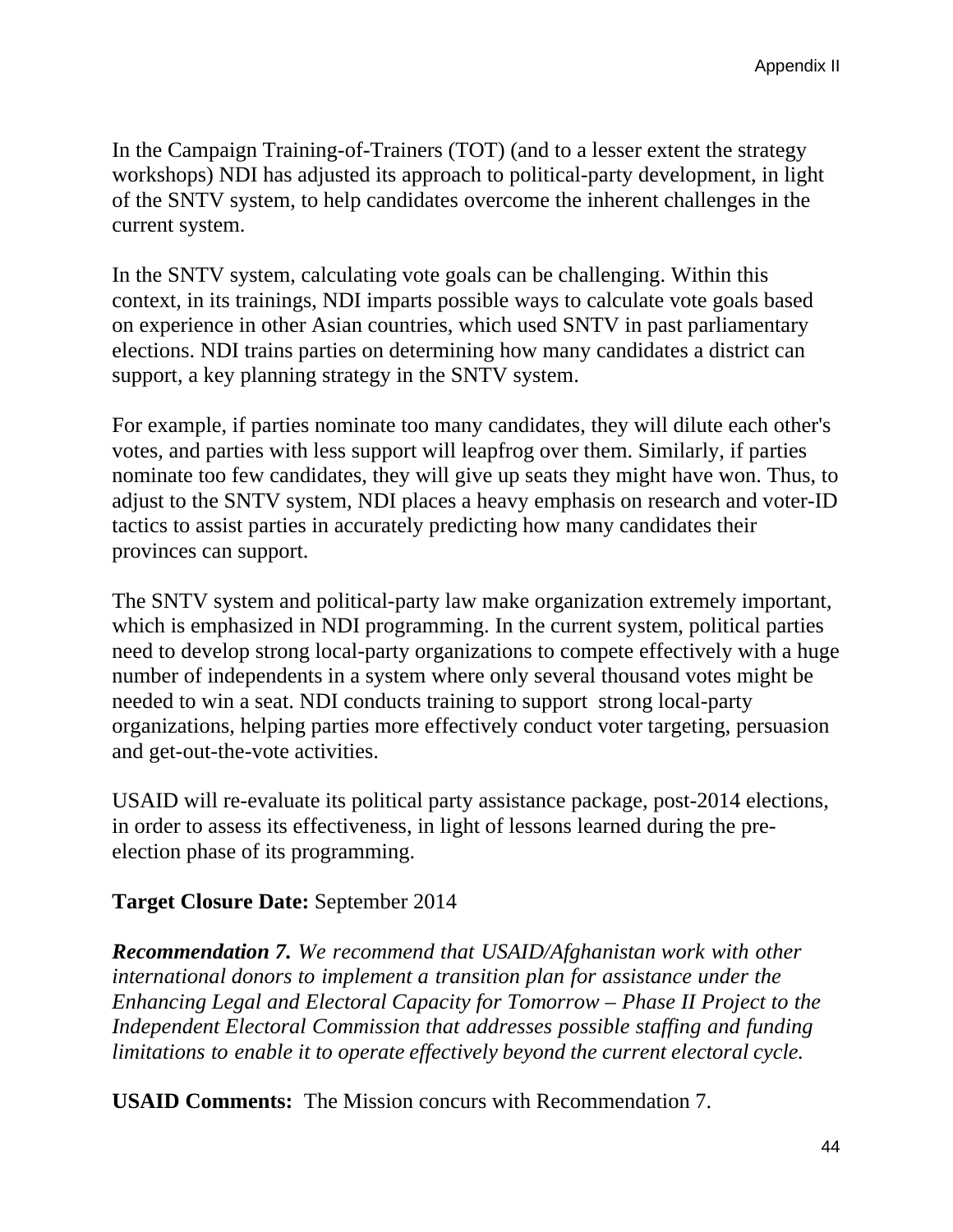# **Actions Taken/Planned:**

As part of the development of the ELECT Project Document, USAID in coordination with other donors developed outputs and deliverables to make support to the IEC more sustainable. One target was IEC submission of a completed budget to the Afghan Parliament for FY 2015. Another target was the phase out of salary top-ups that raised staff salaries to unsustainable levels. Finally, the Annual Plan for 2015 will include a Transition Plan as one of the key deliverables. Discussion of a Transition Plan is on-going but donors agree special emphasis will be put on the IEC, IECC and Media Commission after the 2014 political transition.

The UNDP ELECT Project Document is expected to be amended with lessons learned from 2014 elections in the  $3<sup>rd</sup>$  quarter of the calendar year 2014. This activity will be done in partnership with other donor countries.

# **Target Closure Date:** September 2014

*Recommendation 8. We recommend that USAID/Afghanistan assess whether future efforts to promote the financial sustainability of the Afghan Women's Organization for Supporting Democracy, the Toran Afghanistan Developmental and Educational Organization, and the Afghanistan Youth National Social Organization would support elections and political processes portfolio objectives and implement corresponding plans as appropriate.* 

**USAID Comments:** The Mission concurs with Recommendation 8.

### **Actions Taken/Planned:**

USAID will examine how it can strengthen its efforts to promote financial sustainability of the organizations mentioned as well as of all Afghan civil society organizations it supports. The Afghanistan Youth National Social Organization, for example, is now part of AERCA's ACSEN network and, as a member, receives in-depth training around issues of administrative and financial sustainability.

### **Target Closure Date:** September 2014

*Recommendation 9. We recommend that USAID/Afghanistan reevaluate plans for support to political parties, adjust them as appropriate, and document any changes.*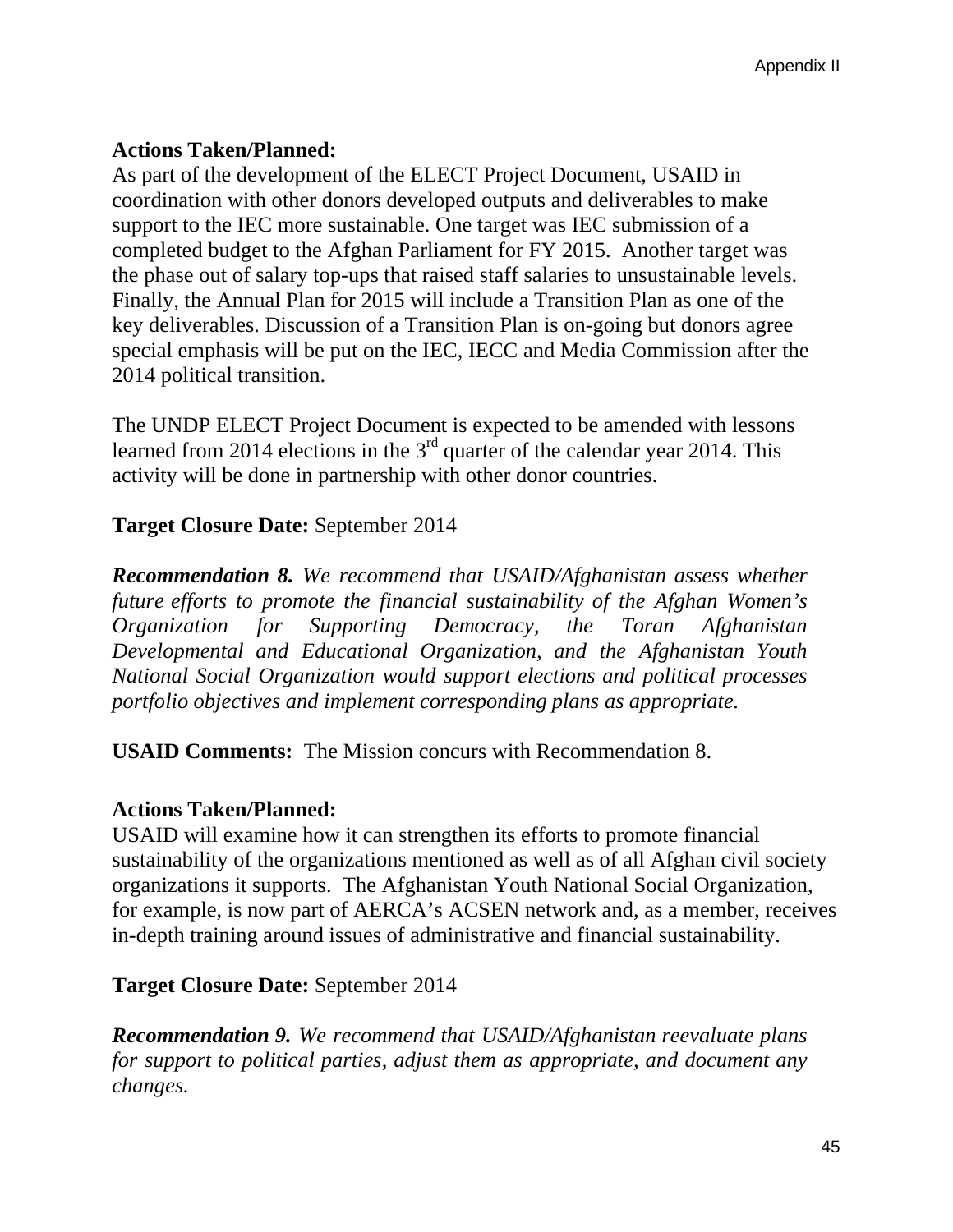**USAID Comments:** The Mission concurs with Recommendation 9.

### **Actions Taken/Planned:**

As stated in our response to Recommendation 6, USAID agrees with the OIG that supporting Afghan political-party strengthening might not have the same level of return as it would under a different voting system. Yet, as supporting this fledgling democracy is a USG top priority for Afghanistan, USAID chose to continue such assistance. Despite the obstacles SNTV poses, leaving parties without any assistance could hamper their long-term capacity. The USAID program was designed when the voting system was being debated by the Afghans. Subsequently, when SNTV was not changed to a system more conducive to political party development, USAID proceeded with the necessary adjustments outlined below. USAID does not support particular candidates. USAID supports the process. Hence, USAID broadened its support to include political entities and coalitions, to adjust to Afghanistan's evolving political climate. Following the 2014 elections, as part of the normal program evaluation cycle, this issue can be reassessed. The NDI mid-term evaluation is scheduled to occur on or about January 2015.

USAID programming has been devised to adapt to the SNTV system, to strengthen political-party development. NDI, the USAID main implementing partner for this purpose, is deploying techniques it has developed in other countries with the SNTV system.

In the Campaign ToT (and to a lesser extent the strategy workshops), NDI has adjusted its approach to political-party development, in light of the SNTV system, to help candidates overcome the inherent challenges in the current system.

In the SNTV system, calculating vote goals can be challenging. Within this context, in its trainings NDI imparts possible ways to calculate vote goals based on the experience of other Asian countries which used SNTV in past parliamentary elections. In this context, NDI trains parties to determine how many candidates a district can support, a key planning strategy in the SNTV system.

For example, if parties nominate too many candidates, they will dilute each other's votes, and parties with less support will leapfrog over them. Similarly, if parties nominate too few candidates, they will give up seats they could have won. Thus, to adjust to the SNTV system, NDI places a heavy emphasis on research and voter ID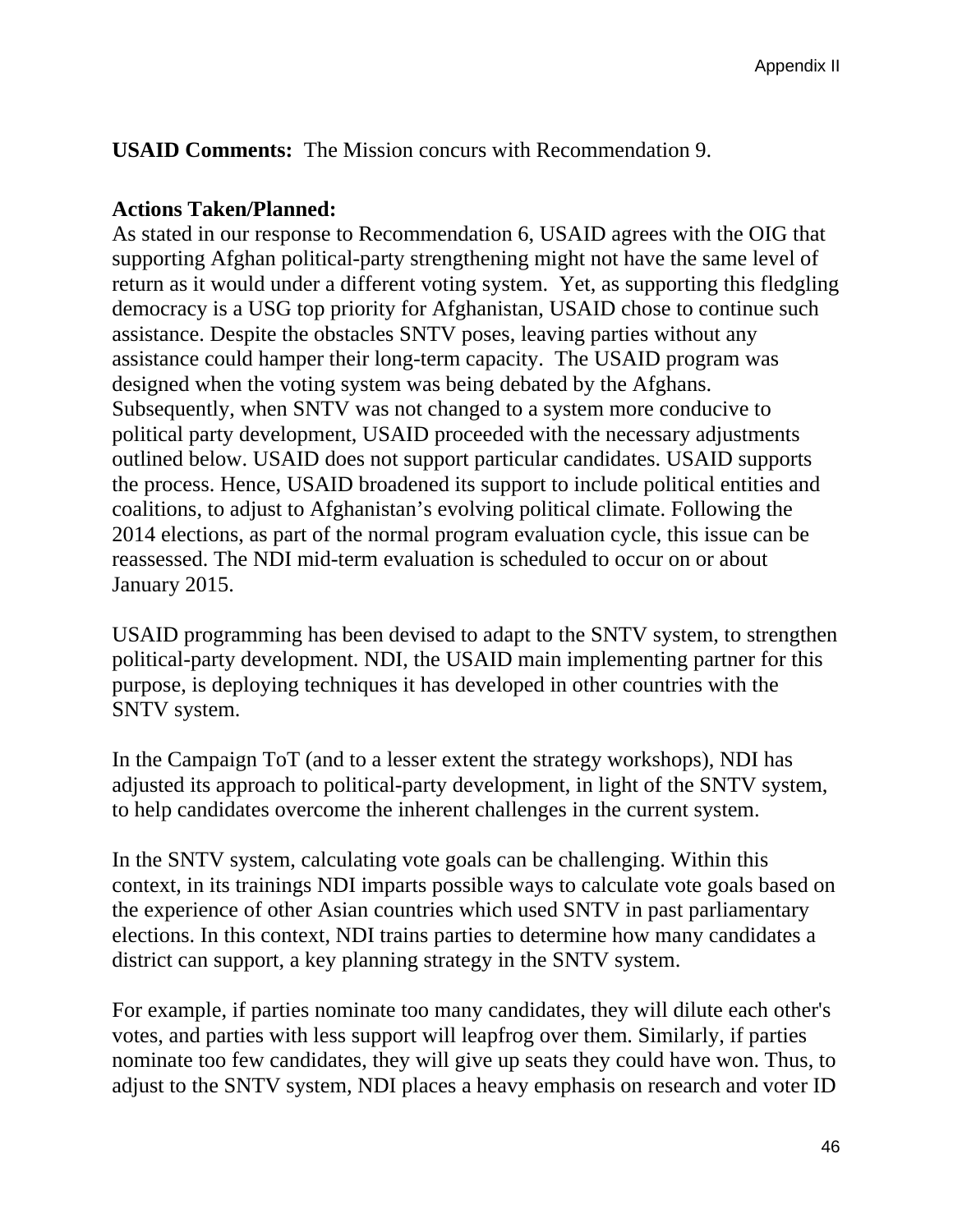tactics to assist parties in accurately predicting how many candidates their provinces can support.

The SNTV system and political-party law make organization extremely important, which is emphasized in NDI programming. In the current system, political parties need to develop strong local- party organizations to compete effectively with a huge number of independents in a system where only several thousand votes might be needed to win a seat. NDI conducts training to support strong local-party organizations, helping parties more effectively conduct voter targeting, persuasion and get-out-the-vote activities.

USAID will re-evaluate its political party assistance package, post-2014 elections, in order to assess its effectiveness, in light of lessons learned during the preelection phase of its programming.

## **Target Closure Date:** September 2014

 *Afghanistan Electoral Reform and Civil Advocacy program officials to Recommendation 10. We recommend that USAID/Afghanistan work with meet the reporting requirements specified in the program award and performance management plan.* 

**USAID Comments:** The Mission concurs with Recommendation 10.

### **Actions Taken/Planned:**

Since September 2013, AERCA has submitted weekly, monthly, and quarterly reports on-time. The Agreement Officer's Representative (AOR) works closely with the AERCA Chief of Party to ensure that reporting requirements as specified in the program award and performance management plan are now met.

### **Closure Request:**

Based on the above, we request concurrence to close Recommendation 10.

### **Attachment:**

- 1. UNDP ELECT Project Document
- 2. Gender mapping